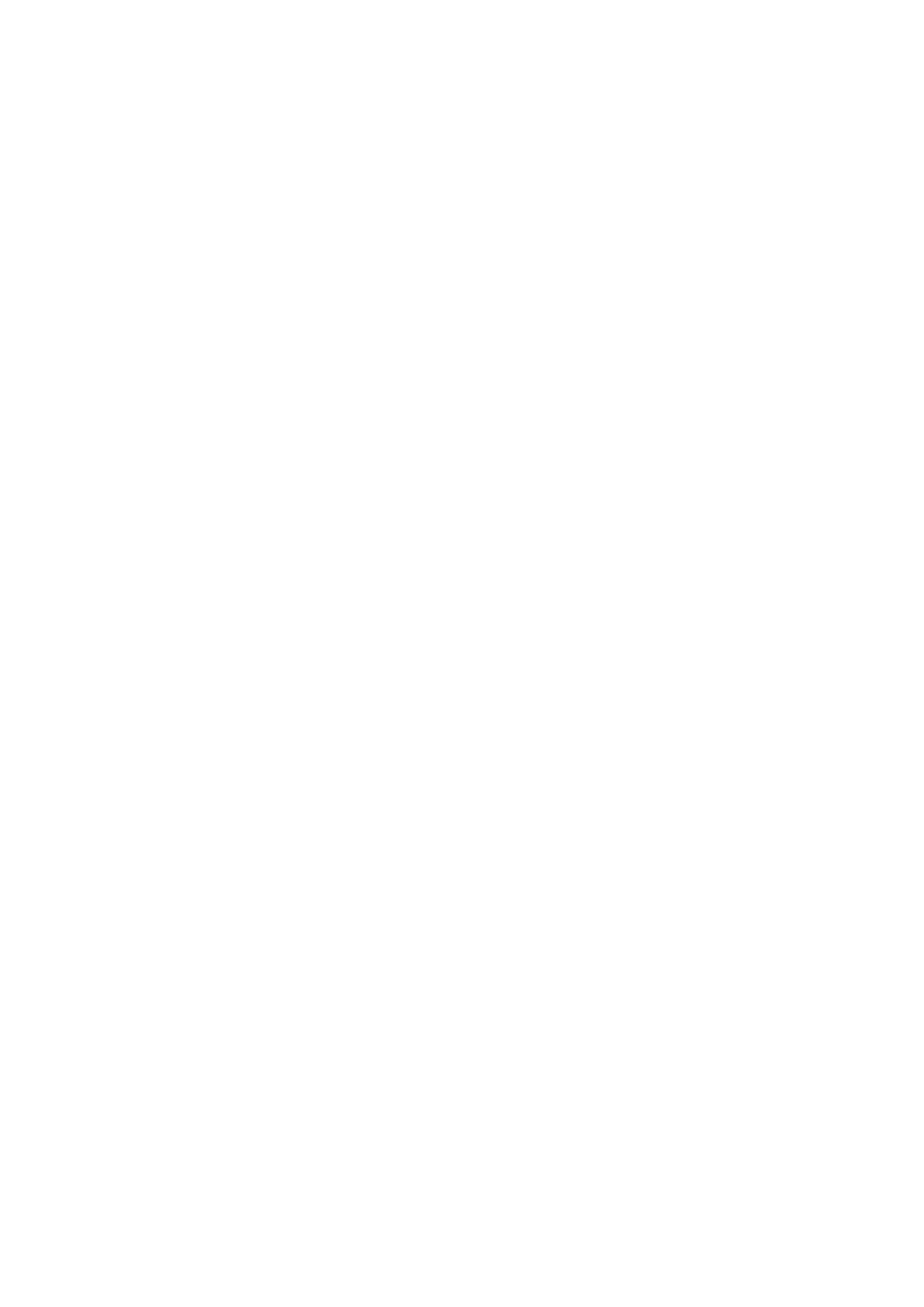## **Foreword**

Sustainable development is one of the key global issues facing society in the 21st century. Ford Motor Company sees this issue as not only a key business challenge but also as an important opportunity to facilitate sustainable growth in our business. Sustainability is one of management's central responsibilities and high on the list of our corporate values.

Demonstrating that we put sustainability at the heart of everything we do is Ford of Europe's new Product Sustainability Index (PSI). The Ford PSI is the first example in the automotive industry of how sustainability can be integrated into mainstream product development.

The main challenges of sustainable development – or for us, sustainable mobility are to continuously make our products more sustainable by further reducing their environmental impact, enhancing their value to society and keeping our focus on efficiency and affordability. And this along the entire life-cycle of our products.

As several of the challenges involve a multitude of- often conflicting -issues, we felt it necessary to develop a comprehensive range of vehiclerelated sustainability criteria and integrate them right at the beginning of our product development process. From this was born the Ford PSI.

The new Ford Galaxy and Ford S-MAX are the first vehicles developed using this new holistic approach. All future Ford of Europe vehicles will also be developed with PSI in mind, as revealed with the new Ford Mondeo this year.

I am proud of my team – they are developing good-looking, desirable passenger vehicles whose environmental and societal characteristics and affordability have been improved compared to previous models.

I am also proud that the integrity of the Ford PSI initiative has been confirmed by independent, external assessments. Furthermore, our work and results are in line with international standards such as the ISO 14040 Life Cycle Assessment Standard.

Ford's Product Sustainability Index will help make mobility more sustainable. However, it is also clear that to fully address this issue, society will increasingly need a fully-integrated approach with all stakeholders in the transport sector contributing.

We are all part of the problem, and we are all part of the solution.



John Fleming, President and CEO, Ford of Europe

## **Contents**

| 1                | Executive Summary                                                      | 4  |
|------------------|------------------------------------------------------------------------|----|
| 2                | Product Sustainability Index                                           | 4  |
| 2.1              | Introduction                                                           | 4  |
| 2.2              | PSI-Method                                                             | 5  |
| 2.3              | PSI-Implementation                                                     | 6  |
| з                | Life Cycle Aspects                                                     | 7  |
| 3.1              | Introduction                                                           | 7  |
| 3.2 <sub>2</sub> | Definition of Goal and Scope                                           | 8  |
| 3.3              | Environmental Life Cycle Inventory (LCI) and Cost Data Inventory       | 12 |
| 3.4              | Life Cycle Impact Assessment and directional Life Cycle Costing Result | 18 |
| 3.5              | Interpretation                                                         | 20 |
| 4                | Ford Galaxy and S-MAX Product Sustainability Index                     | 25 |
| 4.1              | Scaling                                                                | 25 |
| 4.2              | Ford Galaxy and S-MAX PSI Results                                      | 27 |
| 5                | References                                                             | 30 |
| 6                | Acronyms                                                               | 31 |
| 7                | Appendix                                                               | 32 |
| 8                | ISO 14040 Critical Review of Vehicle Options (full independent report) | 34 |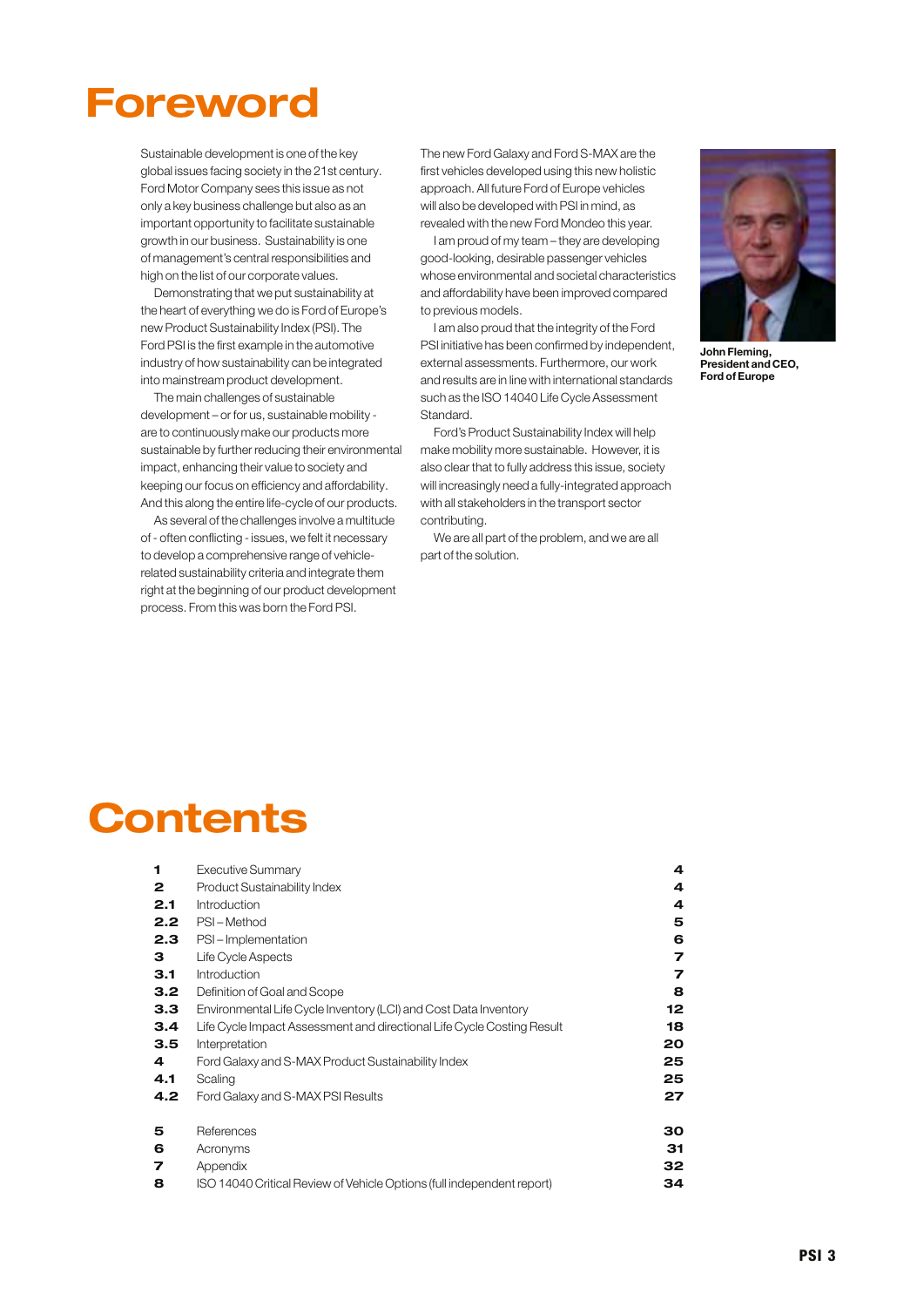# 1. Executive Summary

Ford of Europe introduced a sustainability management tool, the Ford Product Sustainability Index (hereafter 'PSI') into the product development of the new Ford Galaxy and Ford S-MAX. Ford's PSI considers environmental, economic and societal aspects based on:

- Externally reviewed environmental and cost aspects such as a Life Cycle Assessment (LCA) and Life Cycle Cost
- Externally certified aspects such as an allergy-tested interior
- Other relevant aspects, including sustainable materials, safety, mobility capability and noise

The new Ford Galaxy and Ford S-MAX show significant improvements over the previous model Galaxy regarding the lifecycle air quality\*, use of sustainable materials, restricted substances and safety. Their affordability (Lifecycle Cost of Ownership) has also been improved when looking at comparable engine types. Thus, Ford can show that indicators from all three major areas of sustainability - environment, social and economic - have been improved. Following the S-MAX and Galaxy, all future Ford of Europe vehicles will be developed in line with PSI, including the 2007 Ford Mondeo.

\*Covering certain air emissions (for example NOx, VOC) along the life cycle, i.e. from raw material extraction via production and use through to recovery of the vehicle. PSI also shows to what extent CO<sub>2</sub> equivalent emissions are reduced along the vehicle life cycle.

# 2. Product Sustainability Index 2.1 Introduction

Sustainable development is development that meets the "needs of the present without compromising the ability of future generations to meet their own needs"(Brundtland Commission; [1]). The concept is to improve environmental, societal and economic aspects simultaneously. Within this context, Chairman William Clay Ford Jr. said, "Ford Motor Company once provided the world with mobility by making it affordable. In the 21st century, we want to continue to provide the world with mobility by making it sustainable"(Bill Ford [2]). Ford of Europe's PSI is one way to implement this vision. It defines a workable number of key, controllable product attributes that define the sustainability of a vehicle from a Product Development (PD) perspective.

Other Ford of Europe sustainability indices, for example, the Manufacturing Sustainability Index (MSI), present the perspectives of their relevant areas. Each main functional group of Ford of Europe translates the meaning of sustainability to their own area. This is the best way to allocate understanding, ownership and responsibilities in a complex organization (Fig 2-1).

In 2002, Ford of Europe began the planning and implementation of the PSI. PD needs very long lead times, longer than any other functions – changes in methods take several years to trickle through buy-in, cycle planning, kick-off, development and launch. PDalso has a greater impact on our products in the use phase than any other single in-house factor.



#### **Figure 2-1:** Functional organization of sustainability – Ford of Europe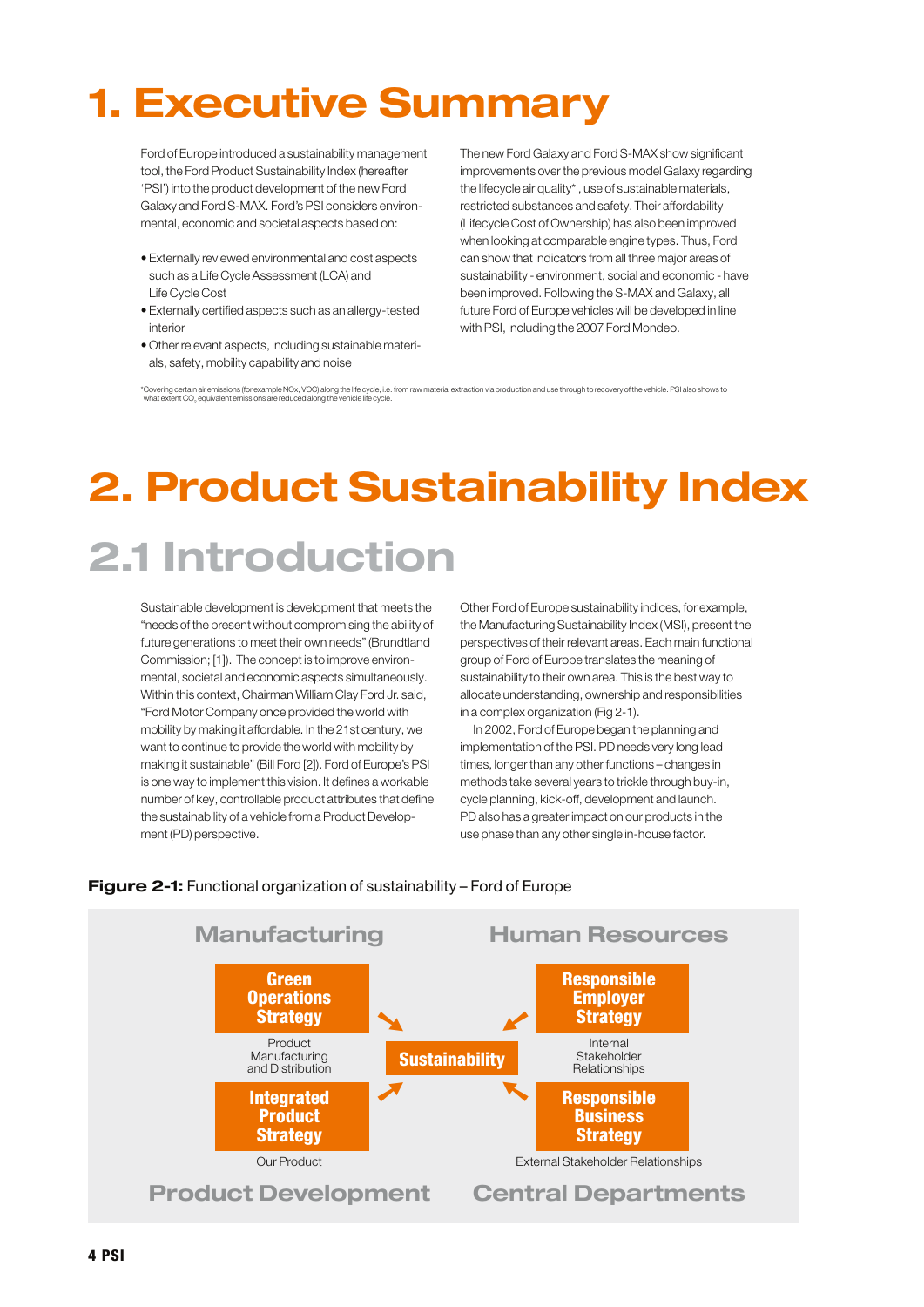# 2.2 PSI – Method

There is not yet an agreed international standard for measuring product sustainability. However, the PSI indicators chosen by Ford are partially based on the ISO 14040 (Life Cycle Assessment- LCA) standard. The Ford PSI is unique in the automotive industry and no automobile manufacturing company has published similar approaches before. However, there are some examples in other industries and organizations of sustainability practices in use. These examples have allowed us to deduce, develop and improve upon the principles they have followed. The PSI's initial methodology was developed by Ford Corporate Citizenship and environmental personnel starting in 2001. Following discussions with PD and modifications, it was approved in autumn 2002 by the Product Development vice president and his senior management team. The new Ford S-MAX and the new Ford Galaxy are the results of these pilot programs. All Ford of Europe vehicles kicked-off following these two vehicles are and will be developed using the PSI.

The principles defining what had to be covered by the PSI were management and methodologically driven:

- All relevant environmental, social, and economic issues have to be addressed
- Only issues that are mainly influenced by Product Development will be dealt with
- The main issues must be integrated from a product perspective
- Status-tracking must be possible based on readily available product development data
- Bottom-line issues must be addressed, not single technologies (i.e. overall Life Cycle performance, not discussions of the use of certain, specific technologies)
- Business principles must be integrated

Other issues relating to sustainable mobility - service aspects, in particular- are not covered by the PSI because they cannot be dealt with at the engineering level. Legal compliance issues including tailpipe emission standards, recyclability, and phasing out of heavy metals for example, are not covered within PSI as these are mandatory regulatory issues.

Ford's PSI is split into eight different indicators. This is considered the maximum number of issues that could be dealt with effectively by management. The PSI cannot be reduced to a single final score - sustainability is by definition not a one-dimensional issue. It is always measured by various sets of indicators. There is no reasonable way to combine aspects as diverse as safety, use of recycled materials, and cost into one number. This would require, for example, a socially acceptable weighting of their relative importance. Global companies with global markets face the challenge of being confronted by differing values in their various markets and production locations. A single weighting of the relative importance will never be universally suitable for all regions [3].

|                                         | <b>Indicator</b>             | <b>Metric / Method</b>                                                                                                                                                                                                                             | <b>Driver for Inclusion</b>                                                      |
|-----------------------------------------|------------------------------|----------------------------------------------------------------------------------------------------------------------------------------------------------------------------------------------------------------------------------------------------|----------------------------------------------------------------------------------|
| <b>Environ-</b><br>mental and<br>health | Life Cycle Global<br>Warming | Greenhouse emissions along the life cycle (CO <sub>2</sub> and<br>equivalent emissions from raw material extraction through<br>production, use to recovery) – part of an LCA according to<br>ISO 14040                                             | Carbon intensity is the main<br>strategic issue in automotive<br>industry        |
|                                         | Life Cycle Air Quality       | Emissions related to Summer Smog along the life cycle<br>(Ethene and equivalent emissions) - part of an LCA<br>according to ISO 14040                                                                                                              | Potential trade-offs between<br>$CO2$ and non- $CO2$ emissions                   |
|                                         | Sustainable Materials        | Recycled and natural materials related to all polymers <sup>1</sup>                                                                                                                                                                                | Resource Scarcity                                                                |
|                                         | Substance<br>Management      | Vehicle Interior Air Quality (VIAQ) / allergy-tested interior,<br>management of substances along the supply chain                                                                                                                                  | Substance risk<br>management is key                                              |
|                                         | Drive-by-Noise               | Drive-by-Exterior Noise = $dB(A)$                                                                                                                                                                                                                  | Main societal concern                                                            |
| Societal <sup>2</sup>                   | Safety                       | Including EuroNCAP stars (including occupant and<br>pedestrian protection)                                                                                                                                                                         | Main direct impact                                                               |
|                                         | <b>Mobility Capability</b>   | Mobility capacity (seats, luggage) to vehicle size                                                                                                                                                                                                 | Crowded cities (future issues<br>include: diversity - disabled<br>drivers, etc.) |
| <b>Economics</b>                        | Life Cycle Cost              | Sum of vehicle price and 3 years service (fuel cost,<br>maintenance cost, taxation) minus residual value (note: for<br>simplification reasons cost have been tracked for one<br>selected market; Life Cycle Costing approach using<br>discounting) | Customer focus.<br>competitiveness                                               |

#### **Table 2-1:** Indicators of the Ford Product Sustainability Index (PSI)

1 Note: There are, of course, no materials that are inherently sustainable. All materials are linked to environmental, social and economic impacts. However, recycled materials and renewably grown, natural fibers represent an example of how limited resources can be used in a more sustainable way. The overriding factor is whether or not these materials have, in their specific application, a lower environmental impact through the product life cycle than potential alternative materials (see life cycle related PSI indicators and previous paper [24]).

2 Note: The social aspects are being refined and developed for the future. Please note that aspects related to labor, rights etc. are part of other Ford of Europe sustainability management tools such as the MSI.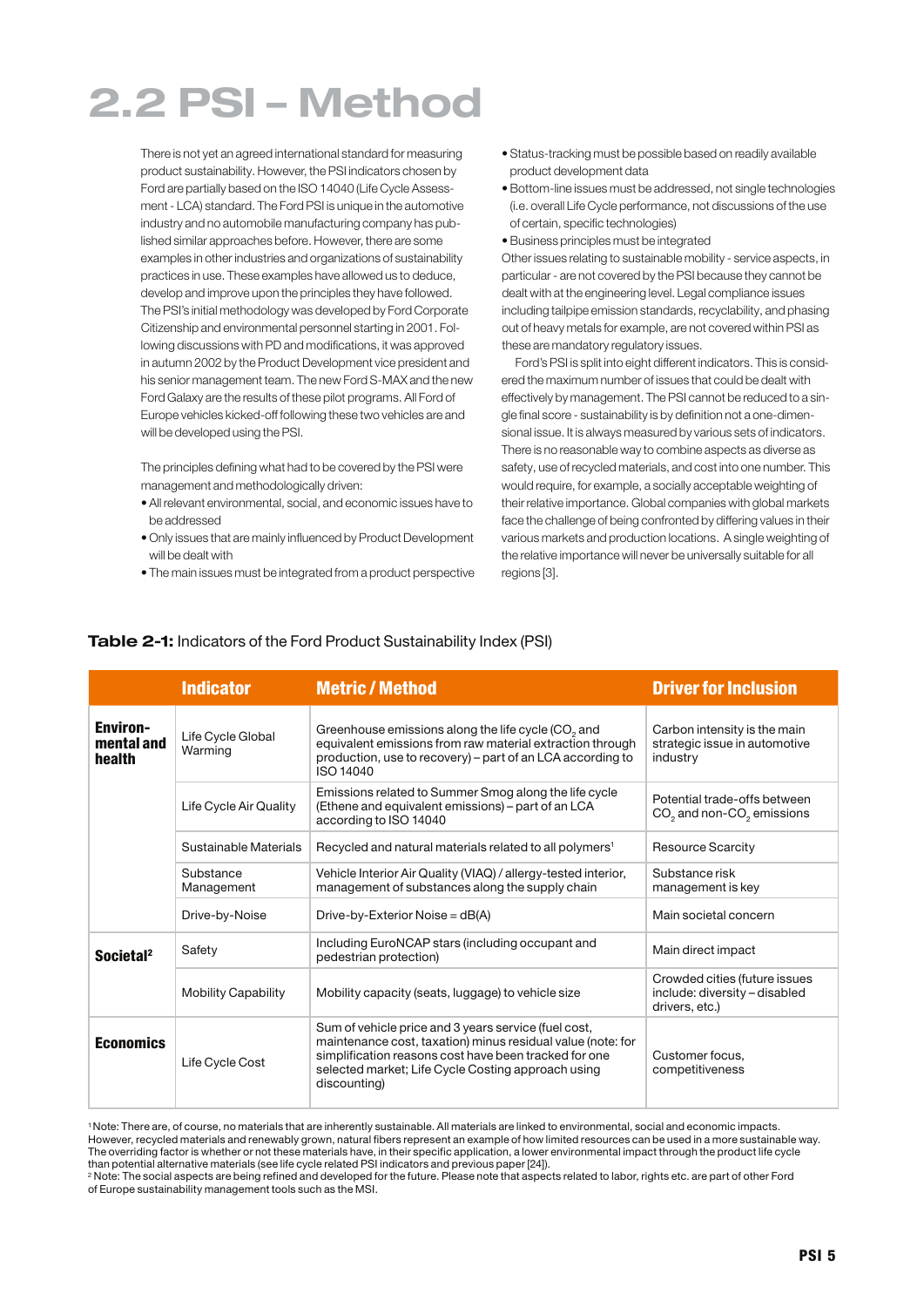## 2.3 PSI – Implementation

The Ford of Europe PSI was implemented from the top down, with a process-driven approach - from the very beginning it was linked to the normal product development process. For example, the PSI is now specifically included in the "multi panel chart"in which all vehicle attributes (craftsmanship, safety, environment, cost, etc.) are tracked towards the targets given from the beginning through all development milestones. It was a top-down approach in that it was called for

and authorized by senior management. The roles and responsibilities involved, with the exception of the development of initial methodologies, were taken on by PDitself, without relying on a specialist group internal or external to PD. This ensures that PSI is optimally integrated into PD since it is executed by the same people also running other aspects of product development (Figure 2-2).



Figure 2-2: Roles and responsibilities within the PSI implementation process and PD integration (CPE = Chief Program Engineer)

A comprehensive but very simple spreadsheet file was developed by Ford's LCA specialist to enable non-specialists to track PSI progress. With the central input of a few data, the PSI, including the simplified Life Cycle Studies, can be tracked through the product development process from beginning to end. The majority of the data needed is readily available in the above mentioned "multi panel chart". The very few factors required above and beyond those include main weight actions such as material changes to predecessor, fuel economy impact of the air-conditioning system and leakage rates. The engineers responsible for the simplified PSI tracking were given one hour training sessions that allowed them to understand the fundamental concepts, use the analysis spreadsheets and conduct simplified Life Cycle Studies (regarding environmental and cost aspects) and track the other PSI indicators. The aim of this very lean management of sustainability within Product Development is to avoid unnecessary administrative burdens and the need for additional resources while still ensuring that sustainability is an integral part of the complex product development process.

Through the various stages of product development, the data used changed and evolved along the way:

- Gateway Kick-Off (KO), Strategic Confirmation (SC): Target ranges based on predecessors, benchmark and weight action proposals
- Gateway Program Approval (PA): First engineering data
- Gateway Program Readiness (PR): Engineering data
- Gateway Change Cutoff (CC) Supplier data including IMDS [8] completed by engineering data

Every manufacturer has their own particular automotive product development process. The approach described purposely fits to the Ford design processes and culture. It is not suggested that this approach will also suit other company cultures or markets since the methodologies and approaches cannot be generalized [25]. External regulatory bodies applying mandatory approaches would be counterproductive – sustainable practices can only function on a solid internal basis of understanding, drivers, motivations and commitments – not on rules and regulations. The PSI is a voluntary approach that aims to integrate environmental, societal and economic aspects into product development as part of Ford's commitment to sustainability.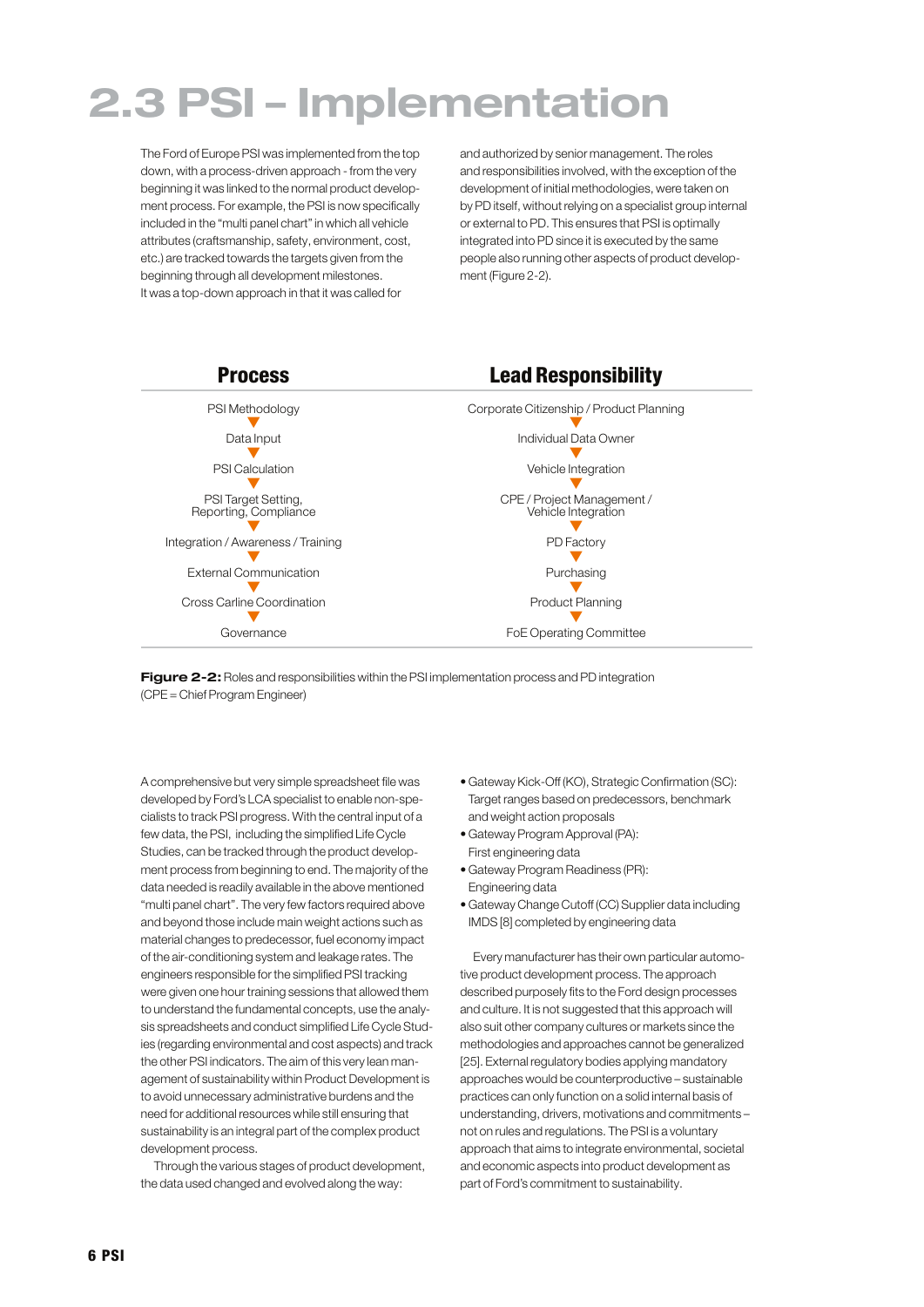# 3 Life Cycle Aspects 3.1 Introduction

The vehicle life cycle covers all phases and processes within:

- Manufacturing and Assembly (from resource extraction through material production, parts production to vehicle assembly and painting)
- Use phase (driving of vehicles)
- End-of-Life Phase (pre-treatment of vehicles, shredding of the remaining vehicle and recycling, recovery and disposal of the resulting materials)

Taking a holistic approach is essential for creating a sustainable vehicle life cycle. Design actions that improve one life cycle phase but have a negative impact on another must be avoided. For example, using certain materials may reduce recycling cost but add weight to the vehicle, thus increasing emissions during the use phase. Measures to reduce fuel consumption will reduce the use phase cost but increase the vehicle price and so on. The aim is to ensure net benefits along the life cycle as a whole – in an environmentally and societally efficient way [4].

The environmental aspects are tracked following the ISO 14040 for Life Cycle Assessment (LCA). During product development, a simplified LCA is carried out by non-specialists. Before vehicle launch, a Ford LCA and LCC specialist verifies the initial results, doing a full LCA based on specialized software and using an extended database [5]. The basic method of this LCA is the same as used in another automotive study [6] that was independently reviewed according to ISO 14040 § 7.3.3 and where the missing details in description (methodology, data) are covered. However, additions have been made to include modern vehicle technologies not considered previously as well as data specific to the current project.

To cover the economic aspects, a conventional Life Cycle Costing (LCC) [7] was performed from a first vehicle owner's perspective. There is no international standard methodology available for vehicles, but the approach taken is in line with the findings of the most recent European scientific working group in this field [7]. It is important to note that these tools are only one part of the PSI and are embedded in the overall interactions between the various life cycle stakeholders (Figure 3-1).



### Research & Product Development

PSI, innovation, supplier cooperation, initiative which supports the individual life cycle stages





End-of-Life / Recovery Use resources in an environmentally efficient way; reduce environmental burden

Product **Sustainability** Management Life Cycle Studies

Production

MSI, RESI, working environment, cost





Cost of Ownership, Allergy-tested label, Ford´s Eco-Driving, safety, Ford environmental customer information, etc.

Env. Management (ISO 14001/EMAS),



**Figure 3-1:** Managing sustainability along the vehicle life cycle (cradle-to-cradle).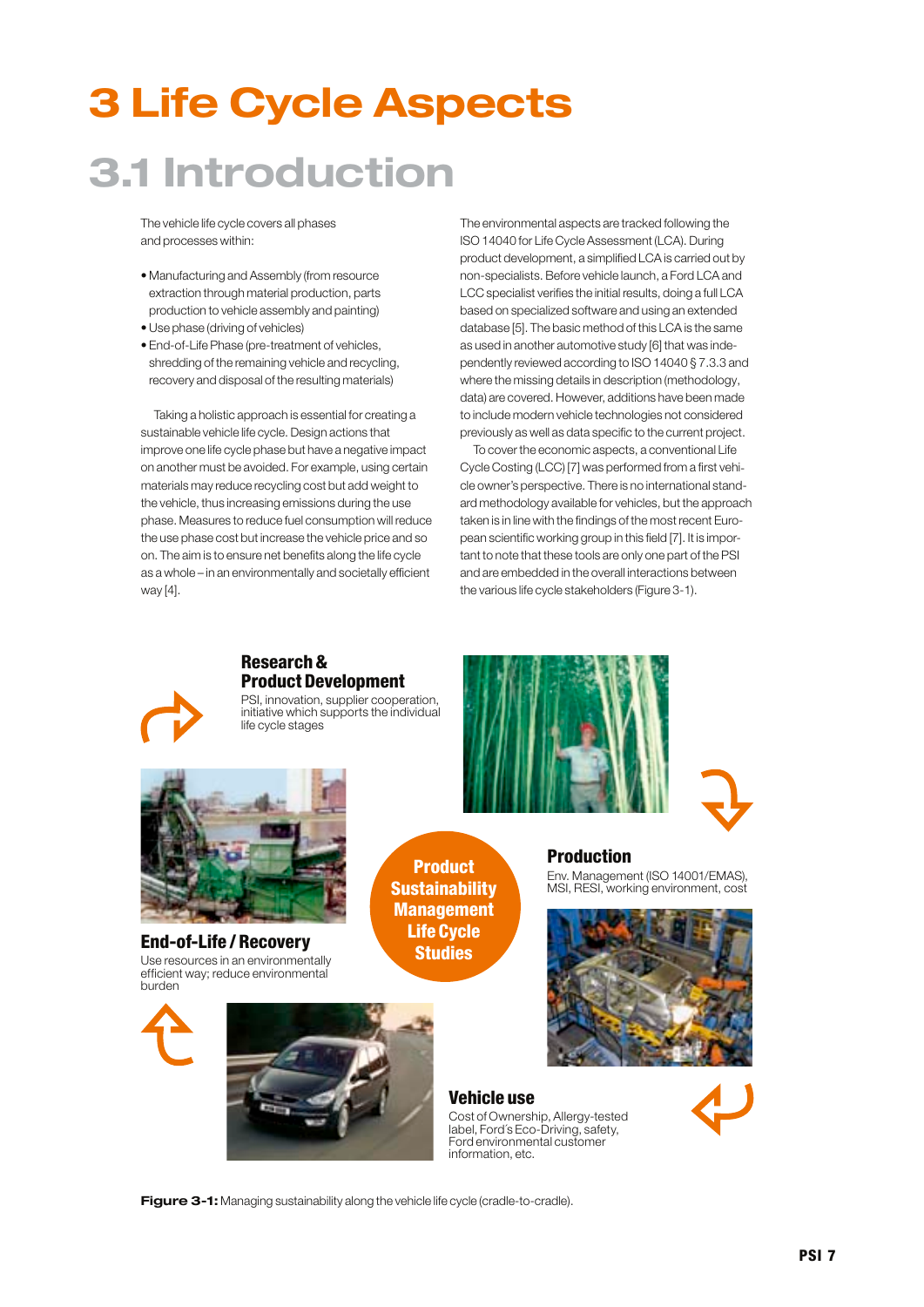# 3.2 Definition of Goal and Scope

## 3.2.1 Goal, Functional Unit and Assessed Vehicles

**Goal –** The goal of the Life Cycle Studies is to:

- Support internal Product Development by tracking key environmental life cycle impacts (LCA) and bottomline economic (LCC) impacts of planned and/or implemented engineering actions throughout the product development process
- Verify the PSI results regarding Global Warming and Air Quality Potential and also check other life cycle environmental impacts not included in the PSI
- Assess the Ford vehicles' environmental life cycle performance from a purely environmental and economic standpoint
- Identify and assess the cost associated with vehicle purchase and maintenance for a typical vehicle buyer in a selected European market assuming a resale after 3 years (typical car ownership trade cycle)

**Functional Unit –** All data from the life cycle studies are calculated based on a standard functional unit. It is defined as follows: a European, premium, mid-class, van-sized, five-door vehicle for a minimum of 5 passengers including a luggage compartment with a minimum volume of 900 liters, climate controlled interior, modern entertainment and safety standards with an average mileage of 150,000 kilometers over 12 years. Note: The previous and new Ford Galaxies can seat seven passengers, but then have less than 900 liters luggage capacity in that configuration. An additional LCC value is identified for the case of a resale after 3 years.

**Assessment Vehicles –** The following vehicles have been assessed:

- Previous Ford Galaxy 1.9l TDI, 96 kW, manual 6 speed, economy edition
- New Ford Galaxy 2.0 l TDCi with
- diesel particulate filter (DPF), 96 kW, trend edition • New Ford Galaxy 2.0 l, gasoline, manual 5 speed, 107 kW, trend edition
- New Ford S-MAX 2.0L TDCi with DPF, 96 kW, trend edition
- New Ford S-MAX 2.0 l gasoline, manual 5 speed, 107 kW, trend edition

The base data for vehicle production is the material breakdown of the different vehicles. These are derived from:

- Complete teardown of the previous Ford Galaxy in the Ford dismantling center in Cologne.
- Weight assumptions based on the predecessor platform and planned weight related actions (for the first life cycle study at the start of vehicle development for the new Ford vehicle models – from Gateways KO to PA).
- Weight engineering data of the new Ford vehicles models (for life cycle studies during product development – from gateways PA to PR).
- IMDS data of the new Ford vehicles models [8] completed by engineering data – for gateway CC and for life cycle study verification before launch).

Note: To avoid complicating this work beyond the point of practicability, the vehicle models chosen represent the normal weight-control models. Similarly, no additional supplier information has been requested to avoid further complication.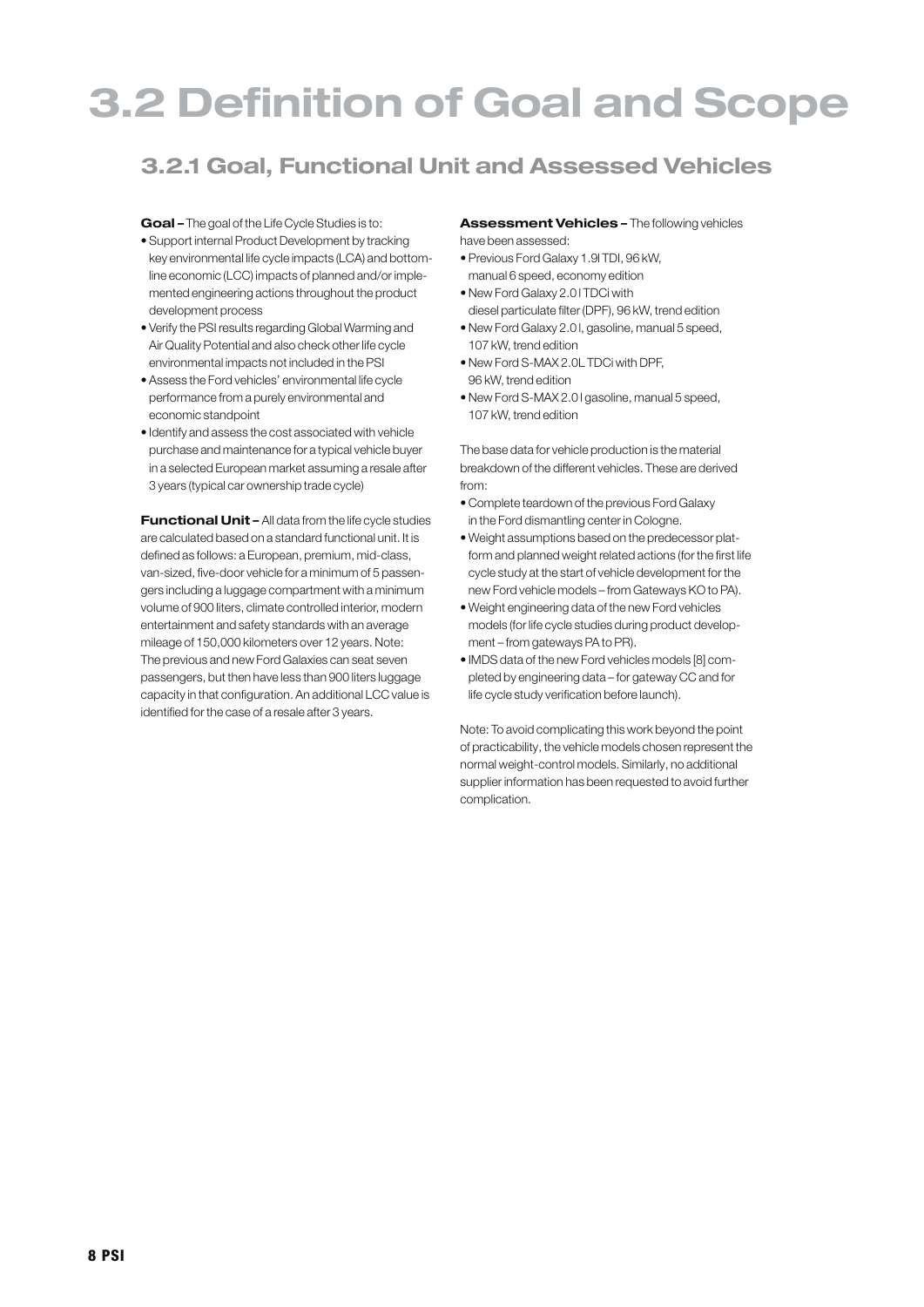## 3.2.2 Life Cycle Description

The general scope of the life cycle studies is displayed in Figure 3-2.



\*Only for verification LCA shortly prior to the launch of the vehicle



**Figure 3-2:** System boundaries of the environmental LCA (top) and economic (middle) life cycle respectively Cost of Ownership (CoO) studies (figures based on [6], [8])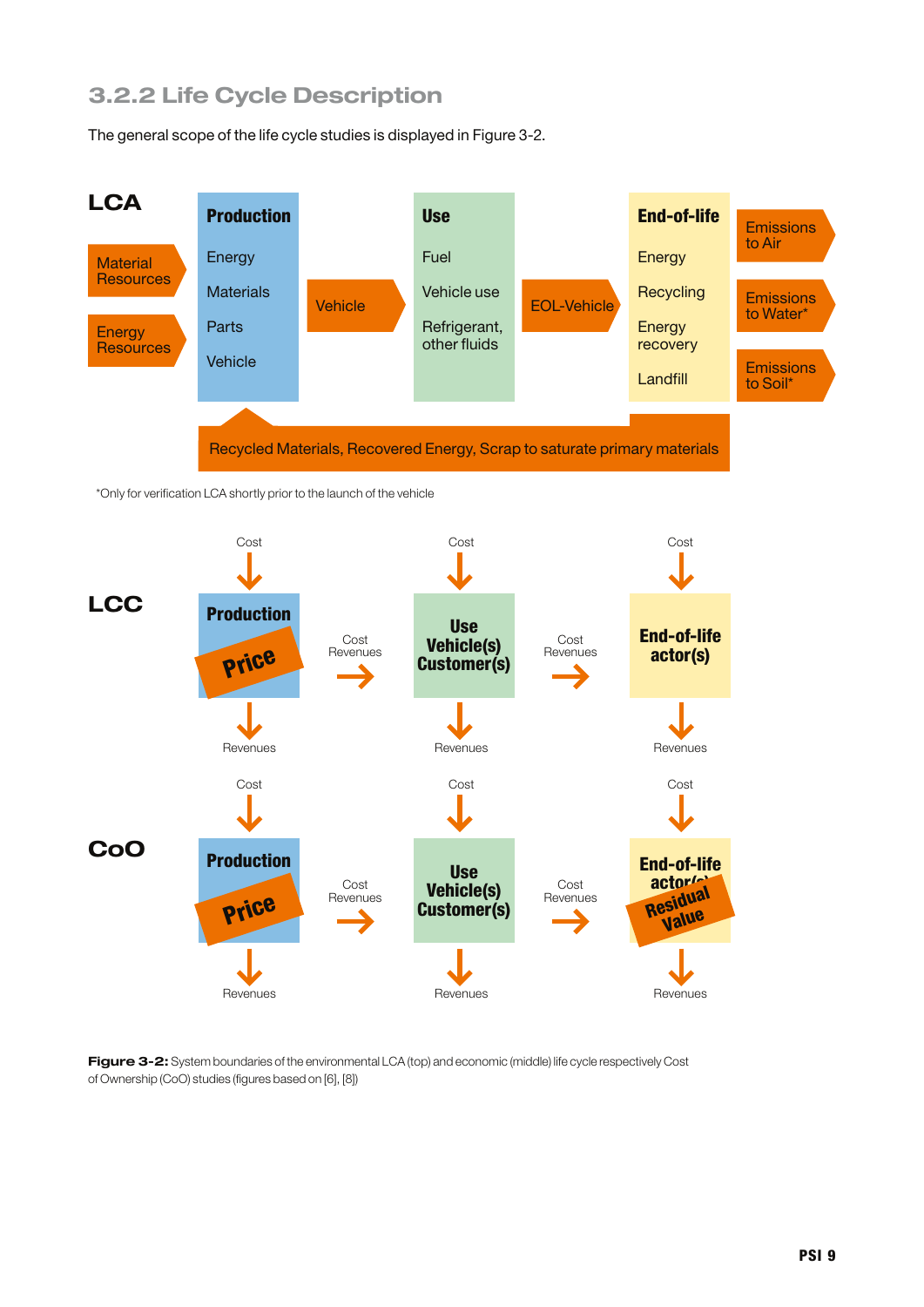**Table 3-1** outlines the processes included in the different life cycle stages.

|                                               | <b>Included</b>           | <b>Not Included</b>  | <b>Reason for Omission</b>            |
|-----------------------------------------------|---------------------------|----------------------|---------------------------------------|
|                                               |                           |                      |                                       |
| <b>Production Phase</b>                       |                           |                      |                                       |
| Raw Material Extraction                       | $\checkmark$              |                      |                                       |
| <b>Material Production</b>                    | $\checkmark$              |                      |                                       |
| Material Processing (general)                 | $\boldsymbol{J}$          |                      |                                       |
| Paint and Assembly Process (vehicle specific) | $\checkmark$              |                      |                                       |
| <b>Energy Process</b>                         | $\checkmark$              |                      |                                       |
| Waste Management                              | $\checkmark$              |                      |                                       |
| <b>Use Phase</b>                              |                           |                      |                                       |
| Fuel Production and Consumption               | ✓                         |                      |                                       |
| Maintenance Material Production               | $\checkmark$ (oil, R134a) | $\checkmark$ (other) |                                       |
| Other Maintenance Processes                   | LCC                       | <b>LCA</b>           | No data and no<br>differences assumed |
| Vehicle Taxation and Insurance                | LCC                       | <b>LCA</b>           | Not applicable                        |
| <b>Energy Process</b>                         |                           | $\checkmark$         | Not applicable                        |
| Waste Management (Maintenance)                |                           | ✓                    | No data and no<br>differences assumed |
| <b>End of Life</b>                            |                           |                      |                                       |
| <b>Residual Value</b>                         | CoO                       | LCA/C                | Not applicable                        |
| Shredding                                     | LCC, LCA                  | CoO                  | Not applicable                        |
| Dismantling                                   | LCC                       | LCA, CoO             | Not significant for LCA [6]           |
| Recovery / Recycling Processes                | LCC, LCA                  | CoO                  | Not applicable                        |
| <b>Disposal Process</b>                       | LCC, LCA                  | CoO                  | Not applicable                        |
| <b>Transport Process</b>                      |                           | $\checkmark$         | Not significant for LCA [6]           |
| <b>Energy Process</b>                         | LCC, LCA                  | CoO                  | Not applicable                        |
| Supplementary Materials                       |                           |                      | Not significant for LCA [6]           |

\*The economic Life Cycle studies are based on a vehicle price that is assumed to sufficiently cover all upstream activities.

This study is very similar to a previous, automotive LCA study [6] regarding modeling of production, use and EOL, but includes the following, making it more comprehensive:

- More components considered (in particular DPF, Catalytic Converter, A/C, electronics)

- Maintenance in use phase (refrigerant and oil refilling)

- Non-tailpipe emissions in use phase (A/C refrigerant leakage)

- Disposal of glass and electronics, recycling of catalytic converter, DPF and R134a

Note: it is not suggested that automotive LCAs should always include these items or that this should become a standard.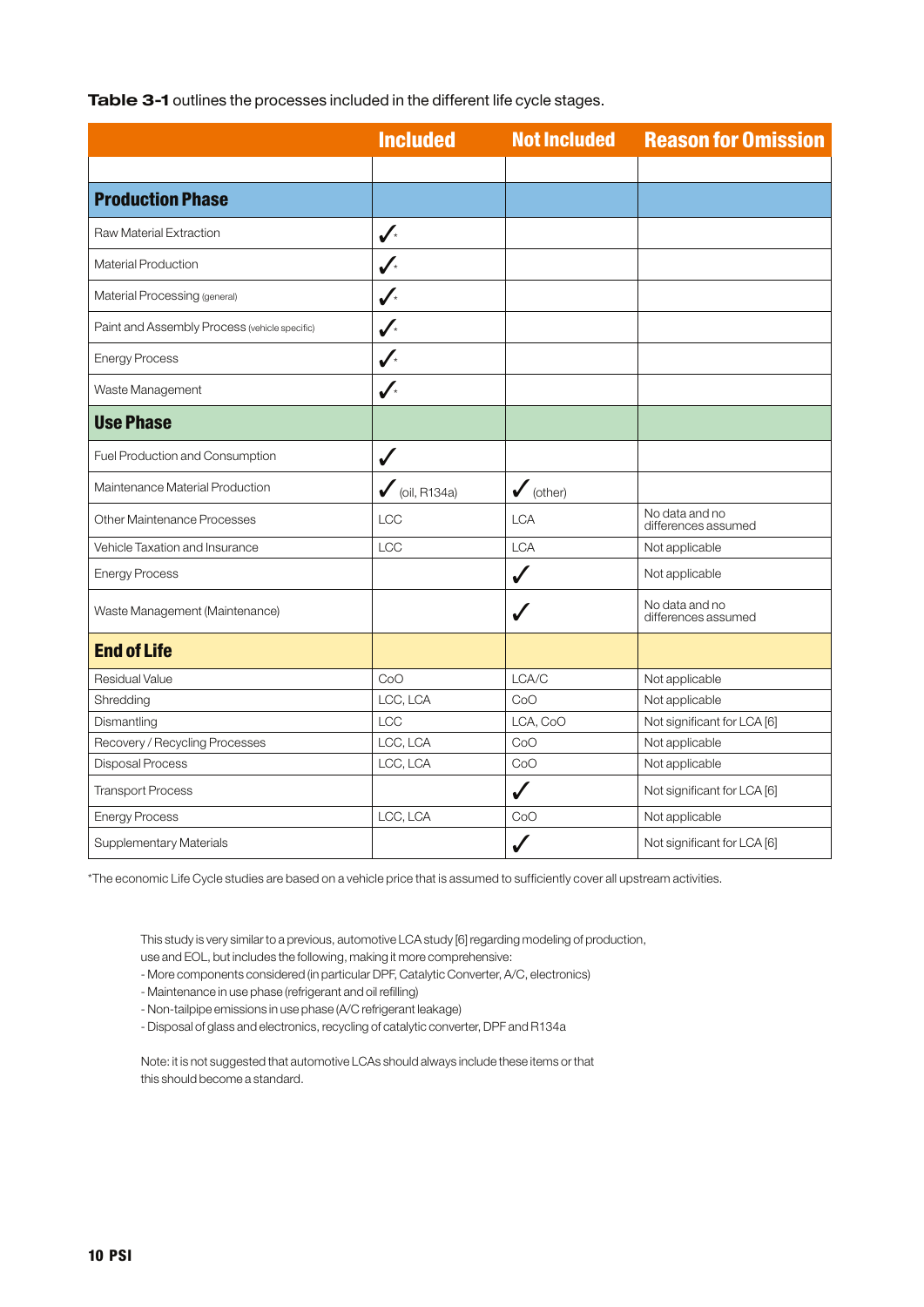## 3.2.3 Data Requirements

One of the requirements of the study is that the data regarding all the production processes considered – apart from the vehicle assembly and paint shop – must be generic. The global supply chain is flexible and may source its materials and pre-products from different sources and locations during the years of production. This means, for example, that part production is reflected as general processes and does not include either specific dimensions or production locations of individual components. In addition, the data sets have to represent an average technology mix from across the relevant geographical locations. Furthermore, they must be sourced, as much as possible from public data such as material industry association data. The data must also cover at least 95% of the materials used in all vehicle scenarios.

For the environmental elementary flows and impact assessment, the study is similar to [6], focusing on the following for the verification LCA:

• Emissions – Global Warming Potential\*, Acidification Potential, Eutrophication Potential, Ozone Depletion Potential, Photochemical Ozone Creation Potentials\* according to CML [9]

\* both also covered by the simplified LCA in parallel to product development

- Waste is not an impact category, however, it is shown, divided into figures showing total waste and hazardous waste
- Resources non-renewable resource depletion of energy and materials according to CML approach [9] as well as an EUROMAT approach [23]

This study does not include information on toxicity, effects on biodiversity, landscape degradation, desertification, etc. There is a lack of scientifically accepted approaches regarding these issues. In addition, any reference to these categories would be misleading looking at the completeness of the intended data sources and the system boundaries.

There is no weighting between the various areas. ISO 14042 [10] explicitly states that weighting may not be done for comparative assertions disclosed to the public and for the corporate reasons outlined above.

## 3.2.4 Critical Review Panel

This study is targeted at both an internal and external audience and includes comparative assertions. Therefore, an independent, third party, critical review according to ISO 14040 §7.3.3 was undertaken at the end of the project. This was to ensure that the study was conducted in accordance with the international ISO 14040 standard series and is in line with current best practices for the Life Cycle Costing section (see chapters 5

and 10). The chairman of the review panel, ProfDavid Hunkeler, has had previous experiences in both fields. He was involved in reviewing a similar LCA study [6] and held the chairmanship of an LCC scientific working group. The second reviewer, Prof. Walter Klöpffer, was selected by the chairman, but had not been involved in the abovementioned LCA study [6].

## 3.2.5 Limitations of the Life Cycle Study

Passenger vehicles are very complex products with up to 180,000 parts, depending on the counting method used. The effort needed to investigate all elementary flows of a vehicle in detail would be tremendous just for one vehicle. This is the reason why even published complete single-vehicle LCIs are simplified and do not reflect every single vehicle detail. In this study, several vehicles must be compared. As a result, it can only go into limited detail, but following experience with several complete vehicle LCIs, it can be stated with confidence that the limitations and simplifications do not affect the ability to draw conclusions within the goals of this study. It does mean, however, that it is not possible to compare the results of this study with results of other complete vehicle studies. The complete LCIs consider different system boundaries, vehicle features included and use phase assumptions - for example, this study also considers the additional fuel consumption of air-conditioning that is not covered by most published complete vehicle LCAs. It is also not possible to derive conclusions from this study regarding specific components or materials since general assumptions have been made for the manufacture and processing of these parts – for example, excluding

theirprecisedesignparameters suchasthickness,etc. [6] This study does not predict the impact of data the quality of which is questionable, such as those related to toxicity and landscape.

Despite the limitations of the study, the chosen model and assumptions allow meaningful conclusions to be drawn regarding the main issues outlined above for the following reasons:

- Central specifics of the vehicles studied are considered
- The assumptions, system boundaries and data approaches for the vehicles studied are fully aligned.
- Data analysis shows how significant and robust potential differences in the results are.

In the Life Cycle Costing section, all figures are based on the set of assumptions about future trends made for the study. They can be considered as broad indicators of tendencies only and are used solely for the purposes of a relative assessment between the vehicles. The figures are not exact and may change significantly in real market conditions. Ford Motor Company makes no guarantee that the cost reflect market conditions.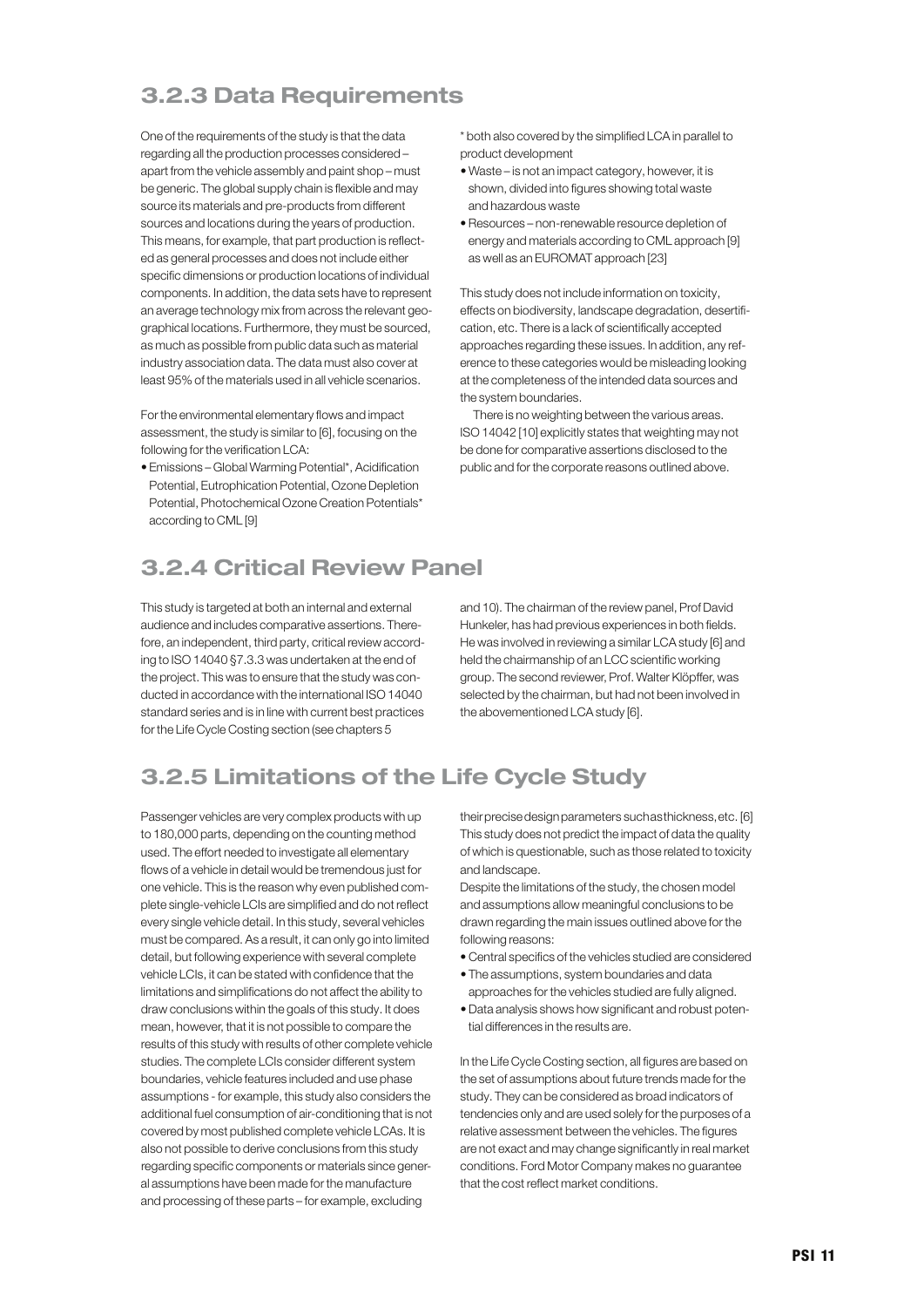## 3.3 Environmental Life Cycle Inventory (LCI) and Cost Data Inventory

## 3.3.1 Life Cycle Inventory Data Model

For the inventory, data sets have been used that do not pre-date 1994, meeting minimum time related coverage requirements (see Table 3-2). Most data sets meet the geographical coverage requirement using European average data (exemptions: material production data from GaBi (mostly German sources, Austrian data regarding talcum sources) as well as the Swiss BUWAL data. With regard to technology coverage, generally representative average data sets are used. In the cases

of individual data sources including copper, tires, magnesium and oil recycling the data do not necessarily cover a fully representative technology mix. The Life Cycle modeling and calculations were performed by Ford Vehicle Integration engineers, parallel to product development using a spreadsheet calculation file as well as by a Ford LCA expert for verification puposes, based on [5], [6].

### **Table 3-2:** Sources of the Life Cycle Model (extended, based on [6])

| Data set                                                                                                                                                                                                                                                                                     | <b>Comments</b>                                                                                            | <b>Source</b>            |
|----------------------------------------------------------------------------------------------------------------------------------------------------------------------------------------------------------------------------------------------------------------------------------------------|------------------------------------------------------------------------------------------------------------|--------------------------|
|                                                                                                                                                                                                                                                                                              |                                                                                                            |                          |
| <b>Production Phase</b>                                                                                                                                                                                                                                                                      |                                                                                                            |                          |
| Steel coils (rolled), steel coils zinc coated (0.75mm), cast iron<br>part (sand casting), stainless steel (steel billet; X12CrNi17 7),<br>aluminum sheet                                                                                                                                     | According to IISI high-strength steel LCI<br>data are similar to normal steel sheet LCI<br>data.           | $[11]$                   |
| Aluminum sheet, cast aluminum (primary<br>ingots, re-melting and alloying), aluminum extrusion profiles                                                                                                                                                                                      | Primary/secondary ratio: 50%:50%                                                                           | $[12]$                   |
| Copper mix (all treated as copper wire; 99.999% electrolyte),<br>lead mix (99.995%)                                                                                                                                                                                                          | Only 2% of lead is primary lead                                                                            | [11]                     |
| Magnesium AM 60                                                                                                                                                                                                                                                                              | 65% Norsk Hydro, 35% Chinese                                                                               | $[14]$ , $[15]$ , $[16]$ |
| Plastics: PP, HDPE, ABS, PA 6.6, PA 6, PUR, flexible PUR<br>foam, PVC, PET (sc.), PC, PMMA, EPDM rubber, EP                                                                                                                                                                                  | PUR RRIM part (41% Polyol, 36% MDI, 33%<br>glass fibers); rubber assumption according<br>to PlasticsEurope | [16]                     |
| Printed wiring boards, carbon fibers, glass fibers, textile (PP-,<br>PET-fibers), recycled plastics, talcum (Austria), ethylene glycol,<br>sulphuric acid (96%), oil (lubricating oil free refinery) bitumen,<br>textiles; plastics: PBT, PP/EPDM, PPE (PPO), POM, SMC, PVC<br>applications. | Coolants assumption: 40% Ethylene glycol/<br>60% dejonised water                                           | $[11]$                   |
| Glass (white packaging), paper (wood free, coated),                                                                                                                                                                                                                                          | Rough assumption: float glass =<br>5*packaging glass                                                       | $[17]$                   |
| <b>Tires</b>                                                                                                                                                                                                                                                                                 |                                                                                                            | [18]                     |
| Press and body shop (steel and aluminum), copper material<br>processing (wires), lead casting, injection molding, cast iron,<br>aluminum casting, magnesium die casting, metal machining                                                                                                     |                                                                                                            | $[11]$                   |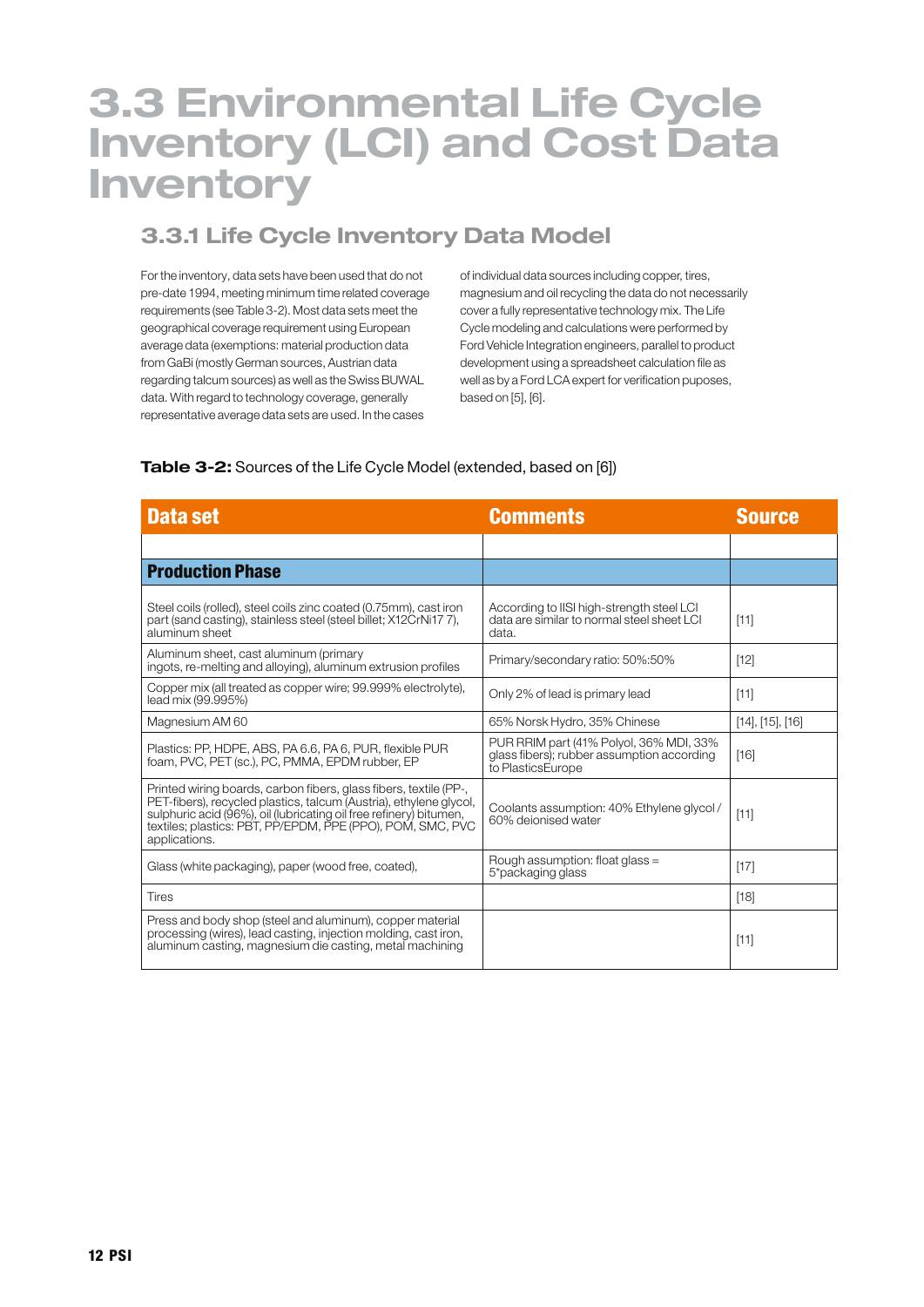| <b>Data Set</b>                                                                                                                                                                                                                                                                                       | <b>Comments</b>                                      | <b>Source</b>                                                             |
|-------------------------------------------------------------------------------------------------------------------------------------------------------------------------------------------------------------------------------------------------------------------------------------------------------|------------------------------------------------------|---------------------------------------------------------------------------|
| Aluminum sheet, aluminum extrusion                                                                                                                                                                                                                                                                    |                                                      | [12]                                                                      |
| Precious metals, silicon carbide etc. for DPF filter, catalytic<br>converter                                                                                                                                                                                                                          |                                                      | $[11]$ , $[19]$ , $[20]$                                                  |
| R134a, recycled cotton, natural fibers                                                                                                                                                                                                                                                                |                                                      | Specific supplier<br>data and [21]                                        |
| painting, assembly                                                                                                                                                                                                                                                                                    |                                                      | Specific Data for the<br>vehicles adjusting also<br>data on painting [11] |
| Other material processing (paper, bitumen, glass, ceramics)<br>are assumed to be included in material production                                                                                                                                                                                      |                                                      | [6]                                                                       |
| <b>Use Phase</b>                                                                                                                                                                                                                                                                                      |                                                      |                                                                           |
| Average mileage                                                                                                                                                                                                                                                                                       | 15.0000 km                                           | [21]                                                                      |
| Average fuel consumption and regulated air emissions of<br>specific vehicles, A/C performance                                                                                                                                                                                                         | Referring to 2006 performance of<br>vehicles         | Ford homologated data;<br>assumptions<br>for A/C                          |
| Premium gasoline, diesel fuel production                                                                                                                                                                                                                                                              |                                                      | $[11]$                                                                    |
| $SO_2, CO_2$                                                                                                                                                                                                                                                                                          | Calculation based e.g. on sulphur<br>content of fuel |                                                                           |
| <b>End-of-Life Phase</b>                                                                                                                                                                                                                                                                              |                                                      |                                                                           |
| Recycling of aluminum                                                                                                                                                                                                                                                                                 |                                                      | [12]                                                                      |
| Steel electric arc furnace                                                                                                                                                                                                                                                                            |                                                      | <b>IISI</b>                                                               |
| Recycling of magnesium                                                                                                                                                                                                                                                                                |                                                      | <b>IMA</b>                                                                |
| Recycling of lead                                                                                                                                                                                                                                                                                     |                                                      | Eurometaux                                                                |
| Recycling of oil, cooling liquid, rubber (incl. tires), copper                                                                                                                                                                                                                                        |                                                      | Specific <sup>[6]</sup>                                                   |
| Shredder                                                                                                                                                                                                                                                                                              |                                                      | EFR                                                                       |
| Recycling of thermoplastics (re-granulation $+$ filler<br>substitution), thermosets (Shredding + Filler substitution);<br>recovery of fluids, waste oil, cooling liquid, break fluids energy,<br>rubber and shredder residue (based on incineration, cement<br>works), land filling of ceramics/glass |                                                      | [11]                                                                      |
| Recycling of precious metals / DPF / catalytic converter                                                                                                                                                                                                                                              |                                                      | Based on [11], [19]                                                       |
| R134a recovery                                                                                                                                                                                                                                                                                        |                                                      | Specific data                                                             |
| Rubber land filling (PP), shredder-residue land filling, land filling<br>(mix of land filling data sets)                                                                                                                                                                                              |                                                      | $[17]$                                                                    |

Note: for PSI calculation, slightly different data sources have been used: all data regarding plastic, copper, lead and magnesium come directly from [11].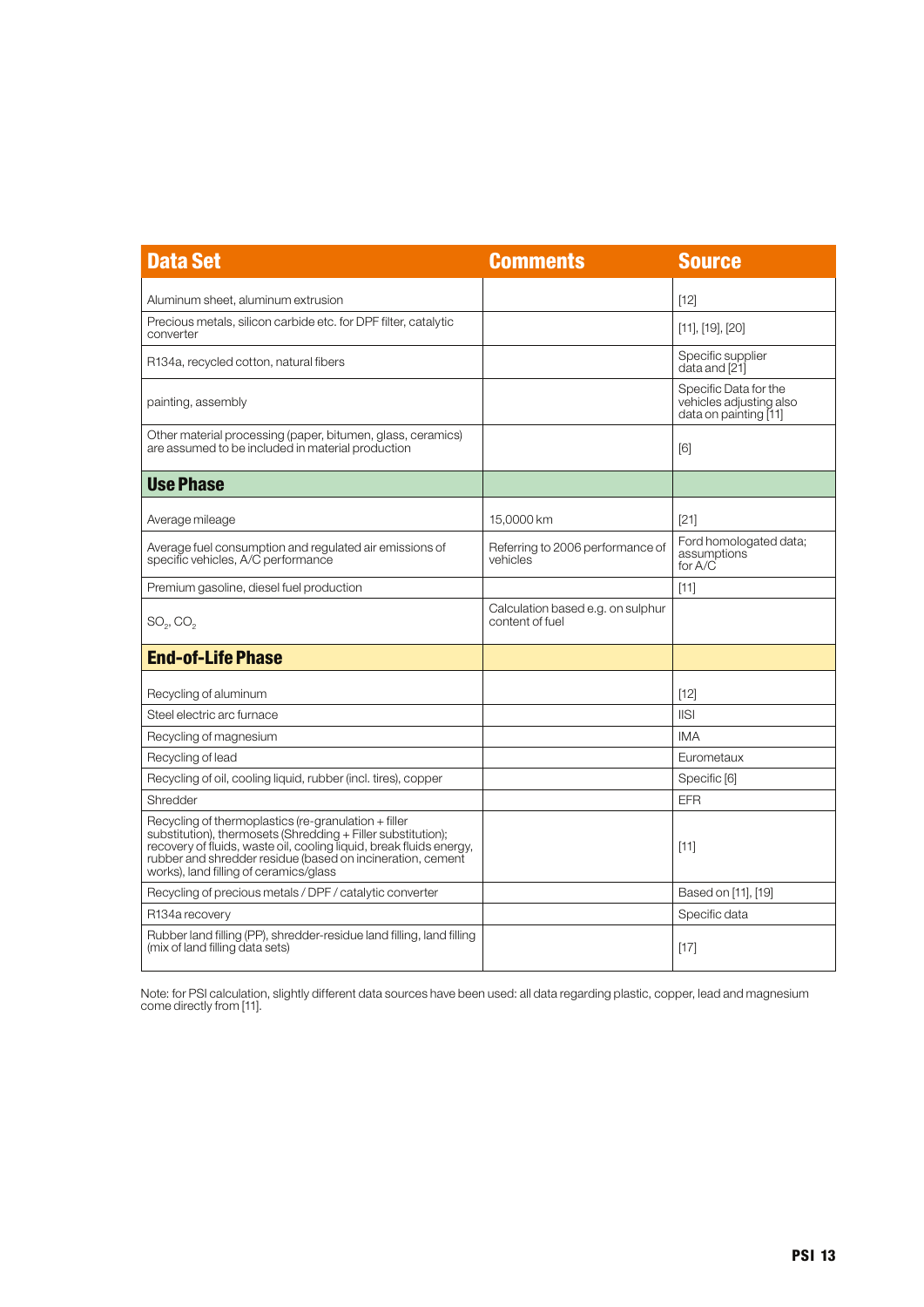Compared to a previous automotive study, [6], additional data sources have been used to accommodate the more advanced material concepts and the consideration of additional vehicle features that require additional types of materials, fuels and substances. These include, for example, air-conditioning (R134a), premium gasoline /

diesel (including data for CO<sub>2</sub> / kg fuel), DPF, and catalytic converters (precious metals, ceramic substrate). As discussed above, weight and other data used came from differing sources depending on availability during product development (Table 3-3).

**Table 3-3**: Overview of changing weight and material information through product development in kg (example for Diesel vehicles):

|           | <b>Ford Galaxy 2.0L TDCi with DPF</b> |              |                       |                                   |                            | Ford S-MAX 2.0 I TDCi with DPF |              |                       |                           |                            |
|-----------|---------------------------------------|--------------|-----------------------|-----------------------------------|----------------------------|--------------------------------|--------------|-----------------------|---------------------------|----------------------------|
|           | Ferrous*                              |              | Glass and<br>Ceramics |                                   | <b>Fluids</b><br>and other |                                | Other metals |                       | Plastic and<br>Elastomers |                            |
| Milestone |                                       | Other metals |                       | Plastics and<br><b>Elastomers</b> |                            | Ferrous*                       |              | Glass and<br>Ceramics |                           | <b>Fluids</b><br>and other |
|           |                                       |              |                       |                                   |                            |                                |              |                       |                           |                            |
| KO        | 1034                                  | 194          | 48                    | 355                               | 27                         | 992                            | 187          | 46                    | 348                       | 21                         |
| <b>PA</b> | 1068                                  | 199          | 49                    | 366                               | 28                         | 1023                           | 192          | 48                    | 358                       | 22                         |
| <b>PR</b> | 1052                                  | 197          | 49                    | 362                               | 34                         | 1025                           | 192          | 48                    | 351                       | 36                         |
| <b>CC</b> | >1005                                 | 246          | 50                    | $<$ 355                           | 37                         | >981                           | 244          | 50                    | $<$ 329                   | 27                         |

Milestones: Kick-off (KO), Program Approval (PA), Program Readiness (PR) and Change Cut-off (CC) \* At CC, more details regarding specific alloys were available. For verification, the weight assumptions of the CC gateway CC have been used (Table 3-4).

**Table 3-4:** Material composition assumptions for the studied Ford vehicles in kg\*

|                                   | <b>Ford Galaxy</b><br>2.0LTDCi<br>with DPF | <b>Ford</b><br>Galaxy<br>2.0L gasoline | <b>Previous</b><br><b>Ford Galaxy</b><br><b>1.9LTDI</b> | <b>Ford S-MAX</b><br>2.01TDCi<br>with DPF | <b>Ford</b><br><b>S-MAX 2.0L</b><br>gasoline |
|-----------------------------------|--------------------------------------------|----------------------------------------|---------------------------------------------------------|-------------------------------------------|----------------------------------------------|
| Ferrous                           | >1005                                      | >979                                   | 1173                                                    | >981                                      | >949                                         |
| Other metals                      | 246                                        | 209                                    | 190                                                     | 244                                       | 206                                          |
| Glass and<br>Ceramics             | 50                                         | 50                                     | 56                                                      | 50                                        | 50                                           |
| Plastics and<br><b>Elastomers</b> | $<$ 355                                    | $<$ 346                                | 337                                                     | $<$ 329                                   | < 314                                        |
| <b>Fluids and</b><br>other        | 37                                         | 27                                     | 32                                                      | 37                                        | 27                                           |

\* based on control model assumptions and (for previous Galaxy only) dismantling center data All figures may differ from homologated weights. Final weights may change.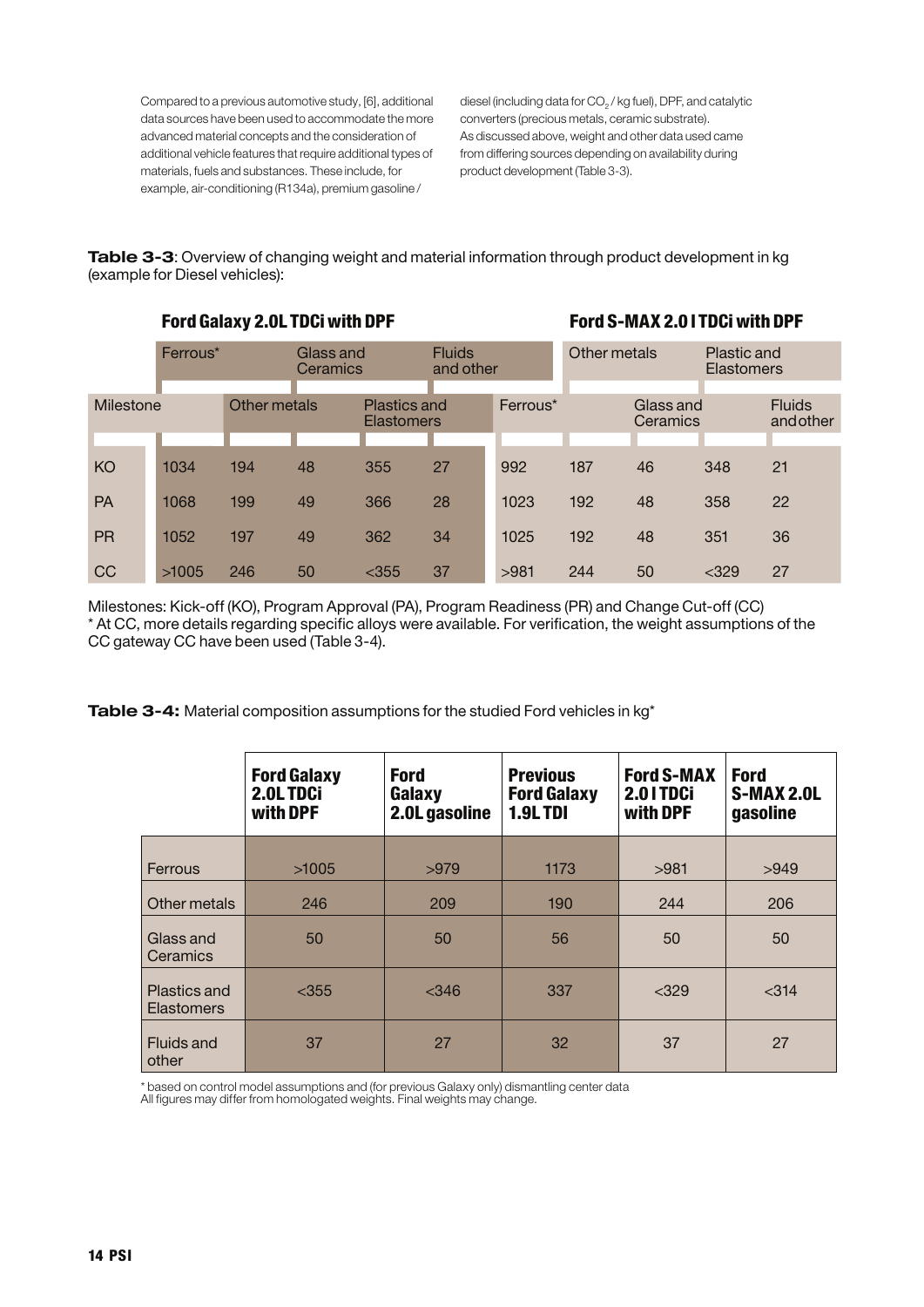## 3.3.2 Production Phase Assumptions

General material production, processing, use and recycling are taken into account. Ford operations are included. LCC data is based on estimated prices for a selected European market.

The following assembly and material production assumptions have been made:

- Recycled Plastics are assumed to be mainly PP based
- The largest source of LCI data uncertainty is the LCI data for the production of automotive glass (packaging

glass data multiplied by 5 was used instead, to approximate the extra materials and processing requirements for the manufacture of automotive glass). However, since the same assumptions are made for all vehicle alternatives in this study, their impact is limited [6]

- LCI data for the production of cellulose and cardboard – natural fiber data used instead
- LCI data for some polymers were unavailable (see chapter 3.5.1 for affected quantities). Average LCI data of all other thermoplastics in [11] have been used to take these polymers into account.

## 3.3.3 Use Phase Assumptions

The following assumptions have been made:

- 150,000 km, 12 years (functional unit) [21]
- Fuel consumption / emission standard:

| Previous Ford Galaxy 1.91TDI: |                                        | 6.5 I diesel/100 km.                   | Euro <sub>3</sub> |
|-------------------------------|----------------------------------------|----------------------------------------|-------------------|
| New Ford Galaxy               | 2.01TDCi with DPF: 6,51 diesel/100 km, |                                        | Euro 4            |
| New Ford Galaxy               | 2.0 I gasoline:                        | 8,21 gasoline/100 km, Euro 4           |                   |
| New Ford S-MAX                |                                        | 2.01TDCi with DPF: 6,41 diesel/100 km, | Euro 4            |
| New Ford S-MAX                | 2.0 I gasoline:                        | 8,1 I gasoline/100 km, Euro 4          |                   |

- Sulphur content of fuel is assumed to be 50 ppm.
- For A/C, a worst-case assumption is made, assuming that A/C use increases vehicle fuel consumption by 10% over and above the consumption figures listed above. The HFC leakage rate is assumed to be 0.025 kg/year.

Other fluids losses are assumed to be around 5% of initial filling. The leakage rate data is uncertain but is taken here as a worst case assumption and taken at the same rate for all vehicles.

- Fuel prices: €1,229 per liter premium gasoline, €1,099 per liter diesel (variation in sensitivity analysis).
- Insurance cost are estimated based on a country specific set of premiums based on a standard set of individual insurance classes and is indicative only (ratings respective to engineering targets, a 55% deductible, insurance tariff "R" of Ford insurance, without bonus). All use phase cost are discounted, assuming an interest rate of 8% and 2% inflation. This reflects private consumer interest rates and general European inflation figures.

## 3.3.4 End-of-Life Phase Assumptions

All vehicles have to fulfill rates of 85% recycling and 95% recovery. These rates have been used for the simplified LCA approach in parallel to product development. For verification, the LIRECAR scenarios for recycling and energy recovery of shredder residues have been used assuming that 50% of the shredder residue goes into recycling and 50% into energy recovery. For End-of-Life vehicles, a substitution methodology is applied to avoid other allocation approaches.

The End-of-Life cost are difficult to estimate:

- From the first owner perspective there is normally a residual value of a vehicle and no end-of-life scenario. A trade-cycle is assumed in this study in which first owners replace their vehicles after three years. The residual value forecast is quite difficult, especially for the Ford S-MAX, as it is a completely new type of vehicle. The forecast is based on the values for Ford Focus/Ford Focus C-MAX, Mondeo and Ford Galaxy, taking into consideration new-vehicle up-lifts (5%), new vehicle type (8% - similar to C-MAX), correction for potential consumer's emotional changes after 3 years (- 5%) and a further correction of minus 2% (no guarantee provided for any of these values).
- From the last owner perspective, the worst case endof-life cost are zero due to the EUELV directive (the last

owner can dispose of a vehicle free-of-charge).

- From a manufacturer's perspective, the end-of-life cost are currently also zero.
- From a European dismantler and shredding operator's perspective, there are profits based on the high value of scrap. It Market dynamics make it impossible to provide a good estimate of future profits and cost. ELV cost are linked to the large uncertainties as shown in [4]. Therefore, only estimates of future trends and ELV cost can be made.

The following assumptions have been made about future trends from a dismantler/shredding operator's perspective:

- Removal of fluids, central neutralization of pyrotechnical devices, dismantling of heavy metals, catalytic converter, battery, tires and body glass (according to current legislative and regulatory requirements)
- Post-shredder treatment approach
- Reuse profits are not considered -this is a worst case value
- Non-labor related cost are considered for all vehicles (logistics, overhead, etc.)
- All cost are discounted using 8% interest and 2% inflation rates as before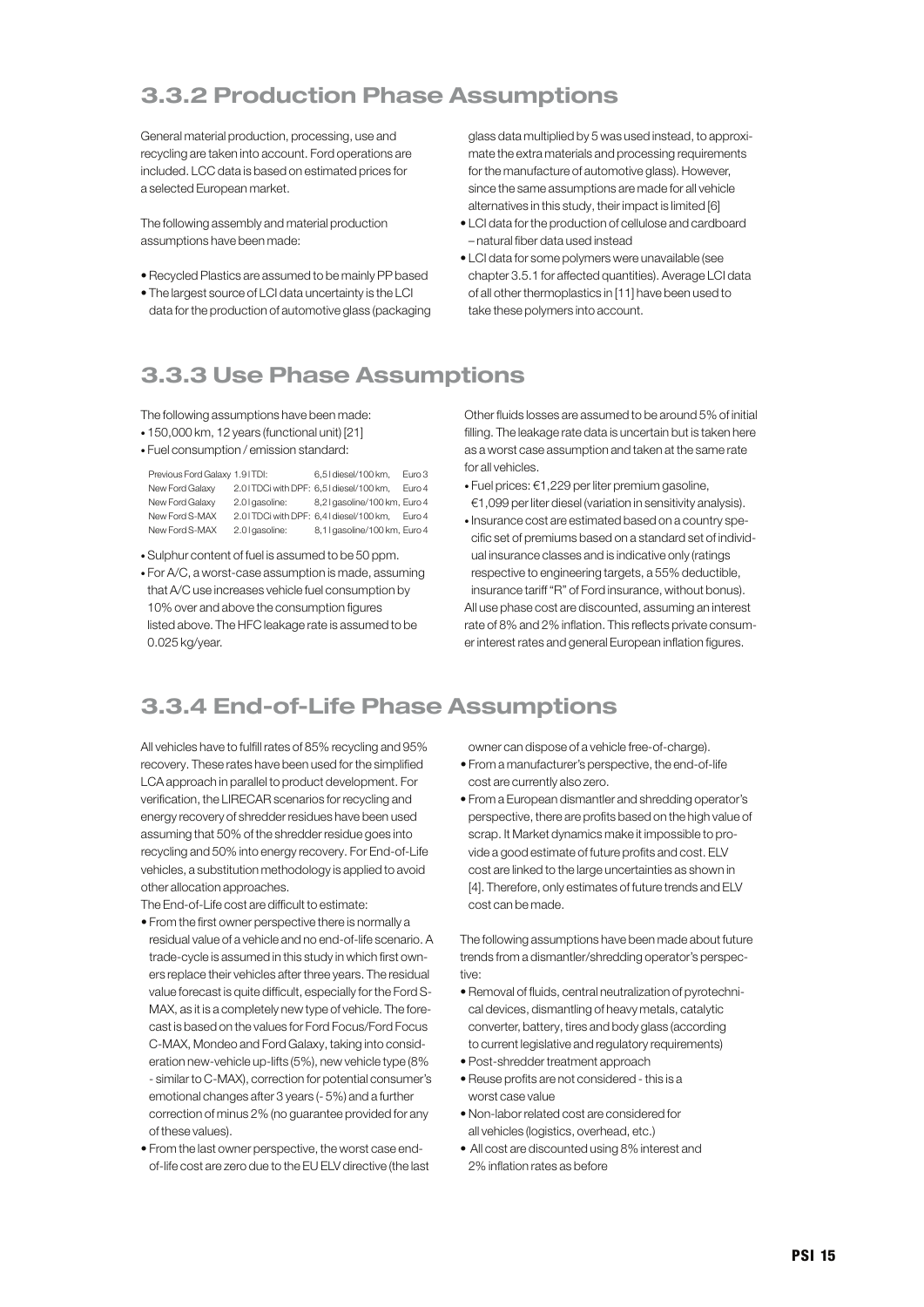### 3.3.5 Life Cycle Inventory Result

The simplified LCA does not present the LCI data in a separate step. The calculation is based directly on data such as Life Cycle Impact Assessment and energy data per kg of processed material. For the verification calculation based on [5], LCI data are available at varying degrees of detail (Table 3-5).

### **Table 3-5:** Extract of Life Cycle Inventory result (Verification) for 150,000 km

|                                               | <b>Ford</b><br>Galaxy<br>2.0L gasoline | <b>Ford Galaxy</b><br>2.0L TDCi<br>with DPF | <b>Previous</b><br><b>Ford Galaxy</b><br>1.9LTDI | <b>Ford</b><br><b>S-MAX 2.0L</b><br>gasoline | <b>Ford S-MAX</b><br>2.0LTDCi<br>with DPF |
|-----------------------------------------------|----------------------------------------|---------------------------------------------|--------------------------------------------------|----------------------------------------------|-------------------------------------------|
| <b>Input</b><br>overview, tons                |                                        |                                             |                                                  |                                              |                                           |
| Energy<br>resources                           | 15                                     | 13                                          | 14                                               | 15                                           | 13                                        |
| Material<br>resources*                        | 14                                     | 16                                          | 17                                               | 16                                           | 14                                        |
| Production<br>residues in life<br>cycle       | 0,17                                   | 0,17                                        | 0,18                                             | 0,17                                         | 0,17                                      |
| <b>Output</b><br>overview, tons               |                                        |                                             |                                                  |                                              |                                           |
| Emissions<br>to air                           | 72                                     | 67                                          | 68                                               | 70                                           | 66                                        |
| Inorganic air<br>emissions                    | 52                                     | 47                                          | 48                                               | 51                                           | 46                                        |
| Carbon cioxide                                | 43                                     | 38                                          | 39                                               | 42                                           | 38                                        |
| Carbon<br>monoxide                            | 0,17                                   | 0,10                                        | 0,12                                             | 0,17                                         | 0,10                                      |
| Nitrogen oxides<br>(NO <sub>x</sub> )         | 0,05                                   | 0,07                                        | 0,11                                             | 0,046                                        | 0,07                                      |
| Sulphur dioxide                               | 0,03                                   | 0,03                                        | 0,03                                             | 0,03                                         | 0,03                                      |
| Organic<br>emissions<br>to air (group<br>VOC) | 0,16                                   | 0,14                                        | 0,13                                             | 0,15                                         | 0,13                                      |
| Particles<br>to air                           | 0,006                                  | 0,009                                       | 0,013                                            | 0,006                                        | 0,009                                     |
| Emissions to<br>fresh water**                 | 0,84                                   | 0,80                                        | 1,10                                             | 0,81                                         | 0,78                                      |
| Production<br>residues**                      | 1,3                                    | 1,3                                         | 1,5                                              | 1,2                                          | 1,2                                       |
| Deposited<br>goods*                           | 15                                     | 14                                          | 16                                               | 15                                           | 14                                        |

\* Only solid materials; roughly 60% of it inert rock;

\*\* Only solid emissions and– for emissions to fresh water only - analytical items as COD.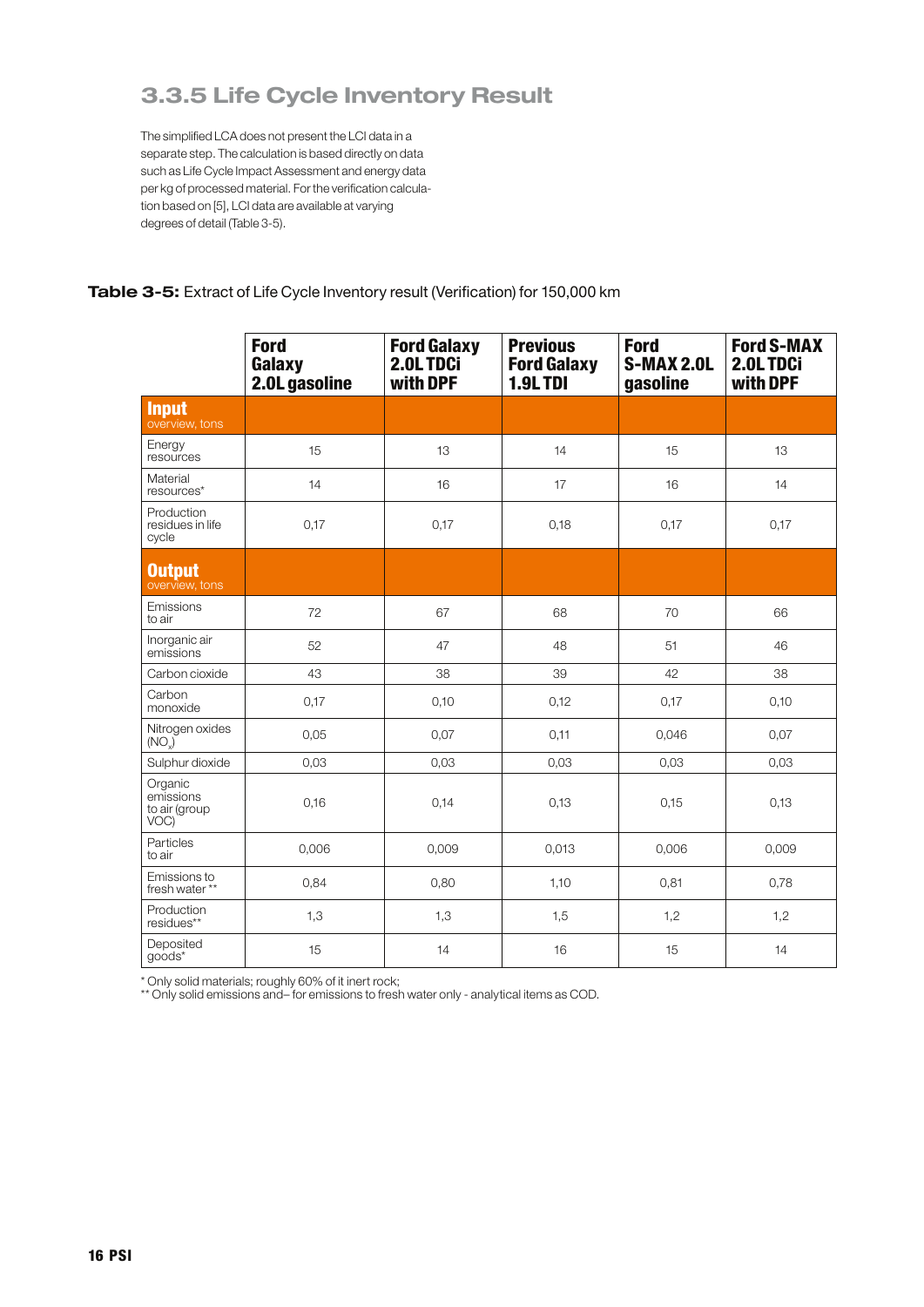## 3.3.6 Life Cycle Costing Inventory

As indicated before, all calculated cost figures are trendindicators only. They are used to provide a relative overview of cost through the life cycle. These figures may not reflect actual market conditions. Since they are based on the same assumptions for all vehicles (see above), the cost figures allow a relative assessment.

The cost cannot be added to life cycle cost, but a discounting of future cost is necessary to assess whether, for example, higher purchase prices for diesel vehicles might be made up for by future savings in the use phase (see chapter 3.4.3 for discounted figures).

### **Table 3-6:** Inventory of theoretical cost through the product life cycle (trends only, no guarantee)

|                                                                             | <b>Ford</b><br>Galaxy<br>2.0L gasoline | <b>Ford Galaxy</b><br>2.0L TDCi<br>with DPF | <b>Previous</b><br><b>Ford Galaxy</b><br><b>1.9L TDI</b> | <b>Ford</b><br>S-MAX 2.0L<br>gasoline | <b>Ford S-MAX</b><br>2.0LTDCi<br>with DPF |
|-----------------------------------------------------------------------------|----------------------------------------|---------------------------------------------|----------------------------------------------------------|---------------------------------------|-------------------------------------------|
| Price $\epsilon$ , options*                                                 | €27,475                                | €29,825                                     | € 29.700                                                 | €25,800                               | € 28,150                                  |
| Insurance, tax<br>scheduled<br>maintenance,<br>$\epsilon$ year <sup>*</sup> | €1,246                                 | €1,687                                      | €1.765                                                   | €1,246                                | €1,669                                    |
| Fuel, fluids<br>$E/year*$                                                   | €2.091                                 | €1.486                                      | €1.486                                                   | €2.065                                | €1,463                                    |
| Residual value 3<br>years (forecast)*                                       | 60%                                    | 60%                                         | 56%                                                      | 61%                                   | 61%                                       |
| EOL cost<br>(consumer,<br>$\text{Ford}$ <sup>*</sup>                        | $\notin$ 0                             | €0                                          | €0                                                       | €0                                    | $\notin$ 0                                |
| <b>Theoretical ELV</b><br>profits<br>(operators)*                           | Min -€116                              | Min-€134                                    | Min-€128                                                 | Min-€120                              | Min-€136                                  |

### Theoretical cost along the product life cycle

\* theoretical value for one selected European market. no guarantee that the cost reflect market conditions.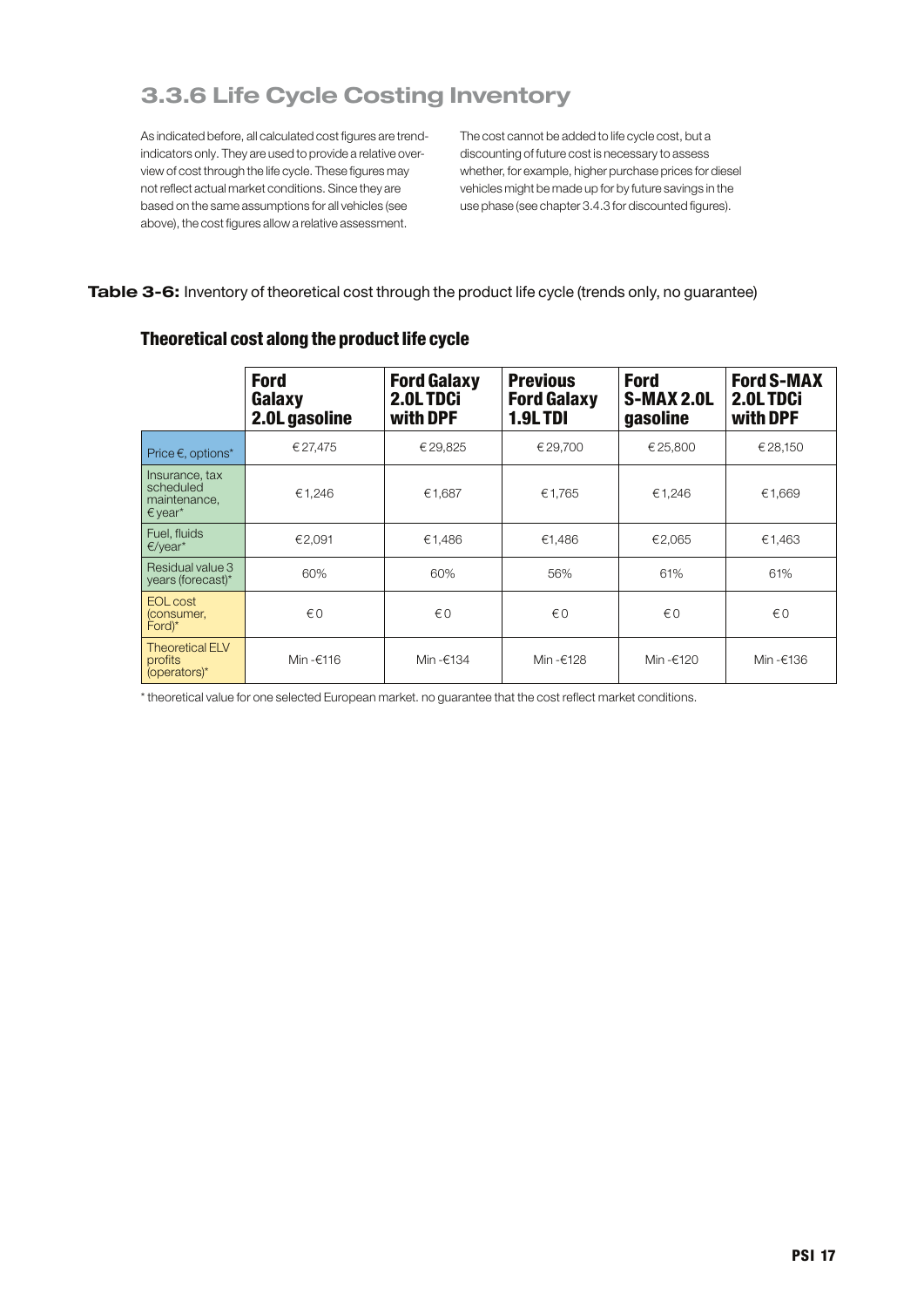## 3.4 Life Cycle Impact Assessment and Directional Life Cycle Costing Result

### 3.4.1 Life Cycle Impact Assessment Results along the Product Development Process

The impact categories for climate change (indicator: Global Warming Potential, GWP) and air quality (indicator: Photochemical Creation Potential, POCP) have been targeted and tracked as part of the product development process. Based on the changing weights, materials and fuel consumption, varying results have been reported at the different product development milestones. These calculations have been done by Vehicle Integration engineers - non-LCA experts using the previously mentioned

spreadsheet files. For verification purposes, a Ford LCA expert using LCA expert software has made calculations for the same vehicles based on the same data as available at the milestone CC (Figure 3-3).

Figure 3-4 shows that the simplified PSI calculations are a 100% match with the expert calculations regarding use phase related impacts and a 98% or better match when looking at the total impacts for the Ford vehicles studied when considering GWP and POCP.



**Figure 3-3:** GWP and POCP of Ford Galaxy 2.0L TDCi with DPF (left) and S-MAX 2.0 l TDCi with DPF (right) from Kick-off, through the PA, PR and CC milestones, compared to verification by LCA expert tool.



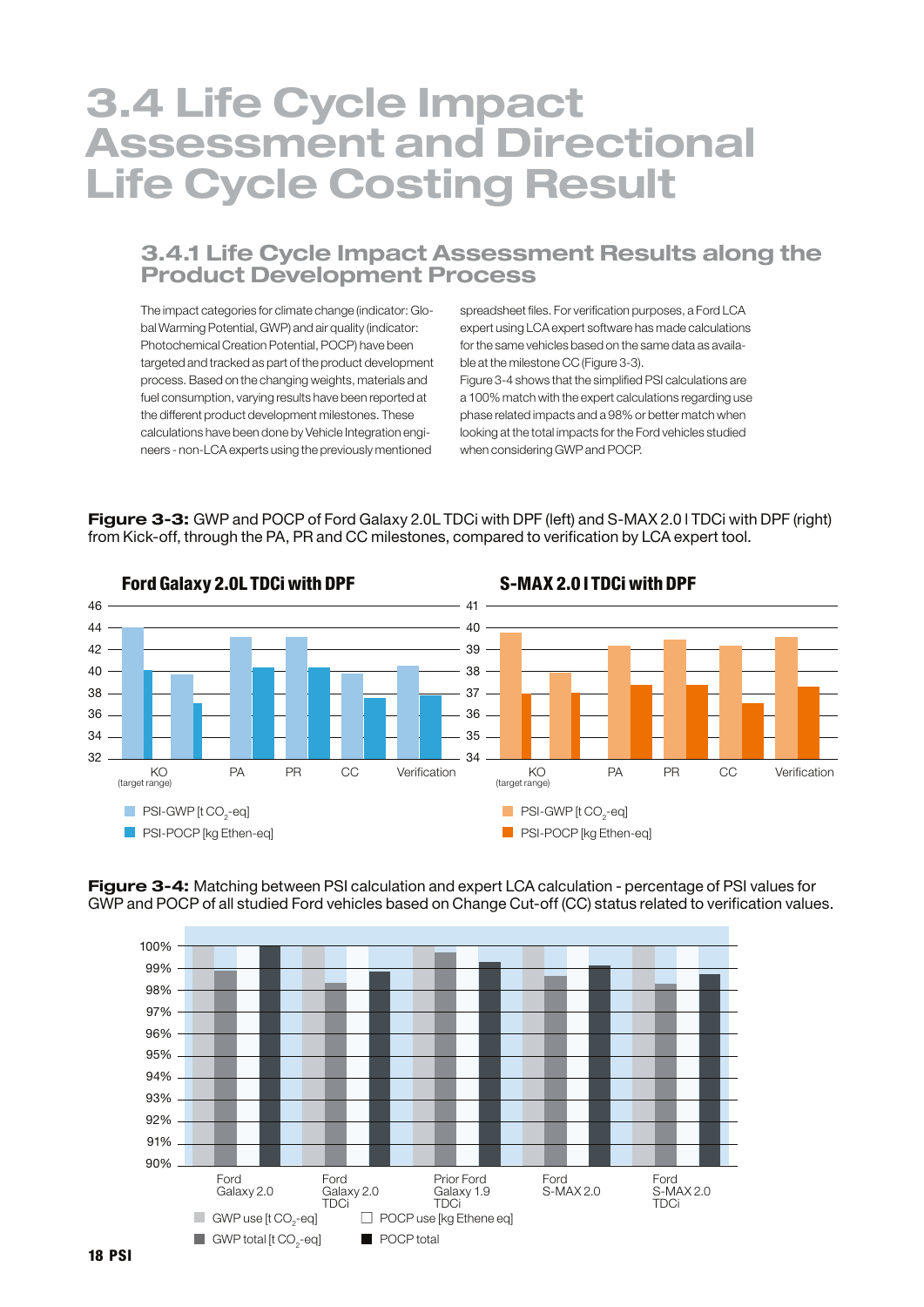### 3.4.2 Other Life Cycle Impact Assessment Results (Verification study results only)

The impact assessment categories mentioned in chapter 3.2.3 are calculated based on the inventory results (chapter 3.3.5) for the studied Ford Galaxy and S-MAX versions (Figure 3-5).

**End-of-vehicle-life** 

**Use** 

**Production (net)** 



### **Figure 3-5:** Life Cycle Impact Assessment results for the studied Ford vehicles (See acronyms p.32)

### 3.4.3 Life Cycle Costing Result (Estimated)

Based on the inventory of cost (Table 3-6) and the discounting rules a kind of cost impact assessment is done showing the current value of the various cost through the life cycle (Table 3-7).

| Table 3-7: Theoretical Life Cycle Costs (directional, no guarantee) |  |  |  |
|---------------------------------------------------------------------|--|--|--|
|---------------------------------------------------------------------|--|--|--|

| <b>Theoretical cost along</b><br>the product<br>life cycle     | <b>Ford</b><br>Galaxy<br>2.0L gasoline | <b>Ford Galaxy</b><br>2.0LTDCi<br>with DPF | <b>Previous</b><br><b>Ford Galaxy</b><br><b>1.9L TDI</b> | <b>Ford</b><br><b>S-MAX 2.0L</b><br>gasoline | <b>Ford S-MAX</b><br>2.0L TDCi<br>with DPF |
|----------------------------------------------------------------|----------------------------------------|--------------------------------------------|----------------------------------------------------------|----------------------------------------------|--------------------------------------------|
| Price $\epsilon$ , options*                                    | € 27,475                               | €29,825                                    | € 29.700                                                 | € 25,800                                     | € 28.150                                   |
| Discounted use phase<br>COST $\epsilon^*$ (3 years)            | €8.938                                 | €8.498                                     | €8.707                                                   | €8.870                                       | €8.389                                     |
| Residual value after<br>3 years <sup>*</sup> (forecast)        | 60%                                    | 60%                                        | 56%                                                      | 61%                                          | 61%                                        |
| Discounted use phase<br>COSt $\epsilon^*$ (12 years)           | €28,153                                | € 26.767                                   | € 27.427                                                 | € 26.424                                     | € 27.939                                   |
| <b>EOL</b> cost<br>(consumer, Ford)*                           | $\notin$ 0                             | $\notin$ 0                                 | €Ω                                                       | $\notin$ 0                                   | $\notin$ 0                                 |
| Discounted Theoretical<br>ELV profits <sup>*</sup> (operators) | Min -€ 59                              | Min $-667$                                 | Min -€ 65                                                | Min $-60$                                    | Min $-668$                                 |
| Theoretical Cost of<br>Ownership* (3 years)                    | €22,525                                | €23,248                                    | € 24.396                                                 | € 21,412                                     | €22,073                                    |
| Theoretical LCC <sup>*</sup> (12 years)                        | €55,569                                | €56,525                                    | €57,062                                                  | €52,164                                      | €56,021                                    |

\* Estimated value for one selected European market, no guarantee that the cost reflect market conditions.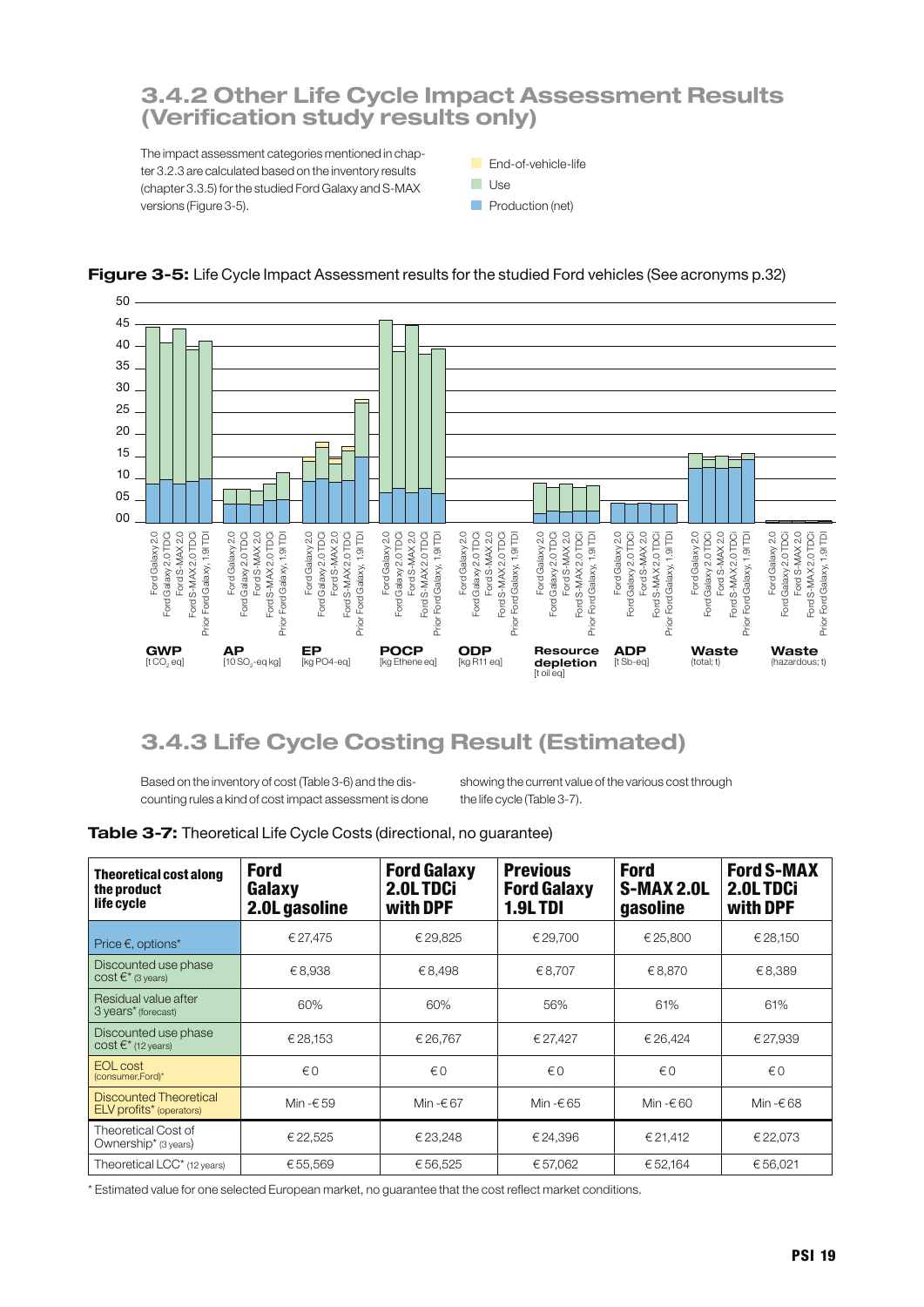# 3.5 Interpretation

## 3.5.1 Data Quality

Data quality will be reviewed predominantly in the following subchapters. Considering the data requirements from chapter 3.2.3, all data sources fulfill these requirements. The data sources themselves do not allow more detailed statistics about data quality indicators. However, for all vehicles significantly more than the required 95% of the materials are reflected in the data. In fact, for all materials at least average data for the material group has been used. For plastics, the data composition was not always clear (i.e. specific type of plastic). In this case, an average of all plastics has been used (mixed thermoplastic). This approximation covers roughly 3% for Galaxy 2l TDCi, 4% for Galaxy 2l I4, 5% for the previous Galaxy, and 2% for the S-MAX variants. In a sensitivity analysis the impact of this approximation has been evaluated,

## 3.5.2 Dominance Analysis

Based on the share of the various life cycle phases (see Figure 3- 5), an identification of the environmentally dominating life cycle phases is possible. For the vehicles described, the use phase, including fuel production, accounts for most of the Life Cycle GWP and POCP – gasoline vehicles more than diesel vehicles and previous Galaxy (Euro 3) more than new Galaxy (Euro 4) – this is mainly fuel economy driven. However, the source of the emissions differ slightly. While both sources of emissions are significant, for GWP, the vehicle emissions dominate and for POCP, the fuel production emissions dominate. This is also the reason for the use phase's large share of the overall total resource depletion, which includes crude oil, that is between 70% for diesel and 75% for gasoline powered vehicles. However, the production phase is the dominant life cycle phase for total waste with 81 to 88% - mainly due to metal mining waste. Heavier diesel vehicles come in at the upper end of this range. The production phase also accounts for the greatest (96-97%) abiotic resource depletion potential (ADP) mainly precious metals. For the acidification and eutrophication potentials there is a rough 60:40 split between

showing a minor impact (clearly below 1% for all impact categories except acidification potential).

Looking at all inputs and outputs of the LCI, 5.5% of them are based on measurements, 16.3 % on calculations, 58.2 % on literature, 16.1 % on estimates, and 3.9 % on unknown methods (partly confidential).

One example comparing the use of measured data (regarding the previous Galaxy model) versus the use of estimated data (regarding the new Galaxy model) is the leakage rate of R134a. The impact of this data has been specifically analyzed using the PSI tool in a sensitivity analysis. The result shows that this data has no significant impact in that a theoretical doubling of the leakage rate changes the life cycle GWP potential by 0.9 to 1 %.

production (higher; mainly due to metal mining and production including precious metals) and use phase. The one exception to this is – due to the higher emissions of the previous Galaxy (Euro 3 with 0.5 g NOx/km instead of the new Galaxy's 0.25 g NOx/km), the use phase has a 56% share of the acidification potential. The relatively high material production impact is based on high SO<sub>2</sub> emissions in the production of several metals (sulphur in the ore) and the production of some plastics. The share of the end-of-life phase is for all studied impact categories below 5% but it should be noted that the metal recycling reduces the environmental impact of the production (see [6] for typical shares between total and net production. It is not this study's purpose to look at these aspects and impacts).

Table 3-8 provides input for the dominance analysis. It shows the main contributors to the investigated impact categories for the basic scenario. This information shows that a comprehensive check has been made as to whether all relevant emissions and variations are covered by the data sets used.

|                                                    | <b>Ford</b><br>Galaxy<br>2.0L gasoline         | <b>Ford Galaxy</b><br>2.0L TDCi<br>with DPF | <b>Previous</b><br><b>Ford Galaxy</b><br><b>1.9LTDI</b> | <b>Ford</b><br><b>S-MAX 2.0L</b><br>gasoline | <b>Ford S-MAX</b><br>2.01TDCi<br>with DPF |  |
|----------------------------------------------------|------------------------------------------------|---------------------------------------------|---------------------------------------------------------|----------------------------------------------|-------------------------------------------|--|
|                                                    | <b>Acidification potential (AP, CML 2001)</b>  |                                             |                                                         |                                              |                                           |  |
| Nitrogen oxides                                    | 54.5%                                          | 68.4%                                       | 76.5%                                                   | 54.7%                                        | 68.8%                                     |  |
| Sulphur dioxide                                    | 44.3%                                          | 30.6%                                       | 22.8%                                                   | 44.1%                                        | 30.3%                                     |  |
|                                                    | <b>Eutrophication potential (EP, CML 2001)</b> |                                             |                                                         |                                              |                                           |  |
| Nitrogen oxides                                    | 52%                                            | 63.1%                                       | 77.5%                                                   | 52.5%                                        | 63.8%                                     |  |
| COD (water)                                        | 36.2%                                          | 28.5%                                       | 29.6%                                                   | 35.5%                                        | 27.8%                                     |  |
| Total organic bond<br>carbon                       | $7.0\%$                                        | 5.2%                                        | 4.3%                                                    | 7.1%                                         | 5.2%                                      |  |
| Global warming potential (GWP 100 years, CML 2001) |                                                |                                             |                                                         |                                              |                                           |  |
| Carbon dioxide                                     | 96.9%                                          | 96.4%                                       | 96.7%                                                   | 96.9%                                        | 96.4%                                     |  |

**Table 3-8:** Main contributing substance and material flows for the investigated impact categories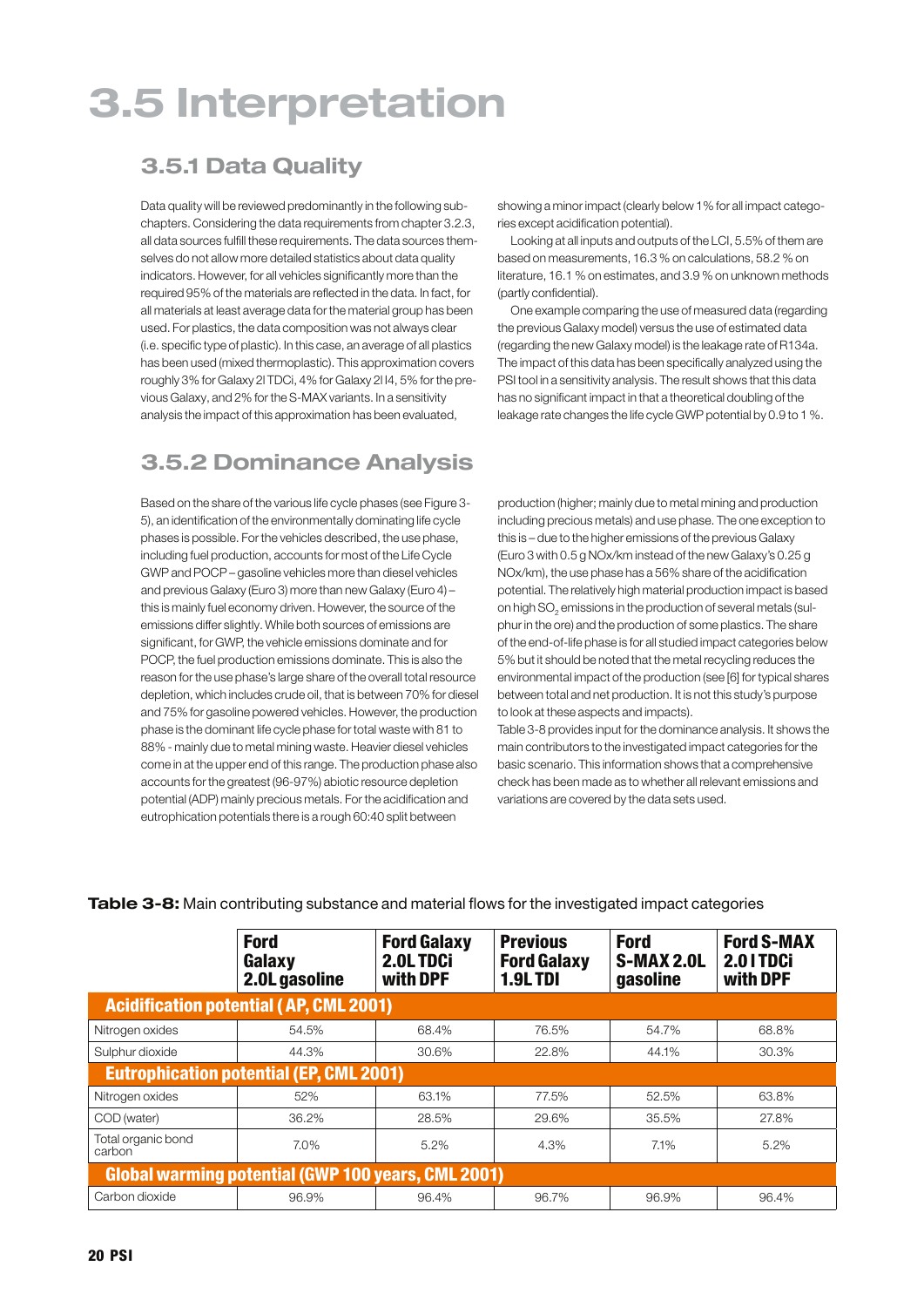|                           | <b>Ford</b><br>Galaxy<br>2.0L gasoline                  | <b>Ford Galaxy</b><br>2.0L TDCi<br>with DPF | <b>Previous</b><br><b>Ford Galaxy</b><br><b>1.9LTDI</b> | <b>Ford</b><br><b>S-MAX 2.0L</b><br>gasoline | <b>Ford S-MAX</b><br>2.01TDCi<br>with DPF |
|---------------------------|---------------------------------------------------------|---------------------------------------------|---------------------------------------------------------|----------------------------------------------|-------------------------------------------|
|                           | <b>Ozone depletion potential (ODP, CML 2001)</b>        |                                             |                                                         |                                              |                                           |
| Halon (1301)              | 97.8%                                                   | 96.9%                                       | 97.6%                                                   | 97.8%                                        | 97.7%                                     |
|                           | <b>Photochemical oxidant potential (POCP, CML 2001)</b> |                                             |                                                         |                                              |                                           |
| Carbon monoxide           | 10.5%                                                   | 7.1%                                        | 8.2%                                                    | 10.7%                                        | 7.2%                                      |
| NMVOC (unspecified)       | 81.5%                                                   | 82.0%                                       | 79.1%                                                   | 81.6%                                        | 82.0%                                     |
| Nitrogen Oxides           | 2.6%                                                    | 5.0%                                        | 7.7%                                                    | 2.6%                                         | 5.0%                                      |
| <b>Waste (total)</b>      |                                                         |                                             |                                                         |                                              |                                           |
| Sludge (oil exploration)  | 4.5%                                                    | 4.5%                                        | 4.1%                                                    | 4.5%                                         | 4.5%                                      |
| Overburden (mining)       | 69%                                                     | 67.6%                                       | 71%                                                     | 69.2%                                        | 67.8%                                     |
| Tailings (ore processing) | 24.8%                                                   | 25.9%                                       | 22.5%                                                   | 24.6%                                        | 25.7%                                     |

Important Notes:

• Regarding POCP: the methodology suggests impacts for both NOx and VOCs. This is to reflect the ozone creation potential under both common sets of atmospheric conditions that lead to ozone creation: those where NOx is the limiting factor and those where VOCs are the limiting factor.

• For total waste, the amount of mining waste for precious metals (potentially too low) and for talcum (potentially too high) is seen as questionable, that is, the total waste figures for these should be interpreted with some care.

• For Ozone Depletion Potential, the low emissions of Halon can be predominantly traced back to potentially out-dated crude oil production process information about the use of Halon in [11] that should have been updated in the meantime. Due to this potential inaccuracy, ODP is not used for further interpretation.

• Regarding the economics (Table 3-7), the vehicle price represents 54 to 57% of the overall life cycle cost over 12 years for all vehicles. The share of the fuel cost is assumed to be below 50% of all use phase cost for these assumptions.

## 3.5.3 Monte-Carlo, Break-even and Scenario Analysis

The assumed mileage of the vehicles has been varied in the study. This factor's variation is crucial and it strongly influences those environmental impacts dominated by the use phase. Mileage in particular is a decisive factor for the comparison between vehicles with varying fuel economies (i.e. diesel vs. gasoline). While the production impacts of the diesel vehicles studied is slightly higher than those of the gasoline engines (especially because more metals are needed for a diesel engine, see Table 3-4), the overall environmental performance of the diesels is better when considering the environmental categories where the use phase dominates, GWP and POCP. Here, the reduced impacts during the use phase are more than make up for the additional production impacts (break-even is below 25,000 km for all vehicles – except for the previous Galaxy which needs a few thousand kilometers more). The differences between the gasoline vehicles are insignificant, while between the diesel engines there is a remarkable difference between the POCP of the new Galaxy compared to the previous one due to the higher tailpipe emissions of the older, Euro 3 Galaxy.



#### **Figure 3-6** GWP and POCP of the Ford vehicles studied, considering a range of mileages.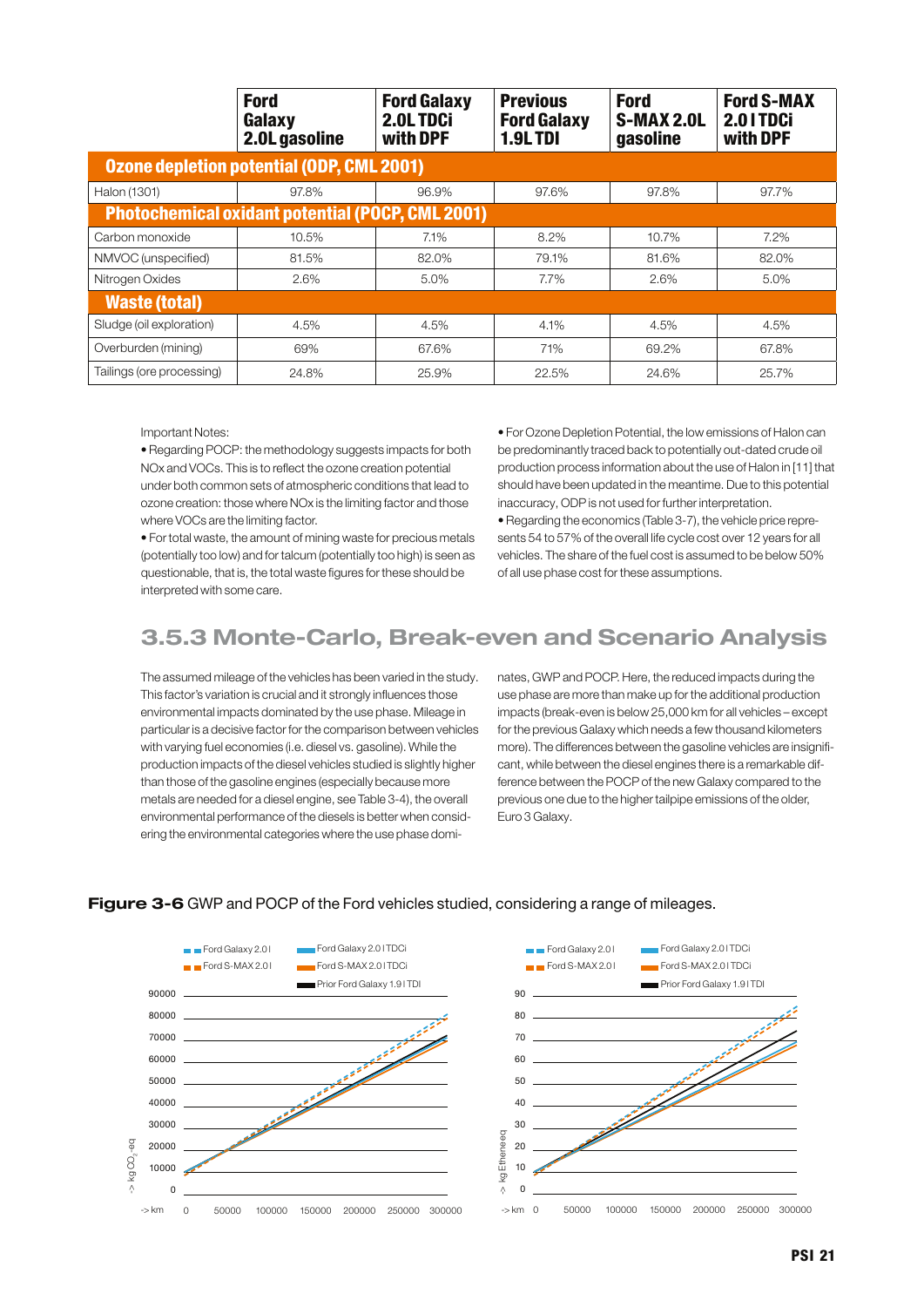Various Monte-Carlo analyses have been performed. One looked at the impact of changing the data for fuel economy by +/- 10% (due to uncertainties in actual air-conditioning consumption) and refrigerant leakage (new test procedures, etc.) and the fuel price by -10% to + 50%. The standard deviation across all vehicles is displayed in Table 3-9.

#### **Table 3-9:** Standard deviations based on Monte-Carlo Analysis looking at changes in use phase assumptions (1500 simulation runs)

| <b>Impacted Flow</b>                       | <b>Standard Deviation</b> |  |
|--------------------------------------------|---------------------------|--|
| Use phase cost $(\epsilon)^*$              | 12.20%                    |  |
| Abiotic Depletion (ADP)                    | 3.02%                     |  |
| Resource depletion (EUROMAT)               | 3.82%                     |  |
| Acidification Potential (AP)               | 1.57%                     |  |
| Eutrophication Potential (EP)              | 0.97%                     |  |
| Global Warming Potential (GWP 100 years)   | 3.85%                     |  |
| Photochem. Ozone Creation Potential (POCP) | 3.07%                     |  |
| Waste (total)                              | 1.67%                     |  |
| Waste (hazardous EWC)                      | 3.17%                     |  |
| Primary Energy Demand                      | 3.85%                     |  |

\* not discounted, use phase cost only – only covers 50% of the overall LCC. This is the highest standard deviation due to additional uncertainties (quantity and cost of fuels can vary) All LCIA and LCI standard deviations refer to the full life cycle.

Obviously, the impact of changes affecting the use phase is less important for EP, AP and total waste while other indicators are more strongly affected. The sensitivity of use phase assumptions is highest for the calculated cost since additional uncertainties are covered (alongside varying fuel economy and leakage rates that affect both LCA and LCC, fuel prices also play a role).

Another source of uncertain base data is the material composition of the vehicles (no final data available during the product development, late changes, etc.). Besides changing fuel economy data, this has been one of the reasons for the differences in the results from start (KO) to the end of the development process (CC) – see Figure 3-3. The maximum difference resulting from these changes is up to 8% for GWP and POCP when considering also differences in the material production and painting/assembly data. This can be seen as a good surrogate for a significance criterion. That is, differences below 8% are not seen as significant for GWP and POCP – the same value as analyzed for total waste, but care is necessary due to the abovementioned data uncertainties based on dominance analysis. The respective values for AP, EP and resource depletion are up to 7% while the differences for ADP and hazardous waste are much higher (ADP= 10-15%) due to the very specific linkages to the various types of materials. These thresholds will be used to analyze the significance of differences.

Taking the required minimum threshold of 8% (GWP, POCP, total waste), 7% (AP, EP) and 15% (ADP), the following differences can be considered significant:

• Galaxy 2.0l TDCi is environmentally superior to Galaxy 2.0l in terms of GWP (break-even around 20,000km mileage but "significant break-even"(i.e. min. 8% better) after 82,000 km), POCP ("significant break-even" after 37,000 km) as well as AP and EP ("significant break-even"2 already at 0 km)

• Galaxy 2.0l TDCi is environmentally superior to the previous Galaxy 1.9l TDI in terms of POCP (break-even 70,000km; "significant break-even" <sup>2</sup> at around 450,000 km), AP and EP ("significant break-even" <sup>2</sup> already at 0 km)

• S-MAX 2.0l TDCi is environmentally superior to S-MAX 2.0l in terms of GWP (break-even around 20,000km mileage but "significant break-even"2 (i.e. min 8% better) after 82,000 km), POCP ("significant break-even" <sup>2</sup> after 37,000 km) as well as AP and EP ("significant break-even" <sup>2</sup> already at 0 km)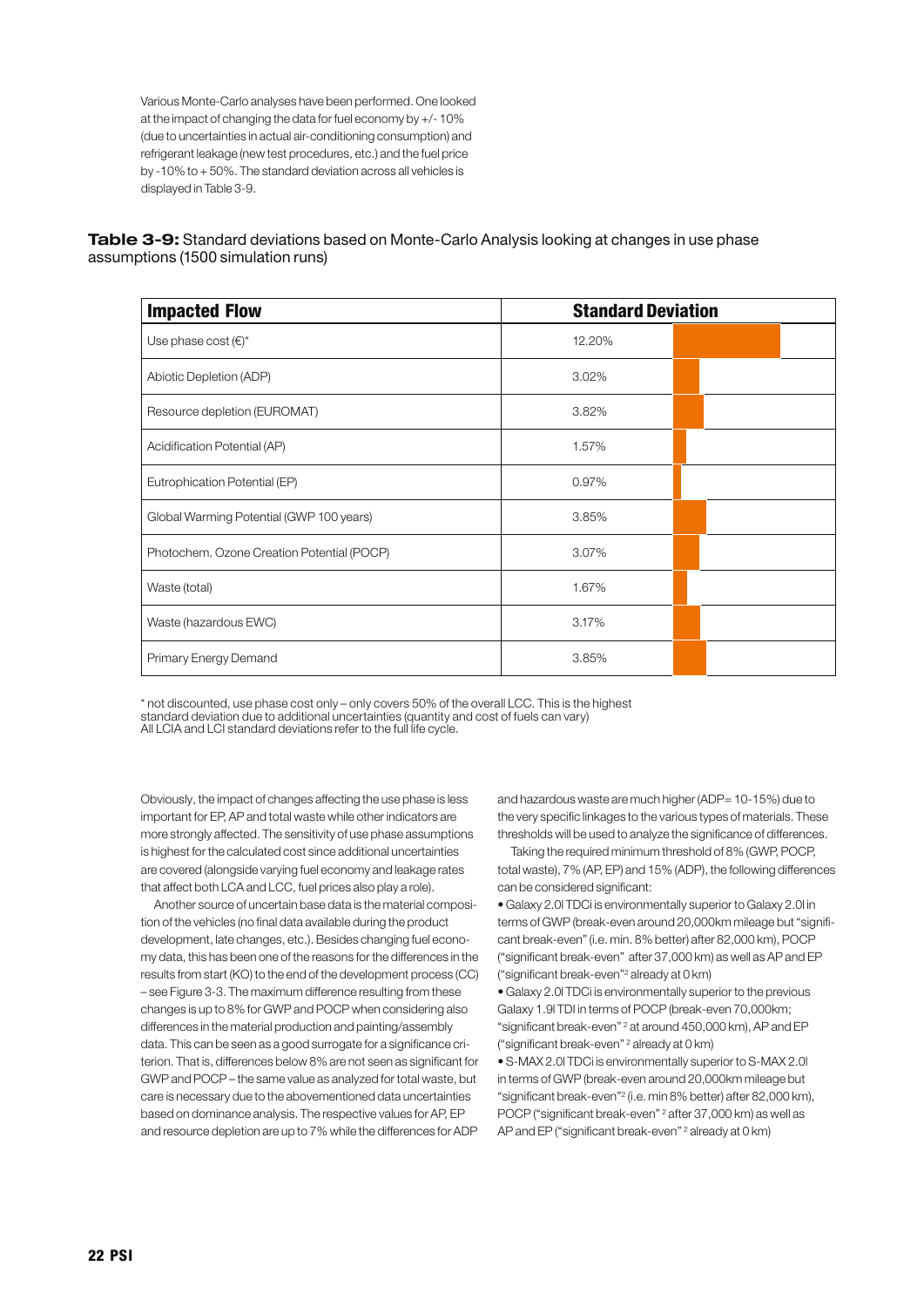• All new developed vehicles result in less total waste compared to previous Galaxy ("significant break-even" <sup>2</sup> below 100,000 km).

Considering the economic aspects, there are huge uncertainties around end-of-life profits [4], but their overall impact is negligible (below 0.2%) of the total LCC. More significant is the uncertainty for the real insurance cost (highly dependent on personal contracts), real maintenance cost (theoretical values are worst case assumptions), fuel consumption cost (see Table 3-9) and mileage. Economic break-even conditions can be deduced from the following:

•Diesel versions are economicallypreferablebeyond 255,000 km over 12 years for the assumed yearly fuel, insurance and maintenance cost or around 200,000 km with cost at 50% of those assumed in the main scenario.

• The new diesel Galaxy version is economically preferable beyond 250,000 km (S-MAX around 240,000 km) over 12 years for the assumed yearly fuel, insurance and maintenance cost but an interest rate of 4%.

• The new diesel versions are economically preferable beyond 160,000 km over 12 years for the assumed yearly fuel, insurance and maintenance cost but an interest rate of 4% and 50% higher fuel prices than assumed in the main scenario.

The elasticity of results is larger for the LCC calculations than for the LCA calculations (compare [4]) as there is an additional set of assumptions for the LCC calculations – i.e. type of insurance cost, fuel prices and interest rates – that represent additional sources of uncertainty while these aspects have no impact on the LCA result.

<sup>2</sup> "Significant break-even" refers to that mileage where one vehicle is significantly<br>better than the other vehicle, i.e. in this case the environmental impact potentials are<br>lower by at least 8 % (GWP, POCP) respectively chapter 8.

**Figure 3-7.** Discounted Life Cycle Cost for a period of 12 years (full, 50% lower insurance/ maintenance cost) for the studied Ford vehicles considering a range of mileages.

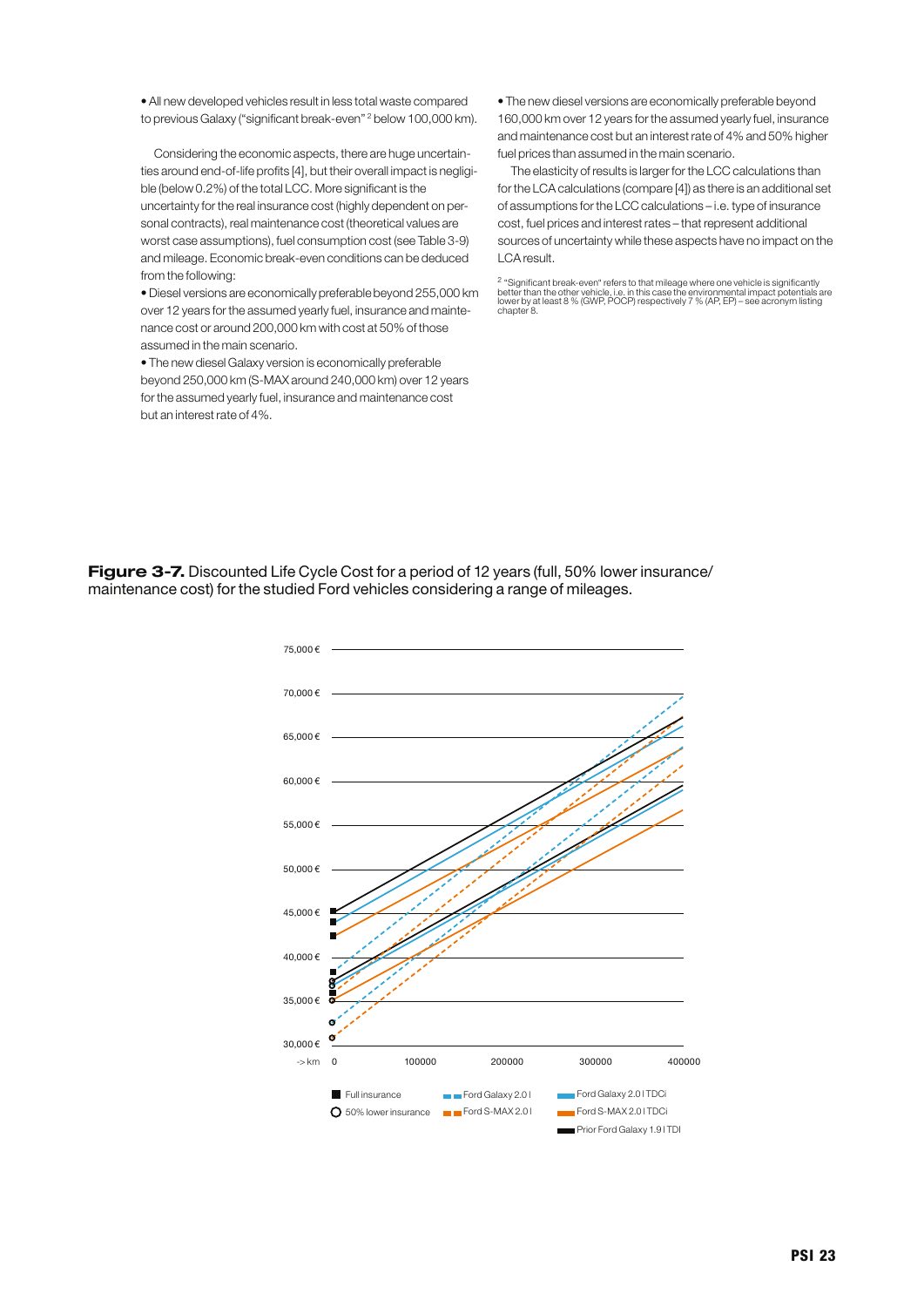**Figure 3-8** Discounted Life Cycle Cost for a period of 12 years (interest rate of 4 instead of 8%, 50% higher fuel prices) for the studied Ford vehicles considering a range of mileages.



### 3.5.4 Conclusions

Based on the Life Cycle Inventory, Impact Assessment and the sensitivity analysis, the following conclusions can be reached:

- The calculations performed by non-LCA experts in Product Development (using the simplified spreadsheet tool) are in line with those calculated by the LCA expert (using an expert LCA tool). The differences, less than 2%, are insignificant, see Figure 3-4, and the non-expert calculations can be used for PSI in parallel to the product development process.
- Ford Galaxy 2.0l TDCi is environmentally superior to Ford Galaxy 2.0l in terms of GWP (beyond 82,000 km), POCP (beyond 37,000 km) as well as AP and EP (at any mileage).
- Ford Galaxy 2.0l TDCi is environmentally superior to the previous Ford Galaxy 1.9l TDI in terms of POCP (beyond 450,000 km), AP and EP (at any mileage).
- Ford S-MAX 2.0l TDCi is environmentally superior to Ford S-MAX 2.0l in terms of GWP (beyond 82,000 km), POCP

(beyond 37,000 km) as well as AP and EP (at any mileage).

- All new developed vehicles result in less total waste compared to the previous Galaxy (mileage beyond 100,000 km).
- Diesel versions are economically preferable beyond 255,000 km over 12 years for the assumed yearly fuel, insurance and maintenance cost and beyond around 200,000 km at 50% of the cost assumed in the main scenario.
- The new diesel Ford Galaxy version is economically preferable beyond 250,000 km (Ford S-MAX around 240,000 km) over 12 years for the assumed yearly fuel, insurance and maintenance cost but an interest rate of 4%
- The new diesel versions are economically preferable beyond 160,000 km over 12 years for the assumed yearly fuel, insurance and maintenance cost but an interest rate of 4% and 50% higher fuel prices than assumed in the main scenario.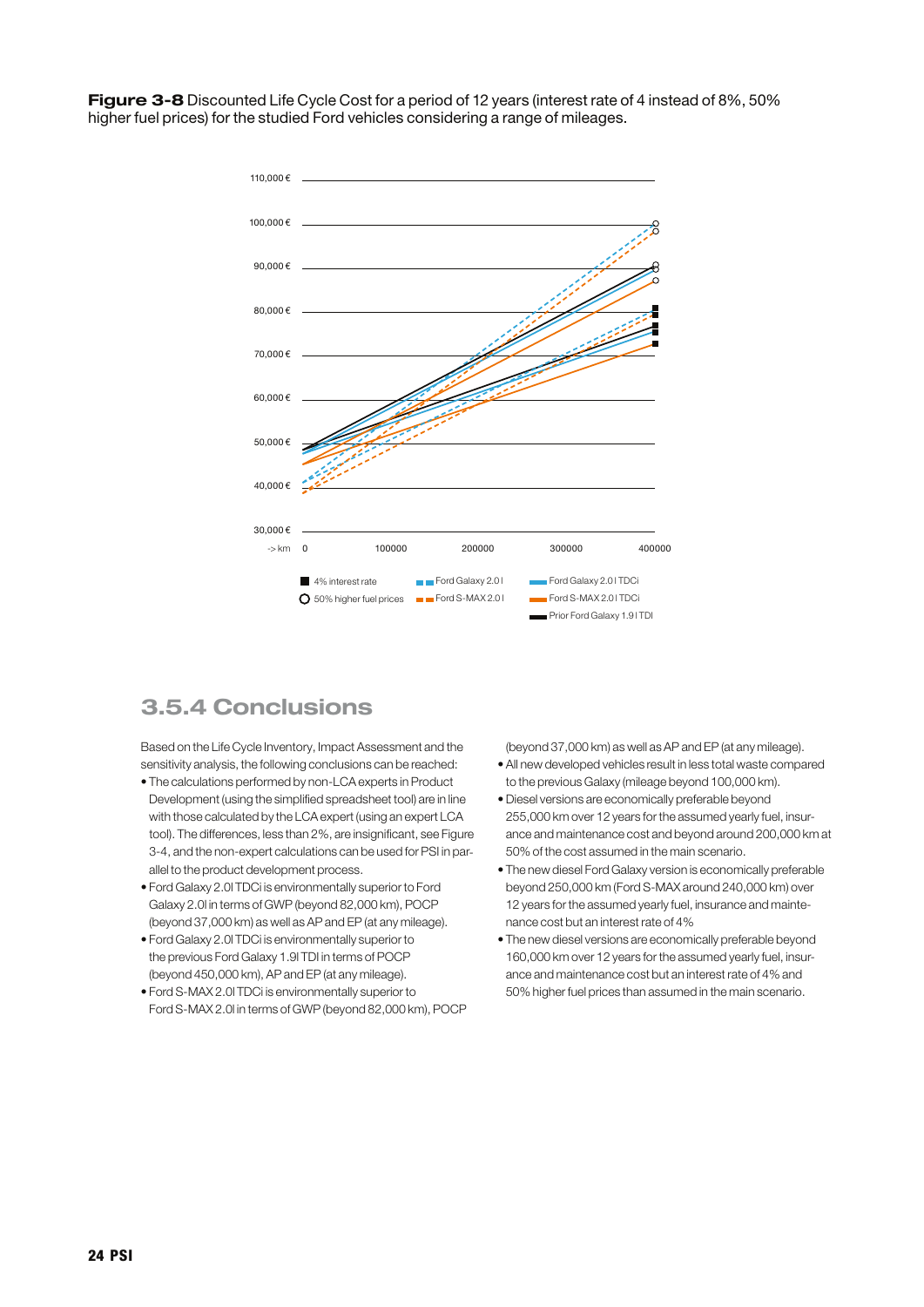# 4 Ford Galaxy and S-MAX Product Sustainability Index

## 4.1 Scaling

Traditionally, sustainability indicators are shown in a radar diagram. The scaling of the eight axes has been chosen according to the following principles:

- The higher the number the better.
- The scaling refers to the passenger vehicle range of Ford of Europe without SUVs - Sub-B(Ford Ka) through V (Ford Galaxy). By doing so, all Ford of Europe vehicles can be compared using the same scaling. Some of the different functionalities (mobility capability, safety) are reflected by the different indicators. NB – The varying levels of comfort are not considered in this analysis.

That means a lower PSI score does not allow the interpretation of preferences since not all relevant aspects could be considered.

- For the life cycle related indicators, the lowest figure (0%) represents the Ford of Europe vehicle with the highest environmental and cost impacts (worse vehicles by other companies are not considered a suitable benchmark).
- 80% is set at the theoretically best in industry vehicle in the Sub-B to V segment.
- 100% is going beyond the current best-in-industry level leaving room for improvement towards sustainability.

| Indicator <sup>1</sup>                   | 0% scaling                    | 80% scaling                   | <b>Vehicles</b>                                              |
|------------------------------------------|-------------------------------|-------------------------------|--------------------------------------------------------------|
| Life Cycle Global Warming                | 65.587 kg CO <sub>2</sub> -eq | 17.500 kg CO <sub>2</sub> -eq | Previous Galaxy 2.8IV6<br>autom. / 2002 vehicle <sup>2</sup> |
| Life Cycle Air Quality                   | 58.3 kg Ethene-eg             | 22.9 kg Ethene-eg             | Previous Galaxy 2.8IV6<br>autom. / 2002 vehicle <sup>2</sup> |
| Sustainable Materials                    | 0%                            | 14.9%                         | Worst case / best case<br>assumptions <sup>3</sup>           |
| Substance Management                     | 6 points                      | 12,5 points                   | See below                                                    |
| Drive-by-Noise                           | 82 dB(A)                      | 65 dB(A)                      | Best / Worst homologated<br>value by KBA                     |
| Safety                                   | see below <sup>5</sup>        | see below <sup>5</sup>        | Several vehicles                                             |
| Mobility Capability                      | 0.216                         | 0.7                           | See below                                                    |
| Theoretical Life Cycle Cost <sup>4</sup> | €35.508                       | €10.984                       | Previous Galaxy 2.8IV6<br>automatic / Ka Student             |

#### **Table 4-1:** Scaling of PSI indicators

1 calculated using the same assumptions, calculation rules and tools for all vehicles. Life Cycle data cannot be compared to other

studies due to varying sets assumptions.

<sup>2</sup> "Best" performing vehicle sold in Europe in 2002 when the PSI was piloted (no longer on the market)

<sup>3</sup> Worst case assumption: 0 kg natural fibers, 0 kg recycled material

Best case assumption: 15.3 kg natural fibers (best competitor), 25.1 kg actual used non-metallic recycled materials (Ford Mondeo). 4 3 years of ownership plus vehicle price (representing the up-stream cost) minus the residual value (representing the down-stream cost aspects). Ford Motor Company does not guarantee that the cost reflect actual market conditions.

<sup>5</sup> Internal, complex safety indicator including EuroNCAP rating.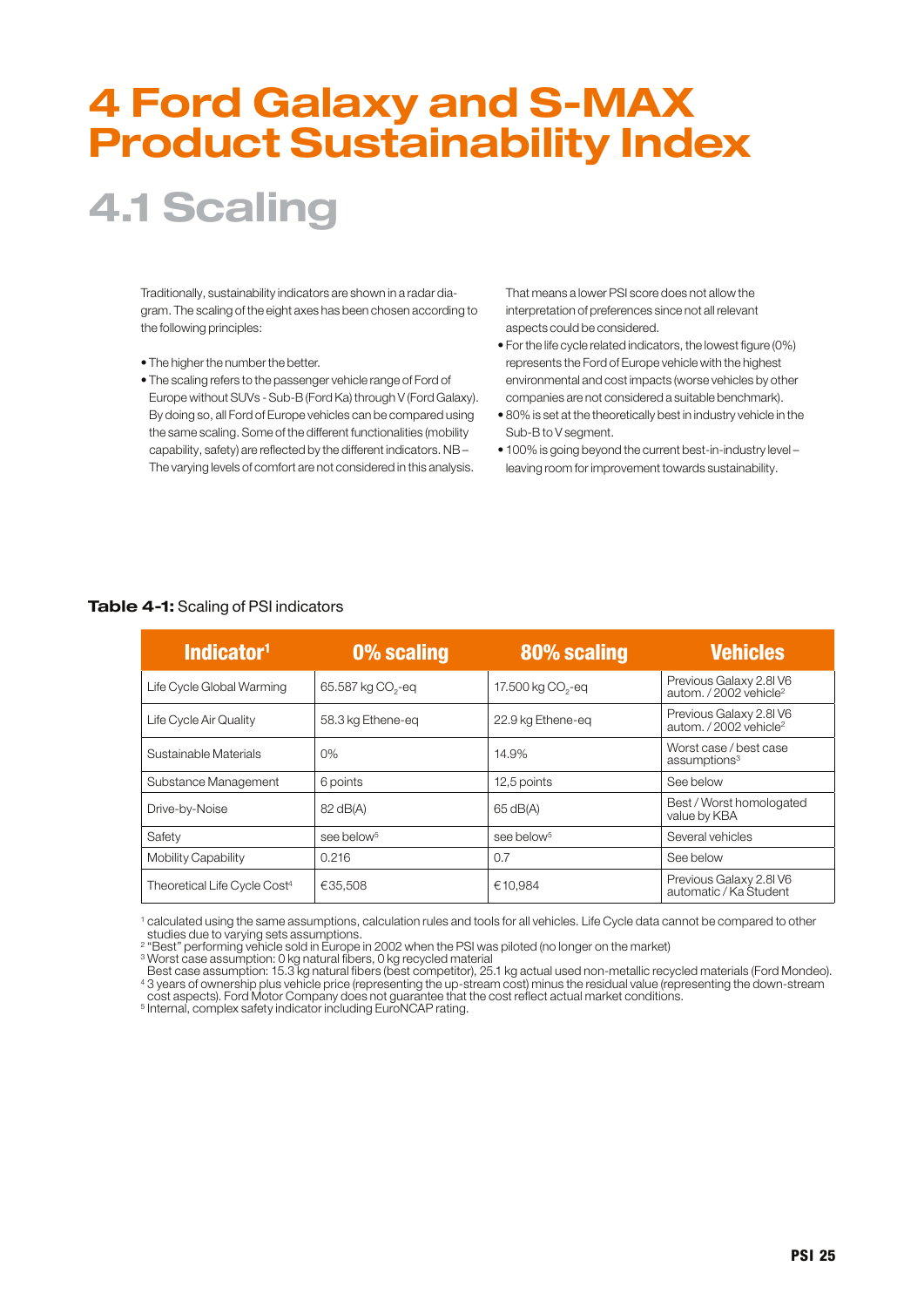#### **Substance Management:**

For restricted substances – in particular those substances listed in the "Global Automotive Declarable Substance List" (http://www. gadsl.org) - the following methodology and scaling is used:

#### **Table 4-2:** Criteria for the PSI indicator "Substance Management" (max 15 points)

| <b>Substance Management Criteria</b>                                        | <b>Points</b>                                                                                                                                                                                                                                                                                  |
|-----------------------------------------------------------------------------|------------------------------------------------------------------------------------------------------------------------------------------------------------------------------------------------------------------------------------------------------------------------------------------------|
| <b>Company related rating (max 10 points)</b>                               |                                                                                                                                                                                                                                                                                                |
| Substance Management List exist                                             | $0 = no$ or $1 = v$ es                                                                                                                                                                                                                                                                         |
| Coverage of RSL                                                             | $1 =$ limited (e.g. only legal status),<br>2 = GADSL (www.gadsl.org), or<br>3 = covers automatically all carcinogenic, other issues e.g. by<br>listing also effect groups                                                                                                                      |
| Reinforcement of RSL                                                        | $0 = none$ .<br>$1 =$ only for key components,<br>$2 =$ IMDS equivalent, or<br>3 = Reinforcement in case of non-complying suppliers                                                                                                                                                            |
| Performance of substance risk management                                    | $0 = no$ focus,<br>$1 = at best legal compliant,$<br>$2$ = proactive, or<br>$3 =$ prepared for new EC chemical policy                                                                                                                                                                          |
| <b>Vehicle related rating (max 5 points)</b>                                |                                                                                                                                                                                                                                                                                                |
| Smell rating                                                                | $0 =$ unpleasant smell, $1 =$ not unpleasant smell                                                                                                                                                                                                                                             |
| Clean Compartment Features (adding all features covered in<br>the vehicles) | $0 = none$ .<br>1 point = pollen filter,<br>1,5 points = PremAir <sup>®</sup> (trademark of Engelhard) equivalent,<br>2 points incoming air completely filtered (activated carbon),<br>point = EcoTex label,<br>2 point = complete interior third party labeled covering<br>allergenic aspects |

The 80% best-in-industry value is defined by Ford Focus and Ford Focus C-MAX, the vehicles with the first third-party certified, allergy-tested interior.

#### **Mobility Capability**

Mobility capability is an indicator that will soon undergo further development. The necessary data for an extension are not currently available at all gateways of the vehicle development process. In the interim, the indicator reflects the relationship between:

• The sum of a weighted number of seats and luggage compartment to reflect the capacity to carry passengers and luggage. The weighting factor is 1 for the first and second seat, 0,6 for the third, 0,36 for the fourth, 0,216 for the 5th, 0,1296 for the 6th, 0,07776 for the 7th, 0,046656 for the 8th and 0,027994 for the 9th seat. This factor of 60% for each additional seat beyond the

first two seats is reflecting the declining average usage of seats.

- Shadow area (length x width of vehicle including exterior mirrors) to reflect the necessary parking area.
- Multiplied by 1 (none) or 1,2 (mobility service components included that help drivers to by-pass traffic jams), 1,6 (mobility service components that direct drivers to free parking lots and help in intermodality)

The assumption for the 80% value is for a vehicle with a shadow area of 3,75 m<sup>2</sup>, 2 seats and a 180 l luggage compartment. The worst case is based on a shadow area of 9,94 m<sup>2</sup>, 2 seats and a 140 l luggage compartment.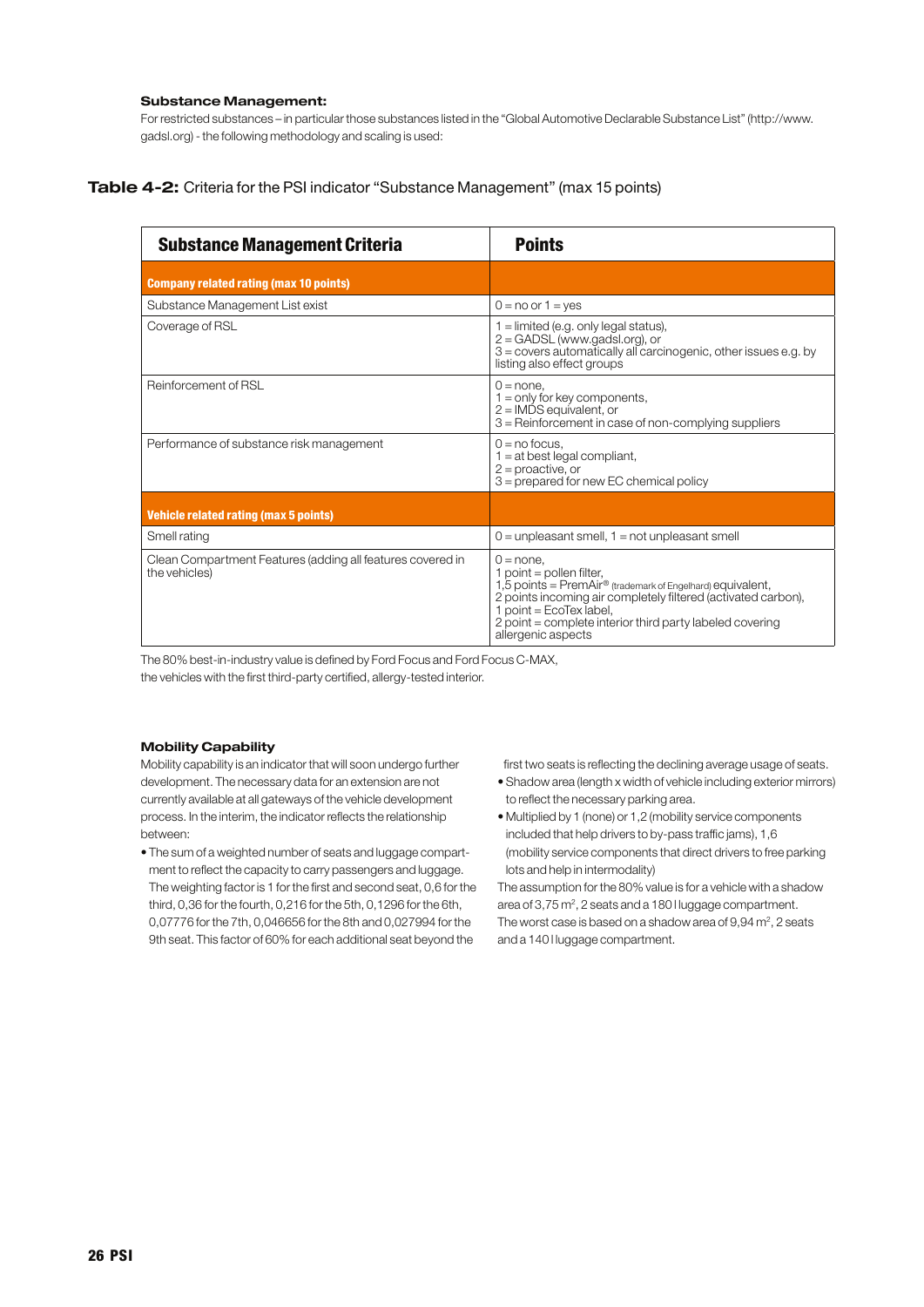## 4.2 Ford Galaxy and S-MAX PSI Results

The resulting PSIs for Ford Galaxy and S-MAX are based on the abovementioned methodology and scaling, the engineering and technical data of the studied vehicles, the Life Cycle study as reviewed by an independent, external LCA expert as well as the TÜV certified, allergy-tested interior of the new Ford Galaxy and S-MAX.

These figures are scaled by the values provided earlier and transferred in a radar diagram to enable a visual assessment of the areas of improvement over the previous Galaxy and the relative performance compared to the best-in-industry levels for all passenger vehicle segments. The new Galaxy and S-MAX show significantly improved performance regarding the use of sustainable materials, restricted substances and safety. Looking at the same engine types, the affordability (Life Cycle Cost) has been also improved based on the assumptions. Thus, indicators from all three dimensions of sustainability have been improved.

#### **Table 4-3:** PSI indicator base data of Ford Galaxy and S-MAX

| <b>Indicator</b>                                        | <b>Ford</b><br>Galaxy<br>2.0 <sub>L</sub><br>qasoline | <b>Ford Galaxy</b><br>2.0L TDCi<br>with DPF                                           | <b>Previous</b><br><b>Ford Galaxy</b><br><b>1.9LTDI</b>       | <b>Ford</b><br><b>S-MAX 2.0L</b><br>gasoline               | <b>Ford S-MAX</b><br>2.0LTDCi<br>with DPF                                             |
|---------------------------------------------------------|-------------------------------------------------------|---------------------------------------------------------------------------------------|---------------------------------------------------------------|------------------------------------------------------------|---------------------------------------------------------------------------------------|
| Life Cycle Global Warming<br>$[t CO2-eq](a)$            | 44 tons                                               | 40 tons                                                                               | 41 tons                                                       | 43 tons                                                    | 39 tons                                                                               |
| Life Cycle Air Quality<br>[kg Ethene-eg] <sup>(a)</sup> | 45 kg                                                 | 37 kg                                                                                 | 39 kg                                                         | 45 kg                                                      | 37 kg                                                                                 |
| Sustainable Materials<br>(note: figures may change)     |                                                       | Approx 18 kg non-metallic<br>recyclates and natural fibers                            | Approx 1 kg non-<br>metallic recyclates<br>and natural fibers | Approx 18 kg non-metallic<br>recyclates and natural fibers |                                                                                       |
| Substance Management <sup>(b)</sup>                     |                                                       | Substance management, TÜV tested pollen<br>filter efficiency and allergy-tested label | Substance<br>management and<br>pollen filter                  |                                                            | Substance management, TÜV tested pollen<br>filter efficiency and allergy-tested label |
| Drive-by-Noise                                          | 72 dB(A)                                              | 71 dB(A)                                                                              | 73 dB(A)                                                      | 72 dB(A)                                                   | 71 dB(A)                                                                              |
| Safety                                                  |                                                       | Significant improvement <sup>(c)</sup>                                                | Reference <sup>(d)</sup>                                      | Significant improvement <sup>(c)</sup>                     |                                                                                       |
| Mobility Capability                                     |                                                       | 10,4 m <sup>2</sup> , 7 seats, 435l                                                   | 9,9 m <sup>2</sup> , 7 seats, 330l                            |                                                            | 10,25 m <sup>2</sup> , 5 seats, 1171l                                                 |
| Theoretical Life Cycle Cost <sup>(e)</sup>              | Approx.<br>€22,500                                    | Approx.<br>€ 23.200                                                                   | Approx.<br>€ 24.400                                           | Approx.<br>€21.400                                         | Approx.<br>€22.100                                                                    |

 $^{\rm a}$  based on PSI calculations verified by an independently reviewed LCA according to ISO 14040; 1 t = 1000 kg

 $^{\rm b}$  based on an independent TÜV certification, certification number AZ 137 12, TUVdotCOMID 0000007407

<sup>c</sup> including Euro NCAP savety rating: 5 stars for adult occupant protection, 4 stars for child protection and 2 stars for pedestrian protection

<sup>d</sup> including Euro NCAP savety rating: 3 stars for adult occupant protection, 2 stars for pedestrian protection

<sup>e</sup> 3 years Cost of Ownership including residual value, no guarantee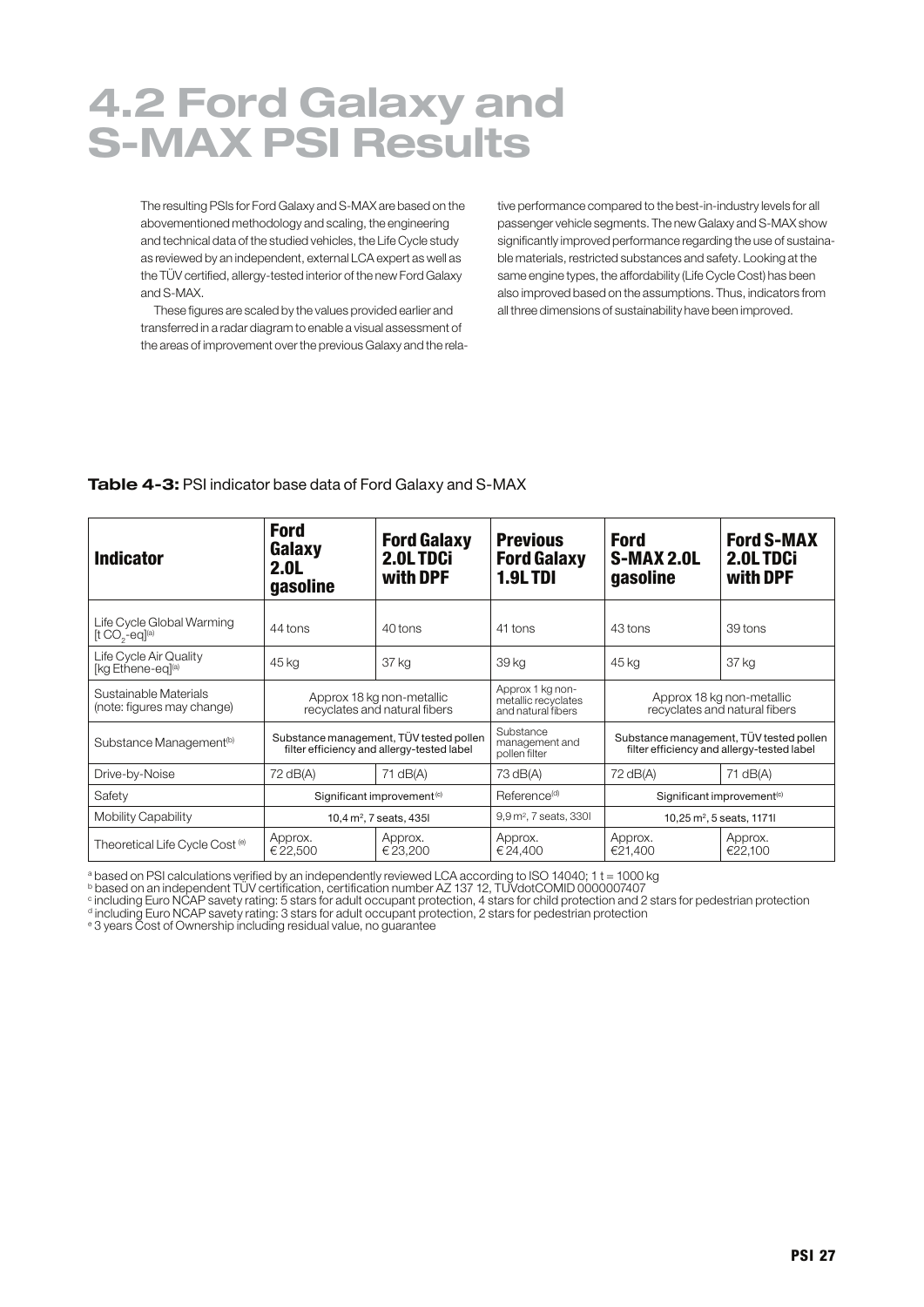### Ford Product Sustainability Index



Drive-by-Noise

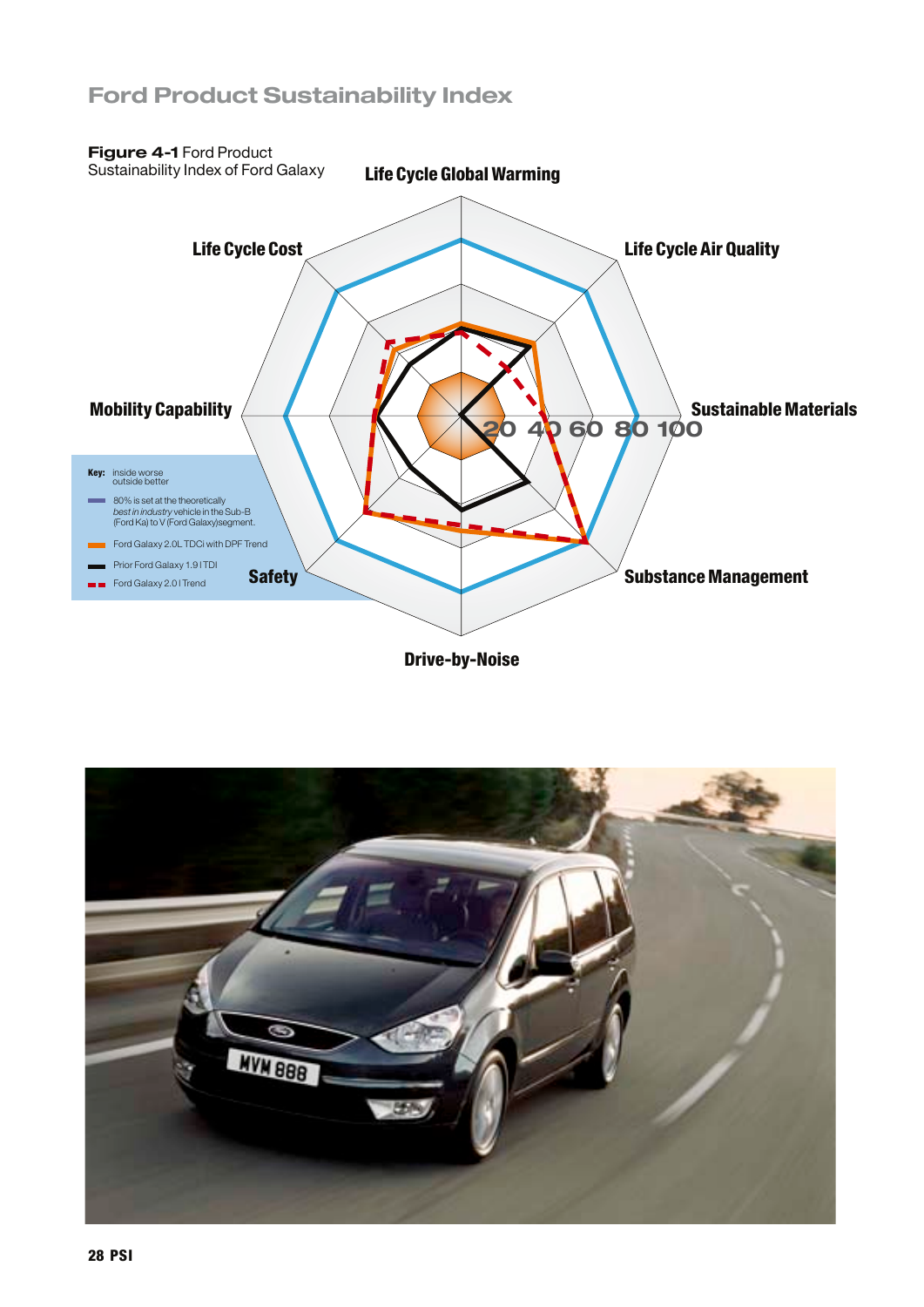

Drive-by-Noise

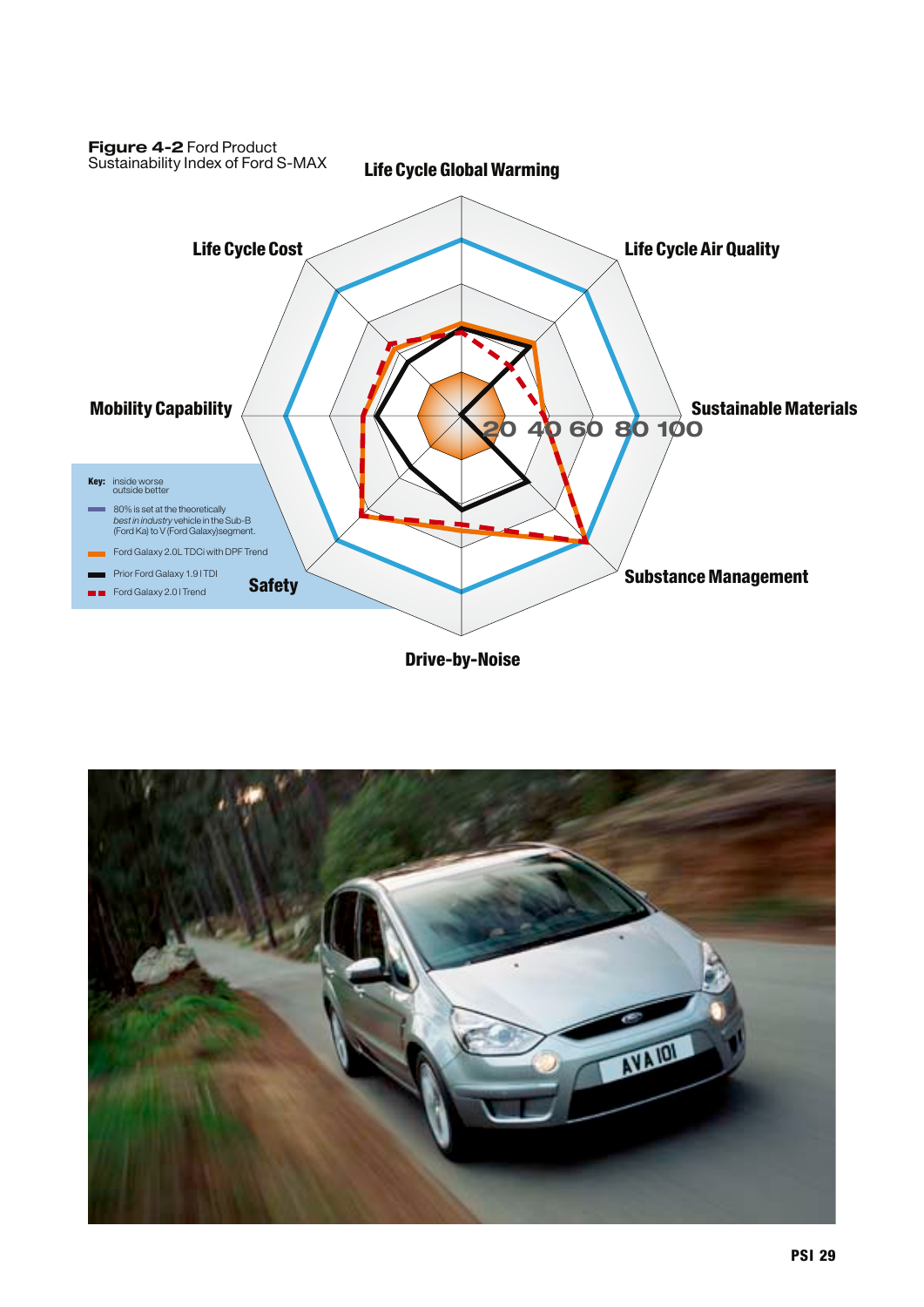# 5 References

- [1] UN: Report of the World Commission on Environment and Development – Our Common Future (the Brundtland report) 1987 http://www.sdgateway.net/introsd/definitions.htm
- [2] William Clay (Bill) Ford, Jr.: speech at the 5th Annual Greenpeace Business Conference in London 5th of October 2000. http://www.crowley-offroad.com/greenpeace\_\_bill\_ford. htm
- [3] Schmidt, W.-P.; Sullivan, John: Weighting in Life Cycle Assessments in a Global Context. International Journal of Life Cycle Assessment 7 (1), pp 5 - 10 (2002)
- [4] Schmidt, W.-P.: Life Cycle Costing as Part of Design for Environment – Environmental Business Cases. In: International Journal of LCA 8 (3), 2003. pp 167-174DOI:
- [5] [5] IKP, PE: GaBi 4 Software-System for Life Cycle Engineering. Copyright, TM. Stuttgart, Echterdingen
- [6] Schmidt WP, Dahlqvist E, Finkbeiner M, Krinke S, Lazzari S, OschmannD, Pichon S, Thiel C (2004): Life Cycle Assessment of Lightweight and End-of-Life Scenarios for Generic Compact Class Passenger Vehicles. Int J LCA 9 (6), pp 405 - 416
- [7] Society of Environmental Toxicity And Chemistry (SETAC): Environmental Life Cycle Costing – submitted to SETAC publications as the results of the Life Cycle Costing Working Group of SETAC Europe. 2006
- [8] International Material Data System http://www.mdsystem. com
- [9] Leiden University Institute of Environmental Sciences (CML): Impact assessment Dec 2001.xls, version 2.5, download: http://www.leidenuniv.nl/cml/lca2/index.html
- [10] International Organization for Standardization ISO (2000): Environmental management – Life cycle assessment – Life cycle impact assessment. European standard EN ISO 14042, Geneva
- [11] IKP, PE: GaBi 4 Databases for Life Cycle Engineering. Copyright, TM. Stuttgart, Echterdingen -including up-dates for electronics, textiles, paint, special plastics etc.
- [12] European Aluminum Association (2000): Environmental profile report for the European aluminum industry April 2000, EAA, Brussels
- [13] International Magnesium Association (2001): "Pidgeon Process of Gold River Magnesium Corporation of Ningxia" Presentation of Mr. Li at the World Magnesium Conference Brussels, May 2001.Document 4 dated 19.08.2001, IMA: Brussels
- [14] International Magnesium Association (2001): LCI data Magnesium.xls.Document 6 dated 19.08.2001, IMA: Brussels
- [15] European Integrated Pollution Prevention and Control Bureau (2000): Reference Document on Best Available Techniques in the Non Ferrous Metals Industries. Brussels: May 2000
- [16] Boustead I (1997): Eco-Profiles of the European plastics industry, APME, PWMI: Brussels
- [17] Bundesamt für Umwelt, Wald und Landschaft (1998): Ökoinventare für Verpackungen. SchriftreiheUmwelt Nr.250. BUWAL: Bern
- [18] Continental AG (1999): Produkt-Ökobilanz eines PKW-Reifens.Data provided as GaBi 3 data set. Continental AG: Hannover
- [19] Öko-Institut: Bilanzierung derUmweltauswirkungen bei der Gewinnung von Platingruppen-Metallen für Pkw-Abgaskatalysatoren, Freiburg 1997
- [20] NSW department of primary industries: Prospects for Silicon Carbide Production.
- [21] Schmidt, W.-P.; Beyer, H.-M.: Life Cycle Study on a Natural Fiber Reinforced Component. S. 251-258, Proceedings of the Total Life Cycle Conference of SAE in Graz, Dec 1-3 1998
- [22] BMW AG, Daimler-Benz AG, Fiat, Ford-Werke AG, Adam Opel AG, Porsche, PSA-Peugeot-Citroën, Renault, Rover Group Ltd, Volkswagen AG, AB Volvo (1998): Life Cycle Analysis –Data and Methodologies Phase 2, EUCAR Project R3. Final Report, EUCAR: Brussels
- [23] Fleischer, G (Ed.): Eco-Design Effiziente Entwicklung nachhaltiger Produkte mit euroMat. Springer: Berlin, Heidelberg, 2000
- [24] Schmidt, W.-P.; Duranceau, Claudia; Sullivan, John: Sustainable Materials in Automotive Applications. Proceedings of the 2002 Environmental Sustainability Conference and Exhibition, SAE 2001-01-3762, pp 393 – 398
- [25] Quella, F.; Schmidt, W.-P.: Integrating Environmental Aspects into Product Design and Development. The new ISO TR 14062. In: International Journal of LCA 8 (2), 2003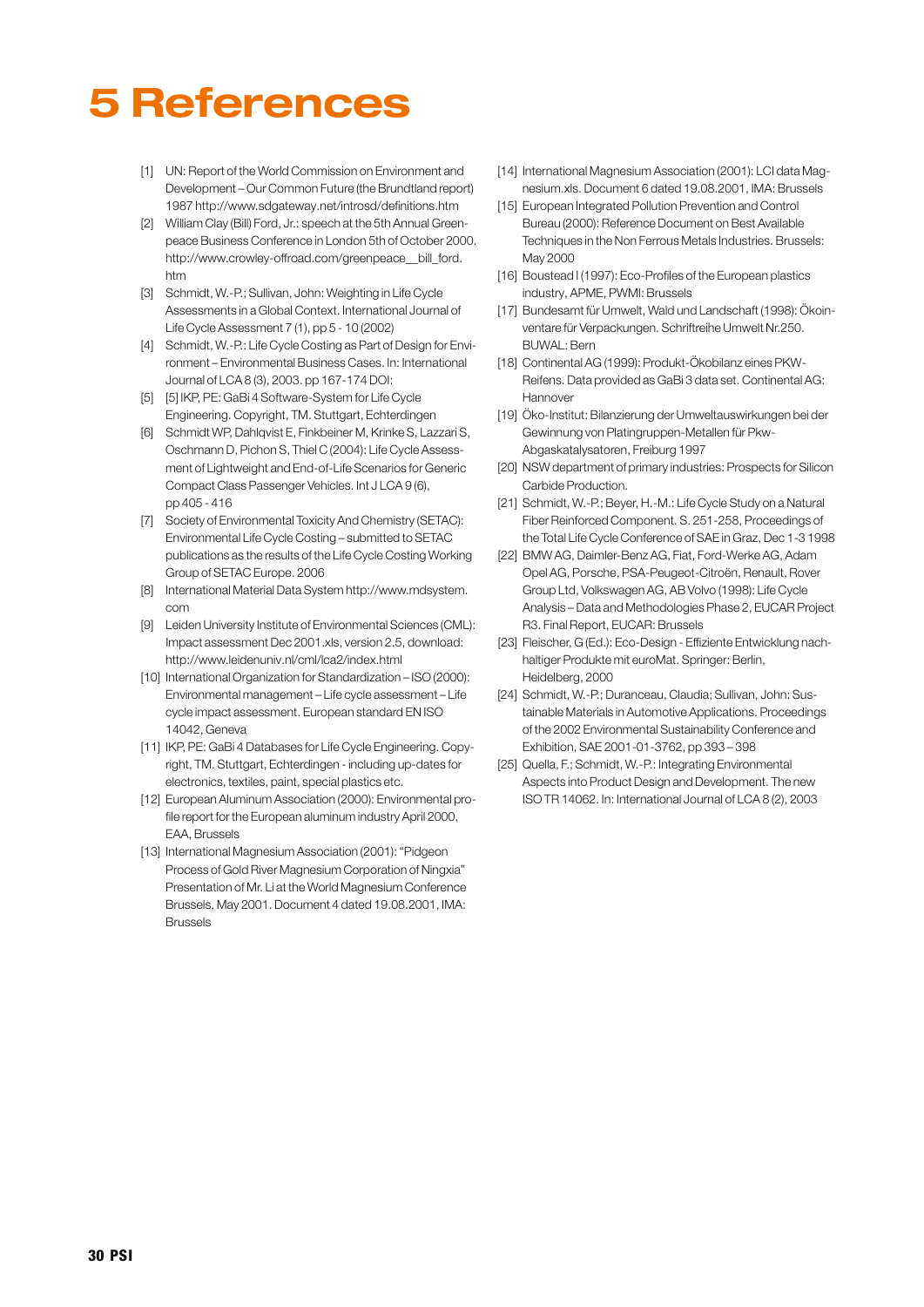# 6 Acronyms

| A/C                   | Air-Conditioning System                                                                                                                       |
|-----------------------|-----------------------------------------------------------------------------------------------------------------------------------------------|
| Air Quality Potential | See POCP                                                                                                                                      |
| <b>ADP</b>            | Abiotic Resource Depletion Potential - Issue of sustainable availability of materials                                                         |
| AP                    | Acidification Potential - Issue of acid rain leading e.g. to fish population losses in certain lakes                                          |
| <b>BUWAL</b>          | Swiss Environmental Agency                                                                                                                    |
| CC                    | Gateway in product development: Change Cut-off                                                                                                |
| <b>COD</b>            | Chemical Oxygen Demand                                                                                                                        |
| CoO                   | Cost of Ownership                                                                                                                             |
| <b>DPF</b>            | Diesel Particulate Filter                                                                                                                     |
| EuroNCAP              | European New Car Assessment Program http://www.euroncap.com/                                                                                  |
| <b>EFR</b>            | European Ferrous Recovery & Recycling Federation                                                                                              |
| <b>EOL</b>            | End-of-Life                                                                                                                                   |
| EP                    | Eutrophication Potential - Issue of an excessive addition of nutrients to the environment<br>affecting e.g. biodiversity                      |
| Euro $3/4$            | European Emission standards                                                                                                                   |
| <b>EWC</b>            | European Waste Catalogue                                                                                                                      |
| FoE                   | Ford of Europe                                                                                                                                |
| <b>GADSL</b>          | Global Automotive Declarable Substance List<br>(http://www.gadsl.org)                                                                         |
| <b>GWP</b>            | Global Warming Potential (measured as kg CO <sub>2</sub> -equivalent emissions) - Issue of climate change                                     |
| <b>HFC</b>            | Hydrofluorocarbon (see R134a below)                                                                                                           |
| $\ S\ $               | International Iron and Steel Institute                                                                                                        |
| <b>IMA</b>            | International Magnesium Association                                                                                                           |
| <b>IMDS</b>           | International Management Data System<br>http://www.mdsystem.com                                                                               |
| ISO 14040             | International Standard about Life Cycle Assessment                                                                                            |
| KO                    | Gateway in product development: Kick-off                                                                                                      |
| <b>LCA</b>            | Life Cycle Assessment                                                                                                                         |
| <b>LCC</b>            | Life Cycle Costing                                                                                                                            |
| LCI                   | Life Cycle Inventory                                                                                                                          |
| <b>LIRECAR</b>        | LCA study Light and Recyclable Car [6]                                                                                                        |
| <b>NOx</b>            | Nitrogen Oxides                                                                                                                               |
| <b>MSI</b>            | Ford of Europes's Manufacturing Sustainability Index                                                                                          |
| <b>ODP</b>            | Ozone Depletion Potential - Issue of reducing the stratospheric ozone layer protecting life on<br>earth from harmful UVB sun-light            |
| <b>PA</b>             | Gateway in product development Program Approval                                                                                               |
| PD                    | <b>Product Development</b>                                                                                                                    |
| <b>POCP</b>           | Photochemical Creation Potential (Summer Smog; measured as kg Ethene-equivalent<br>emissions covering for example NO <sub>x</sub> , VOC etc.) |
| PP                    | Polypropylene (plastic)                                                                                                                       |
| <b>PR</b>             | Gateway in product development Program Readiness                                                                                              |
| PSI                   | Ford of Euorpe's Product Sustainability Index                                                                                                 |
| R134a                 | Refrigerant of air-conditioning (1,1,1,2-Tetrafluorethan)                                                                                     |
| <b>RESI</b>           | Responsible Employer Sustainability Index                                                                                                     |
| <b>SC</b>             | Gateway in product development: Strategic Confirmation                                                                                        |
| <b>SETAC</b>          | Society of Environmental Toxicology And Chemistry                                                                                             |
| <b>SiC</b>            | Silicon Carbide                                                                                                                               |
| SO <sub>2</sub>       | <b>Sulfur Dioxides</b>                                                                                                                        |
| VI                    | Vehicle Integration                                                                                                                           |
| <b>VIAQ</b>           | Vehicle Interior Air Quality                                                                                                                  |
| <b>VOC</b>            | Volatile Organic Compounds                                                                                                                    |
| <b>WVM</b>            | German Association of Metal Industries                                                                                                        |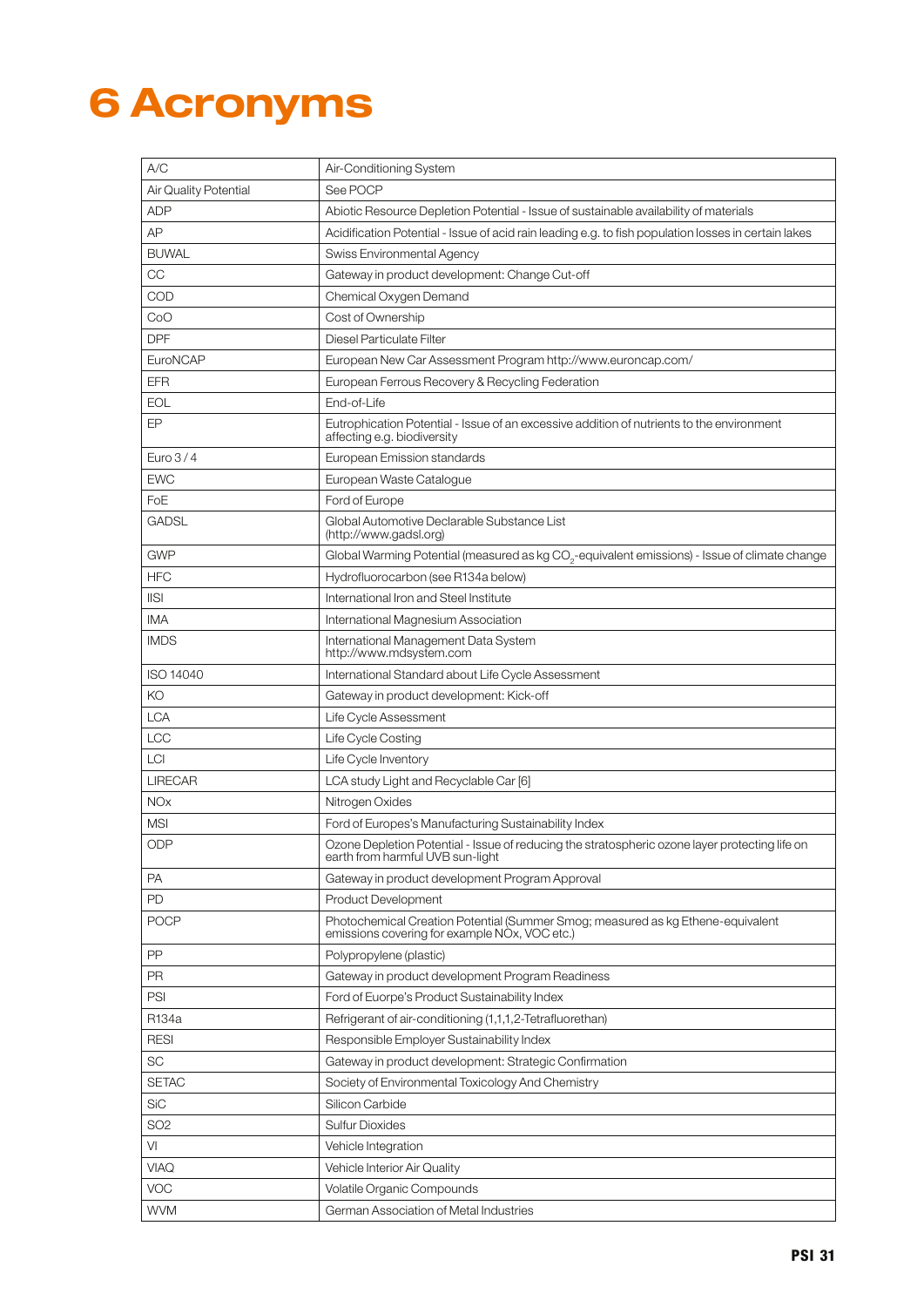# 7 Appendix

## Additional Dominance and Sensitivity Analysis

In addition to the analysis in the main body of this document, an analysis of the contributing processes was undertaken to better understand the life cycle model and the underlying data (Table 9- 1). Please note that the percentages reflect the percentage of the process mentioned, not the relative share (due to credits these numbers can differ from those shown in Life Cycle Phase related dominance analysis).

|                                          | <b>Ford</b><br>Galaxy<br>2.0L gasoline                    | <b>Ford Galaxy</b><br>2.0LTDCi<br>with DPF | <b>Previous</b><br><b>Ford Galaxy</b><br><b>1.9L TDI</b> | <b>Ford</b><br>S-MAX 2.0L<br>gasoline | <b>Ford S-MAX</b><br>2.0L TDCi<br>with DPF |
|------------------------------------------|-----------------------------------------------------------|--------------------------------------------|----------------------------------------------------------|---------------------------------------|--------------------------------------------|
|                                          | <b>Acidification potential (AP, CML 2001)</b>             |                                            |                                                          |                                       |                                            |
| Fuel production                          | 51%                                                       | 31%                                        | 21.5%                                                    | 51.4%                                 | 30.9%                                      |
| Vehicle tailpipe emissions               | 18.5%                                                     | 43%                                        | 58.7%                                                    | 18.8%                                 | 43.5%                                      |
| Steel production<br>(sum of all alloys)  | 12.6%                                                     | 10.5%                                      | 9.8%                                                     | 12.5%                                 | 10.3%                                      |
| DPF production                           | 0%                                                        | 10.7%                                      | 0%                                                       | 0%                                    | 10.9%                                      |
| Aluminium prod.<br>(sum of all alloys)   | 9.5%                                                      | 8.8%                                       | 5.5%                                                     | 9.6%                                  | 8.9%                                       |
| Copper production<br>(sum of all alloys) | 5.8%                                                      | 5.1%                                       | 3.4%                                                     | 5.5%                                  | 4.8%                                       |
|                                          | Ozone depletion potential (ODP, catal., CML 2001)         |                                            |                                                          |                                       |                                            |
| <b>Fuel Production</b>                   | 96.9%                                                     | 97.7%                                      | 95.9%                                                    | 96.9%                                 | 96.3%                                      |
|                                          | <b>Global warming potential (GWP 100 years, CML 2001)</b> |                                            |                                                          |                                       |                                            |
| Tailpipe emissions                       | 78.8%                                                     | 78.8%                                      | 78.3%                                                    | 77.1%                                 | 78.9%                                      |
| Fuel production                          | 12.3%                                                     | 10.3%                                      | 10.2%                                                    | 13.7%                                 | 10.3%                                      |
|                                          | <b>Eutrophication potential (EP, CML 2001)</b>            |                                            |                                                          |                                       |                                            |
| Steel production<br>(sum of all alloys)  | 38.5%                                                     | 30.5%                                      | 31.6%                                                    | 37.8%                                 | 29.8%                                      |
| Fuel production                          | 33.3%                                                     | 21.2%                                      | 13.3%                                                    | 33.7%                                 | 21.2%                                      |
| Vehicle tailpipe emissions               | 15.8%                                                     | 38.4%                                      | 48%                                                      | 16.2%                                 | 39.1%                                      |
|                                          | <b>Photochemical oxidant potential (POCP, CML 2001)</b>   |                                            |                                                          |                                       |                                            |
| Fuel production                          | 69%                                                       | 73.4%                                      | 69.9%                                                    | 69%                                   | 73.4%                                      |
| Vehicle tailpipe emissions               | 23.3%                                                     | 17%                                        | 22.1%                                                    | 23.6%                                 | 17.2%                                      |

**Table 9-1:** Main contributing processes to in investigated impact categories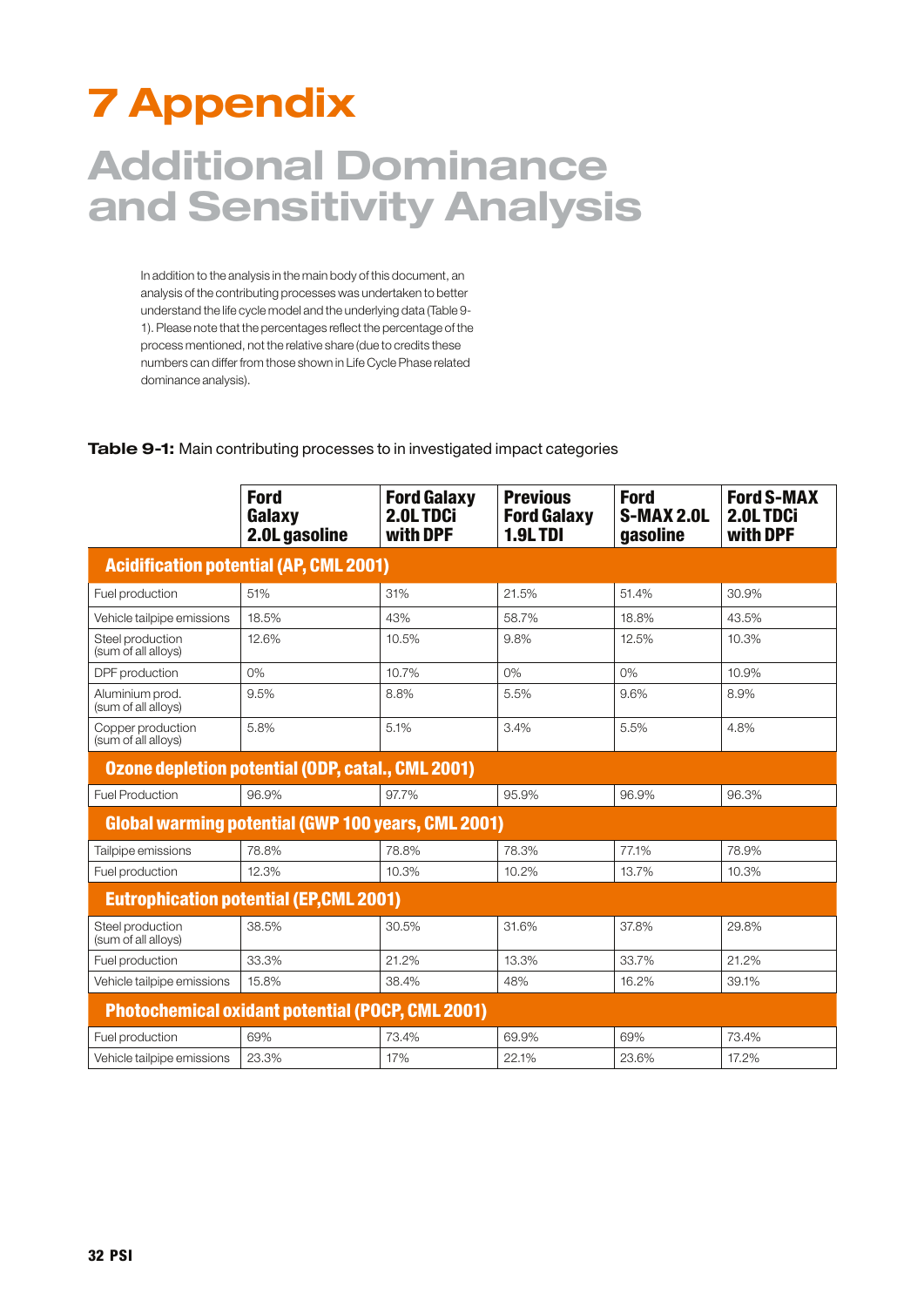|                                         | <b>Ford</b><br>Galaxy<br>2.0L gasoline                                                                 | <b>Ford Galaxy</b><br>2.0L TDCi<br>with DPF | <b>Previous</b><br><b>Ford Galaxy</b><br><b>1.9LTDI</b> | <b>Ford</b><br><b>S-MAX 2.0L</b><br>gasoline | <b>Ford S-MAX</b><br>2.0LTDCi<br>with DPF |
|-----------------------------------------|--------------------------------------------------------------------------------------------------------|---------------------------------------------|---------------------------------------------------------|----------------------------------------------|-------------------------------------------|
|                                         | Abiotic depletion potential (CML 2001) * without in-/output balancing, i.e. showing in the gross share |                                             |                                                         |                                              |                                           |
| Catalytic Converter                     | 869%*                                                                                                  | 907%*                                       | 1035%*                                                  | 879%*                                        | 919%*                                     |
| Recycling of Cat.<br>Converter          | $(849%)^*$                                                                                             | $(885%)$ *                                  | $(1010\%)^*$                                            | $(858\%)^*$                                  | $(898%)^*$                                |
| <b>DPF</b>                              | ٠                                                                                                      | 195%*                                       | ٠                                                       | ٠                                            | 189%*                                     |
| Recycling of DPF                        | $\overline{\phantom{a}}$                                                                               | $(190\%)^*$                                 | ٠                                                       | $\overline{\phantom{a}}$                     | $(185%)^*$                                |
| Fuel production                         | 73.1%                                                                                                  | 67.1%                                       | 68.3%                                                   | 73.1%                                        | 66.9%                                     |
| <b>Total waste</b>                      |                                                                                                        |                                             |                                                         |                                              |                                           |
| Steel production<br>(sum of all alloys) | 46.0%                                                                                                  | 52.6%                                       | 67.7%                                                   | 45%                                          | 51.8%                                     |
| Fuel production                         | 44.3%                                                                                                  | 34.6%                                       | 31.7%                                                   | 44.3%                                        | 34.6%                                     |
| Copper<br>(sum of all alloys)           | 20.3%                                                                                                  | 24.8%                                       | 21.8%                                                   | 19%                                          | 23.4%                                     |
| Aluminium                               | 12.6%                                                                                                  | 16.2%                                       | 13.1%                                                   | 12.6%                                        | 16.4%                                     |

Where materials are listed as having a significant share of the overall result, it does not mean that these materials have specific issues in these areas. It may in some cases indicate that:

• The weight-related share of these materials is higher than of others.

• In some cases it can be traced to data that might need to be updated, for example, new data for copper are expected to be presented soon by its materials association, for steel there might be an issue with a specific GaBi data set (for the process "Steel billet (X12CrNi17 7)" that is used.) These data uncertainties are acceptable for this study because its purpose is not to identify emissions sources and because the quantities of these materials used are quite similar in all the compared products. However, no conclusions can be drawn related to the material composition of the vehicles.

For aluminum, a 50% secondary share is assumed for casted parts in line with the underlying study [6]. Statistical average data confirm this (WVM statistic – the metal industry association reports a value of 51% for 2004). However, aluminum castings in automotive applications such as transmission housings, cylinder heads etc. are often linked to higher shares of secondary aluminum (95-99% according to one aluminum supplier). Therefore, the impact of the 50% assumption has been checked (Table 9-3). The impact on the newer models is higher since the cast aluminum content is higher. The impact is in particularly high on acidification and total waste. This means that the break-even points might actually be at shorter mileages than suggested in the main text (increased estimated impacts for new models than for the previous model). However, to err on the side of caution, no change has been made to the break-even figures (general statistics back-up the 50% percentage even if it is too low for the automotive sector).

#### **Table 9-2:** Change in result if 100% secondary cast aluminum is assumed

|                                                                             | <b>Ford</b><br>Galaxy<br>2.0L gasoline | <b>Ford Galaxy</b><br>2.0LTDCi<br>with DPF | <b>Previous</b><br><b>Ford Galaxy</b><br><b>1.9L TDI</b> | <b>Ford</b><br><b>S-MAX 2.0L</b><br>gasoline | <b>Ford S-MAX</b><br>2.0L TDCi<br>with DPF |
|-----------------------------------------------------------------------------|----------------------------------------|--------------------------------------------|----------------------------------------------------------|----------------------------------------------|--------------------------------------------|
| <b>Abiotic Depletion</b><br>[kg Sb-Equiv.]                                  | $-0.67%$                               | $-0.86%$                                   | $-0.26%$                                                 | $-0.67%$                                     | $-0.87%$                                   |
| Resource depletion<br>[kg Crude oil-Equiv.]                                 | $-0.81%$                               | $-1.14%$                                   | $-0.42%$                                                 | $-0.83%$                                     | $-1.17%$                                   |
| Primary Energy Demand<br>[MJ]                                               | $-0.81%$                               | $-1.81%$                                   | $-0.53%$                                                 | $-1.28%$                                     | $-1.84%$                                   |
| Acidification Potential (AP)<br>[kg SO2-Equiv.]                             | $-5.23%$                               | $-5.69%$                                   | $-1.24%$                                                 | $-5.36%$                                     | $-5.80%$                                   |
| <b>Eutrophication Potential</b><br>[kg Phosphate-Equiv.]                    | $-1.19%$                               | $-1.30%$                                   | $-0.25%$                                                 | $-1.23%$                                     | $-1.34%$                                   |
| Global Warming Potential<br>(GWP 100 years)<br>[kg CO <sub>2</sub> -Equiv.] | $-1.42%$                               | $-2.02%$                                   | $-0.62%$                                                 | $-1.44%$                                     | $-2.05%$                                   |
| Ozone Layer Depletion<br>Potential (steady state)<br>[kg R11-Equiv.]        | $-0.83%$                               | $-1.21%$                                   | $-0.36%$                                                 | $-0.84%$                                     | $-1.23%$                                   |
| Photochem, Ozone<br>Creation Potential [kg<br>Ethene-Equiv.]                | $-1.04%$                               | $-1.64%$                                   | $-0.47%$                                                 | $-1.06%$                                     | $-1.67%$                                   |
| Waste (hazardous) [kg]                                                      | $-0.38%$                               | $-0.50%$                                   | $-0.15%$                                                 | $-0.39%$                                     | $-0.51%$                                   |
| Waste (total) [kg]                                                          | $-4.88%$                               | $-6.71%$                                   | $-1.80%$                                                 | $-4.95%$                                     | $-6.81%$                                   |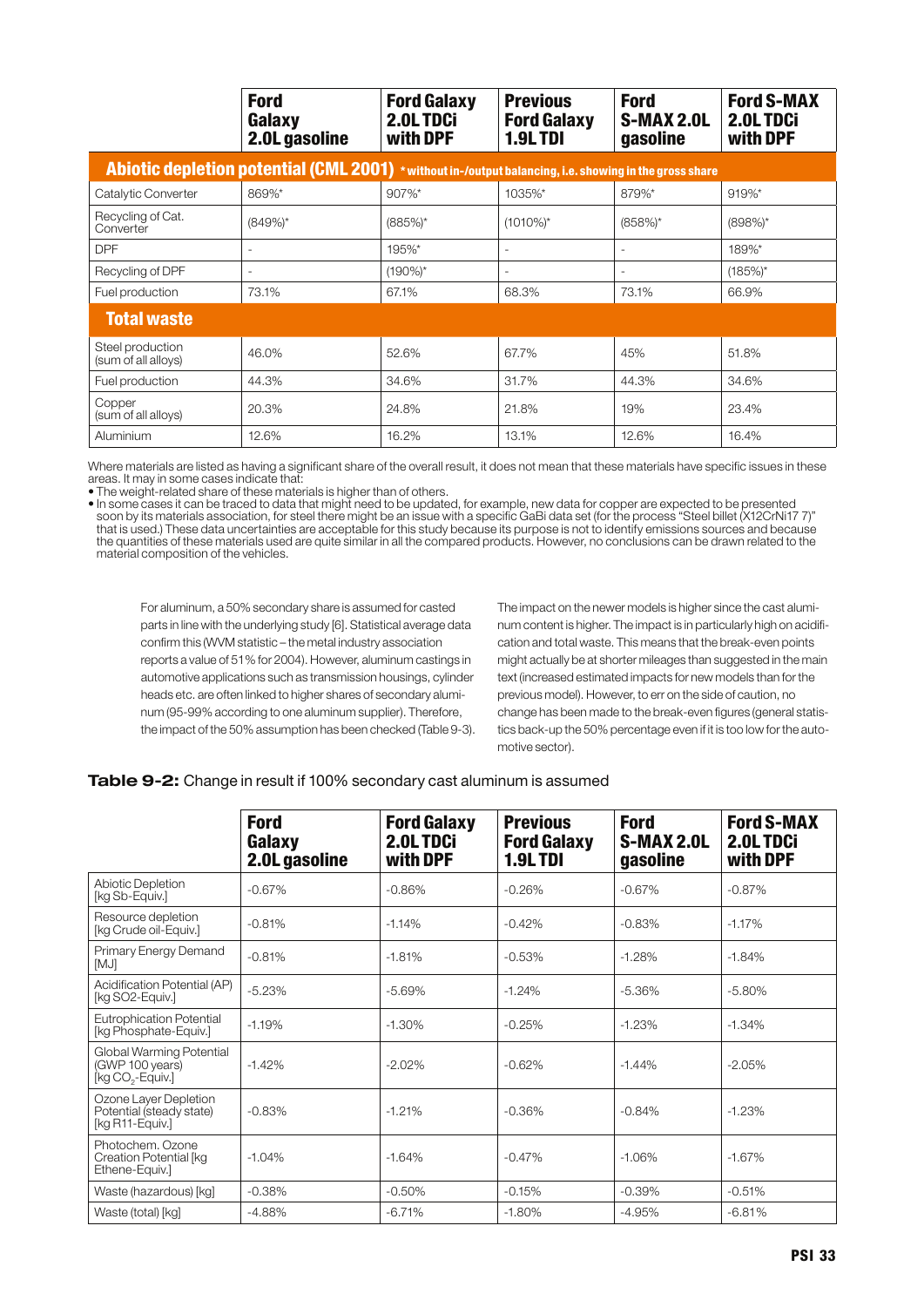## 8 ISO 14040 External Critical Review of Vehicle Options (full independent report)

### 8.1 Executive Summary

Based on the documentation provided by Ford, as well as the general methodology employed and part of the data set from a previous study (LIRECAR) for which the chairman of the present review panel was a member of the evaluation, the following statements have been formulated.

Ford has undertaken, within the specifications of ISO 14040, a cradle to grave LCA with an expert panel review a posteriori. The study has been appropriately defined, and reviewed, in accordance to ISO 14040 (ref paragraph 7.3.3). The sources and quality of the data, as well as its interpretation are of a very high level. The development of a reduced list of environmental indicators, as part of Ford's PSI, is valid and appropriate. The conclusions are supported by the data. The use of sensitivity, dominance and Monte Carlo analyses on key elements is well done. According to the reviewers' opinion the LCA-part of the study is consistent with ISO 14040. The two Life Cycle Costing (LCC) studies, which are part of Ford's evaluation, are not covered by ISO 14040ff. This work, for which an international standard is not yet available, can, therefore, be considered as an environmental life cycle costing, from the first user's perspective. This adds valuable information to the comparative assessment of the models investigated. The same is true for the societal aspects covered in this study which aims, within the limits of present-day methodology, to provide a full sustainability assessment.

#### Prof. David Hunkeler and Prof. Walter Kloepffer March 21st, 2006

Note by editor:"Prof.David Hunkeler is the chairman of SETAC Europe's Working Group on Life Cycle Costing and Director of AQUA+TECH Specialties SA.Until 2002 he was Professor at the Swiss Federal Institute of Technology Lausanne. David was the lead author on a book on life cycle management and has developed the LCM programs for multinationals in both Europe and North America. He has over 200 publications and several patents as well as being honored for innovation and entrepreneurship. His firm was selected as the top environmental firm in Europe in 2002. Prof Walter Klöpffer is the editor-in-chief of 'The International Journal of Life Cycle Assessment' since 1995. He is professor at the Johannes-Gutenberg-University in Mainz."

### 8.2 Categorization of the Ford Study and the review process

Ford has undertaken, within the specifications of ISO 14040 (1997), a critical review a posteriori. Since an accompanying review, as suggested by SETAC, is not obligatory according to ISO 14040, the procedure chosen is in accordance with the international standard.

ISO 14040 states that while critical reviews of an LCA are optional, in general, for comparative assertions that are disclosed to the public a critical review shall be conducted. It should be noted that the term "shall" is an extremely strong one in the ISO context and means "must". IS0 14040 specifies that paragraphs 7.3 should be consulted in determining the review options. Paragraphs 7.3.1 and 7.3.2 refer to reviews which will not be used for comparative assertion and are, therefore, not applicable to Ford's LCA.

The majority of ISO 14040 critical reviews, approximately twothirds, are carried out according to ISO 14040 7.3.3, which

involves an expert panel, as is the present case for the Ford LCA. The members of the expert panel must be familiar with the entire documentation provided though it is normal that individual members would focus on certain aspects. This has been followed in the Ford review. Review panels typically comprise two-to-three experts and Ford's specification of two experts is, therefore, within this range. Therefore, Ford's selection of review under 7.3.3 is appropriate.

As a comment it should be noted that 7.3.3, according to ISO 14040 (1997), requires only a panel though does not say anything about the size. Evidently, two is the minimum number for a panel, as opposed to a single expert (7.3.2). ISO FDIS 14040 (2006) prescribes a minimum of three panel members for 7.3.3, though this new standard, which will supersede the present one, is not yet enacted. Therefore, the 1997 standard remains valid and a panel of two is appropriate.

## 8.3 Compliance of the Ford Study with ISO 14040-43

ISO 14040 asks reviewers to examine if the methods used to conduct the LCA are scientifically valid, if the data used is appropriate in relation to the goal and scope, if the interpretations reasonably

reflect the limitations identified and if the report is transparent. The discussion of compliance with ISO 14040 will, therefore, be sub-divided to reflect these points.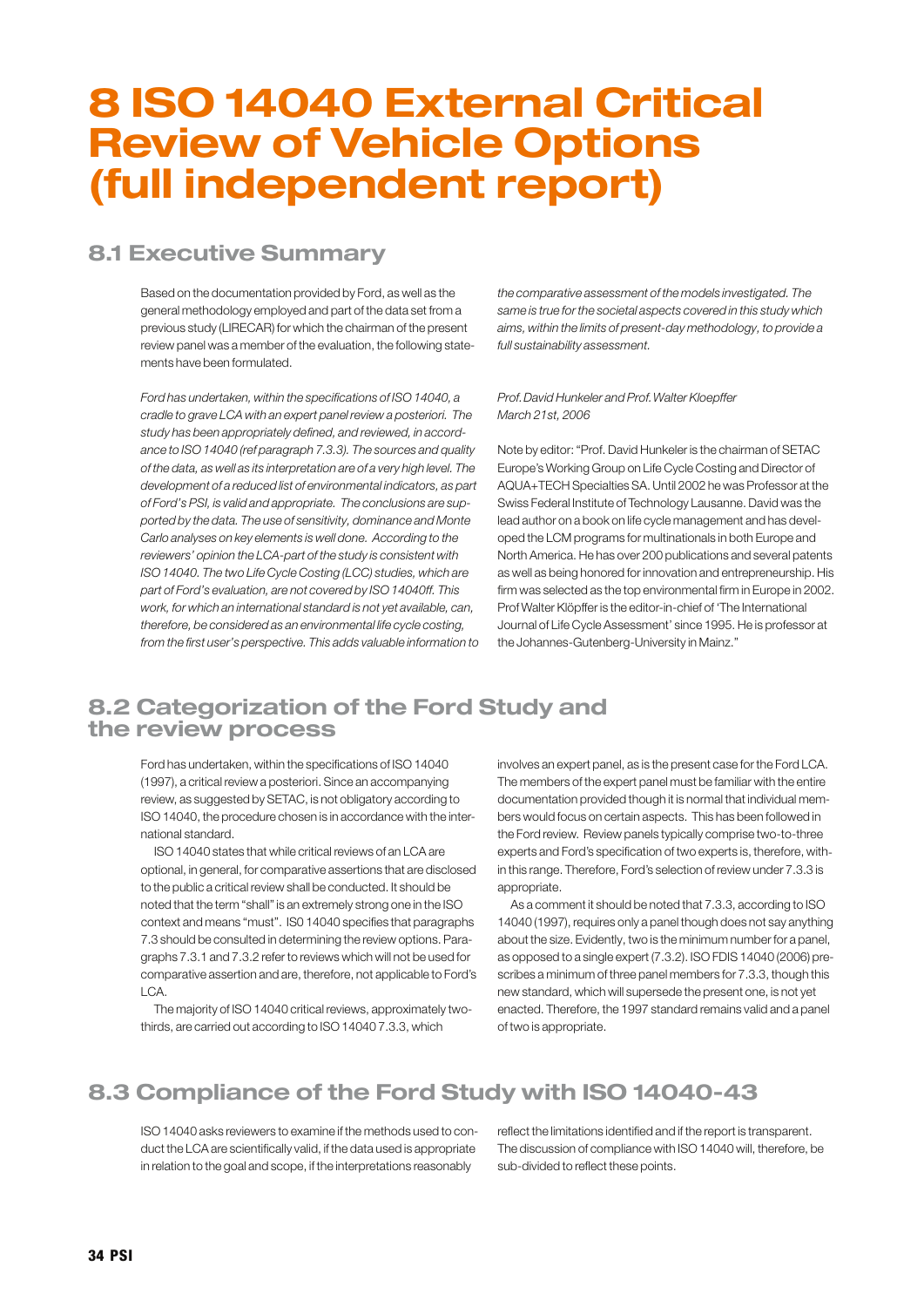### 8.3.1 Compliance with Standard Goal and Scope

It is relevant to note that the international ISO standard "does not specify requirements on the goals or uses of LCA". Therefore, a critical review can "neither verify nor validate the goals that are chosen for an LCA, or the uses to which LCA results are put". Nonetheless, the goal and scope must be part of the original definition and this should be reflected in the report. The reviewers can, therefore, comment that, in the Ford LCA the goal and scope are defined in Section 2.2.1. This section specifies the goal and functional unit for Ford's "cradle to grave" LCA. The system boundaries of this study are correctly defined from the raw materi-

8.3.2 Life Cycle Inventory, Data Quality, Data Accessibility

### 8.3.2.1 Data Quality

Overall the quality of data and its transparency, as well as the extent of references seems appropriate for the study. The data seems, as stated, to meet the requirements for geographical coverage and the selection of databases is appropriate.

The focus on elementary flows, as well as the selection of key emissions, waste and resources is backed up by a detailed study (Ref 6) and is reasonable. Furthermore, the discussion of the scaling of PSI indicators in Table 3-1, though not required by ISO 14040, is excellent.

Section 2.5.1 itemizes, specifically, the sources of data and fraction from literature (58.2%), calculations (16.3%), estimates (16.1%), measurements (5.5 %) and confidential methods (3.9%). This balance is appropriate. The use of mixed thermoplastics as an average is necessary as the unknown plastics remain a significant mass. To ensure that this assumption does not change the results of the LCA, the authors have carried out a sensitivity study assuming the unknown plastic to be various blends, at the request of the reviewers. This indicated that the results of the LCA are insensitive to the plastics composition and that Ford's assumption was quite reasonable. Given that data were not available for cordierite (catalytic converter) that the review panel requested a sensitivity analysis element. The resulting dominance als extraction down to the end-of-life phase and, thus, define a true cradle-to-grave LCA.

The goal to "support internal product development" as well as examining the life cycle performance and integrating cost with environment is appropriate and reasonable.

The Functional Unit is defined, in the second paragraph, in a completely appropriate manner. The fact that data are, in part, derived from a "complete teardown" of the vehicle is an excellent point for validation and certainly goes beyond the requirements of ISO 14040 and adds significant credibility to the LCA.

analysis indicated that the influence of the proxy data used for cordierite is quite low and that these data might represent a worst case assumption when looking at the temperature involved. Therefore, the overall result is not likely to be sensitive to the data related to the catalytic converter. The data presented in the Appendix is, otherwise, appropriate.

There was some discussion between the critical review panel and the commissioner about the quality of those data relevant for the suppliers. These contribute a large fraction of the parts which finally make up the entire car and should – in principle – contribute specific data regarding, for example energy use and emissions. These data are difficult to obtain for reasons of confidentiality and, furthermore, suppliers may change during the production of a car-model. It seems, therefore, reasonable to use average data covering the supplied parts, as was done in this study. As communicated by Dr. Wulf-Peter Schmidt – Ford Sustainability, Ford's supply chain management requires that the supplier production sites (as a prerequisite to become a supplier) have to be certified according to ISO 14001 – as are Ford's production sites world-wide. This ensures that these plants have an environmental management system.

### 8.3.2.2 Accessibility to Original Data

The accessibility to the original data was not, per se, granted, nor could it be in a review of such limited scope, though all data post-LIRECAR has been provided. However, the Chairman of the review panel asked for supplemental evaluations to evaluate the Ford LCA with similar LCAs he has reviewed and carried out in the immediate past (e.g. Trucks). Given this, it was decided to request from Ford a sensitivity analysis on the loss rate of refrigerant. Ford, and in particular Dr. Schmidt, carried out such a sensitivity analysis, specifically looking at the effect of doubling the refrigerant loss assumption. Furthermore, Prof.David Hunkeler

chairman of the review panel was a member of the three-person review of LIRECAR, for which some of the baseline data of the present Ford evaluation were derived. He has, therefore, meticulously evaluated the one hundred plus pages of inventory data provided by the LIRECAR consortium and is convinced that the data, software used to analyze the information and assumptions made are reasonable and consistent with similar LCAs carried out for automobiles or, in general, products for which the use phase dominates.

The references are appropriate.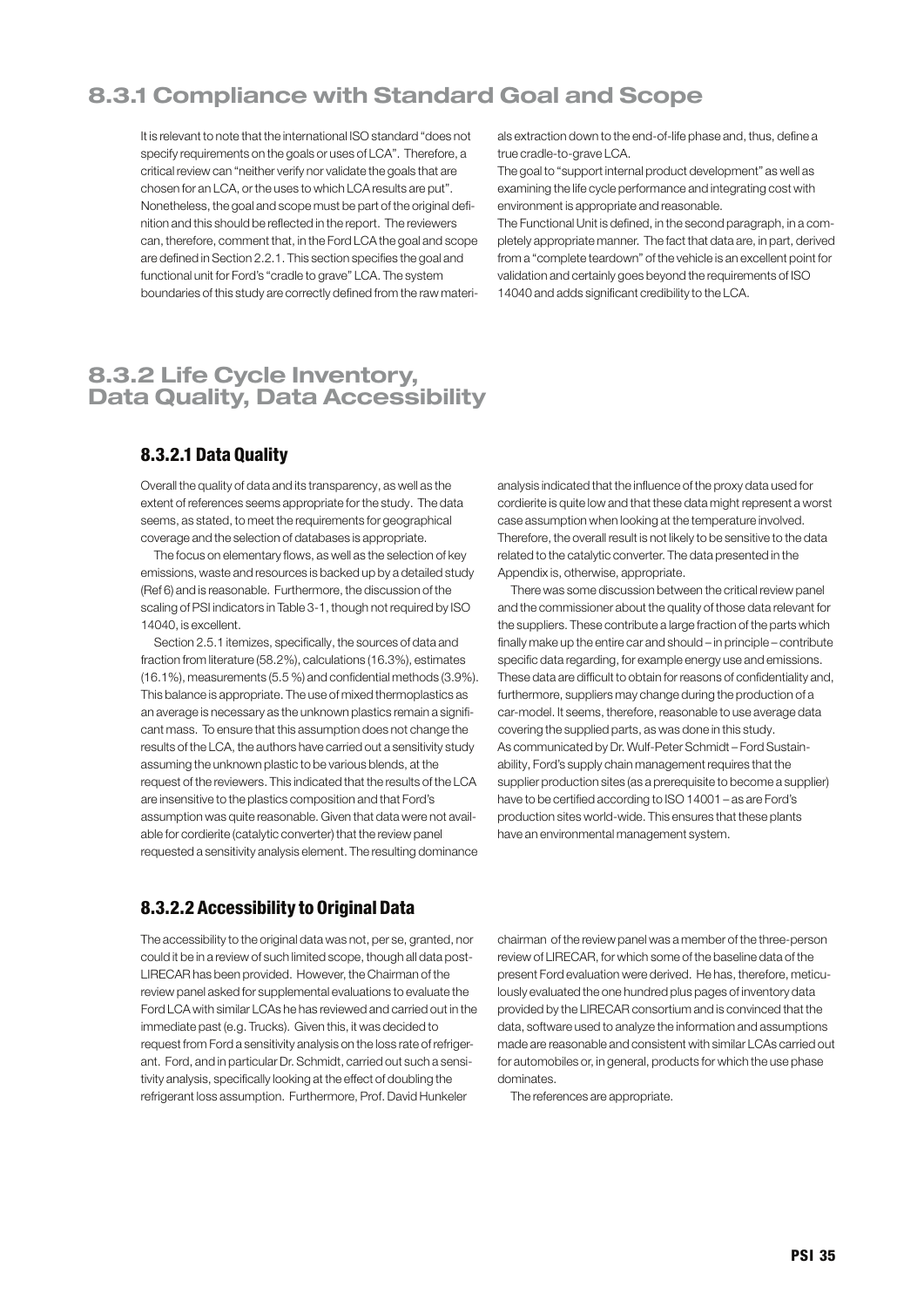## 8.3.3 Life Cycle Impact Assessment (LCIA)

The LCIA, has been carried out in accordance to accepted methods, employing standard data, and using common tools. The overall approach is also acceptable.

### 8.3.3.1 General Comments on LCIA

LCIA, according to ISO 14042 (2000), consists of several steps, both mandatory and optional:

- Selection of impact categories, category indicators and characterization models (mandatory)
- Assignment of LCI results (classification, mandatory)
- Calculation of category indicator results (characterization, mandatory)

### 8.3.3.2 Specific comments on the LCIA

The mandatory steps have been performed is this study, which involves comparative assertions made available to the public. The LCIA is therefore in accordance with the international standard ISO 14042.

- Calculation of the magnitude of category indicator results with relative to reference information (normalization, optional)
- Grouping (optional)
- Weighting (optional, not allowed for comparative assertions made available to the public)
- Data quality analysis (mandatory for comparative assertions made available to the public)

It is stated that"weighting is not done"(Section 2.2.3) in regards to LCIA and this is appropriate as it avoids criticism (LCIA weighting is "subjective"in the sense as it cannot be proved according to scientific methods).

### 8.3.3.3 Appropriateness of Omissions of LCIA impact categories

The initial statement that the study is "excluding elementary flows contributing to environmental impacts where currently no scientific consensus exists for measuring with LCAs" was misleading and could be interpreted negatively against Ford. Following a conference call with Ford it seemed clear that this qualification is intended to note, quite correctly, that data quality is an issue in toxicology. Furthermore, it is a fact that the impact categories "Human toxicity" and "Eco-toxicity", as proposed in several handbooks on LCA, remain difficult to quantify and there is no consensus regarding the indicators and the characterization models to be used. The correct treatment of these impacts is a current research topic. Ford, therefore, cannot be criticized for omitting these categories at the present time, although cars emit toxic gases and particles. The toxic and eco-toxic effects of volatile

organic compounds (VOC) are partly taken into consideration in the impact category "photochemical ozone formation"(summer smog formation) which is included in this study. Furthermore, the (eco-toxic) acidification by emitted acid-forming gases  $\left(\mathsf{SO}_2,\mathsf{NO}\right)$  is considered. Considering the state of LCIA development, Ford can, in good conscience, write the following:

"This study does not transfer, to impacts, data for which the quality is highly questionable, such as those related to toxicity and landscape". This phrase should replace the statement that the study is "excluding elementary flows contributing to environmental impacts where currently no scientific consensus exists for measuring with LCAs."

## 8.3.4 Interpretation of the LCA Results and Transparency

### 8.3.4.1 Interpretation

The overall presentation of the results and their interpretation are completely in line with the data collected as well as impacts and cost calculated. As an example, Figure 3.5 communicates key indicators, which are valid, for various vehicle options. The only metric which could be tabulated by Ford in PSI, and is not, is "total waste". Figure 3.7 illustrates that this metric is relatively high and therefore could be communicated. Clearly, the decision as to what is above a threshold is not absolute, as thresholds are arbitrary. Total was, in the LCA of an automobile, includes a high share of overburden and tailings from mining and ore processing. While in this specific case (Ford Galaxy, Ford S-MAX) there are no significant differences identified between the vehicles regarding "total waste"(sensitivity analysis identified for this case a minimum of

8% difference) it might be different for other cases. Therefore, the question of inclusion of"total waste"in PSI should be analyzed previous to a potential communication of PSI for other vehicles.

In regards to the interpretation, the following comments illustrate Ford's commitment to ensure the validity of the results they seek to communicate:

• The dominance analysis of Section 2.5.2 is excellent and provides a significant authority for comparative assertions. Crude oil and precious metals, as part of abiotic depletion potential could be in the PSI system though the authors are correct in omitting them as they contribute only approximately 1% of the total environmental impact and this is below any accepted threshold.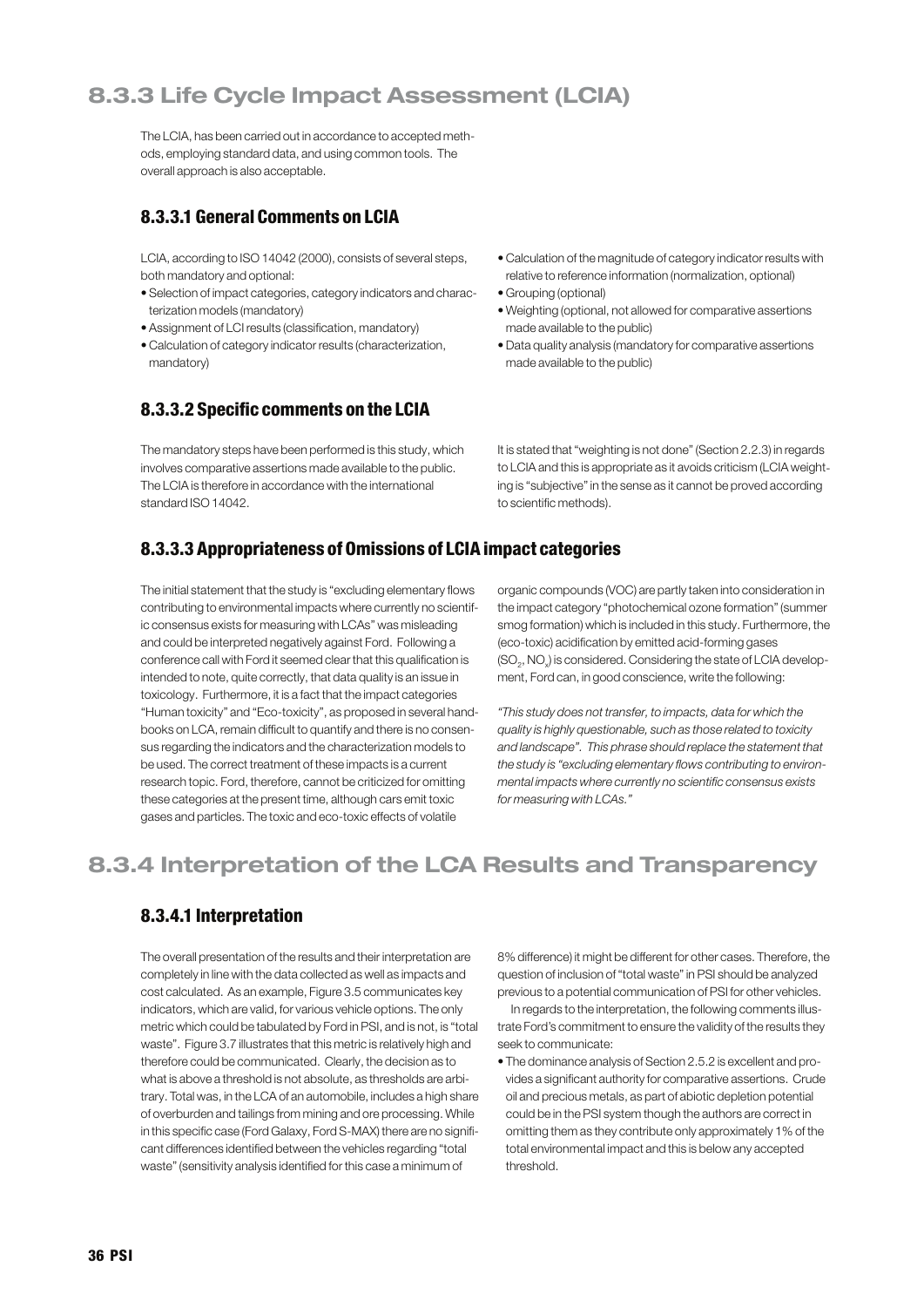- The breakeven analysis in Section 2.5.3 is very good. In particular the identification of tradeoffs between the use phase and production is informative and correctly carried out.
- The calculation, using Monte-Carlo Analysis, of the standard deviation of various use phase assumptions is well carried out and informative. As the use phase cost has, by far, the largest standard deviation, this could be justified in a footnote.

### 8.3.4.2 Conclusions and Transparency

The seven conclusions drawn (Section 3.5.3) are completely reasonable and justified. The overall conclusion section (3.5.4) is also quite fine. The fact that the PSI results are presented (in Fig• The fact that the LCIA results were validated using a simplified, spreadsheet-based software with very similar results is an important step foreword in the field and should be commended. The tool should provide a means for Ford to increase the use of LCA within their organization and in design. Without seeing, explicitly the Excel sheet the reviewers cannot comment on it, per se. However, the exclusion of the sheet would in no manner influence the conclusions of the review under ISO 14040.

ure 4-1 and Figure 4-2) in two spider graphs, each for two comparative vehicles, is an excellent communication tool.

### 8.3.5 Management of the Review Process

Section 7.3.3 of ISO 14040 noted that the commissioner (Ford) has to select an external independent expert to act as the chairperson of the review panel. Ford has, following a tender process, selected David Hunkeler and this corresponds to the norms in the standard. The fact that Ford provided the review panel, and its chair, with a dialog with the LCA-project leader is not, itself, specified in ISO 14040, though is generally recommended to enhance the quality of the review for example by SETAC. Therefore, Ford's participation in the management of the review process has been entirely according to the standard.

ISO 14040 states that the commissioner (Ford) and practitioner must provide access to original data. In all instances of request for additional information or conference calls, Dr. Schmidt has been receptive to provide information. ISO 14040 also states, and it is important to reiterate that "the fact that a critical review has been conducted should in no way imply an endorsement of any comparative assertion that is based on an LCA study".

### 8.4 COMMENTS ON LIFE CYCLE COSTING (NOT REQUIRED IN ISO 14040)

The life cycle costing is quite diligent with all cost completely appropriately calculated. The depth of inclusion of data across the life cycle is appropriate and the use of discounting possible. The reviewers, who have extensive experience in LCC, believe that the best possible assumptions have been made. Ford can, reasonably, call their LCC an "Environmental Life Cycle Costing" according to the to-be-published deliberations of a SETAC working group. The LCC results presented in Figures 3-10 and 3-11 are totally reasonable as communication tools. Though outside the scope of the present review the LCC studies carried out by Ford seem to be consistent with those being debated and proposed in a SETAC Working Group of the same name and are, therefore, likely to be very close to an eventual Code of Practice.

### 8.5 COMMENTS ON SOCIAL ASSESSMENT (NOT REQUIRED IN ISO 10404)

The PSI is, in combining environmental, economic and societal information, respecting the Brundtland and SETAC visions of sustainability. It should be noted that the societal and social assessments are both in their infancy and norms have not even been suggested. Therefore, the fact that Ford has included social aspects is sufficient commendation. However, one could in the future consider an emerging axis in societal assessment, that being employment, as a metric. Even if one were to reduce societal assessment to a small set of indicators such as those representing access to essentials, housing, education and health care, all are linked to an individual's employment, or society's ability to

employ. Hence, a component, easily measurable for an organization and absolutely justifiable would be product-based employment through the life cycle. In its present state, the societal component can be considered as a nucleus for further development of this "third pillar" of sustainability assessment. It is quite likely that Ford, which have other metrics which address sustainability, have not included life cycle labor within PSI. Overall, the choice of Ford to have several indicators in place of one superindicator is in line with the thinking of international working groups and is appropriate.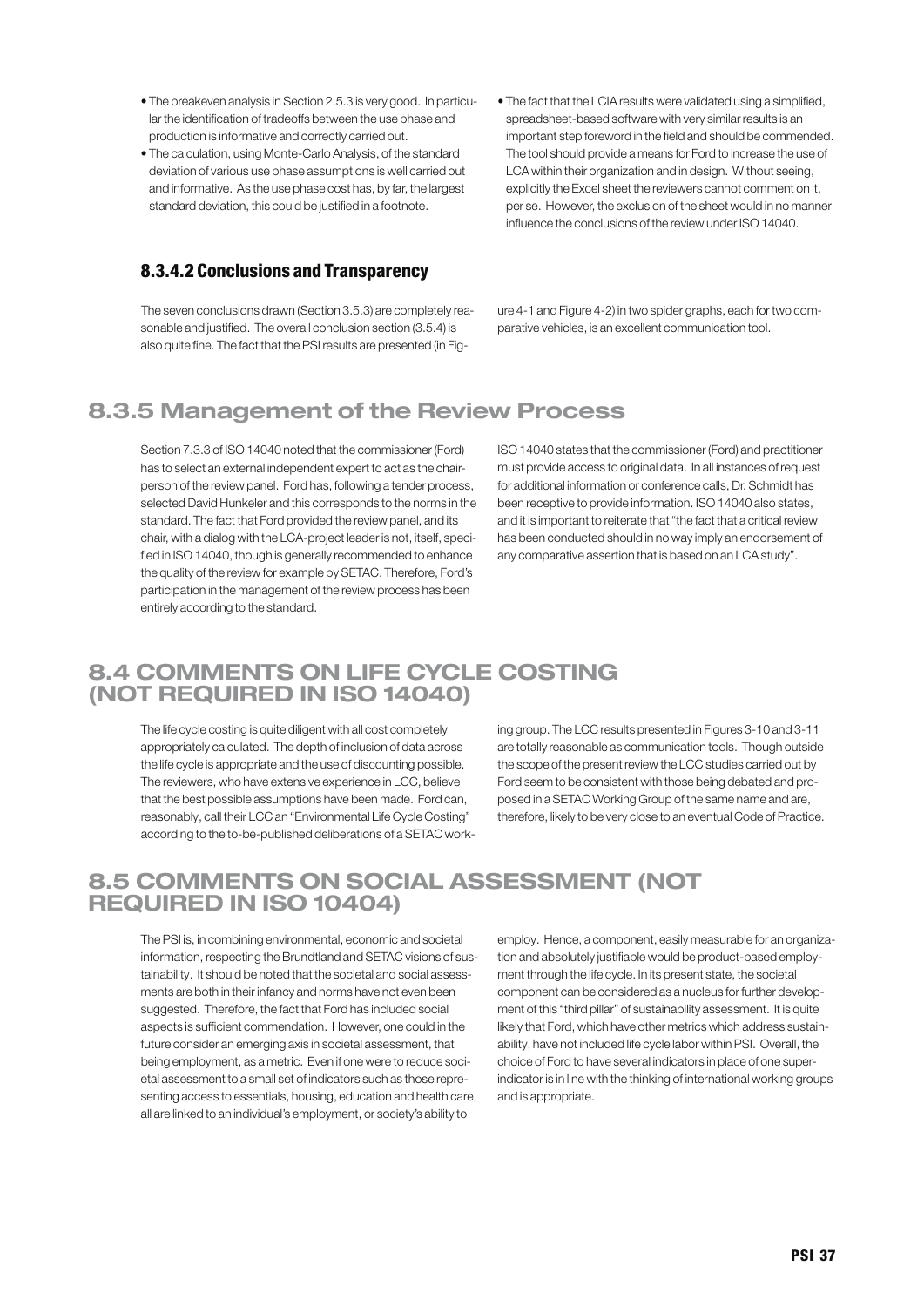### 8.6 RECOMMENDATIONS

Overall, the reviewers have found the Ford LCA to be a very well carried out study in accordance with various norms. In light of the positive tone of this reply, the following recommendation is aimed at the long-term evolution and upgrading of the PSI tool.

The generic life cycle inventory data, used within the LCA, should be periodically monitored and validated. This long term evolution should be carried out for data elements clearly above the threshold (so called hot-spots in LCA parlance). While recognizing the difficulty that requesting data from suppliers entails, periodic validation of key materials and, perhaps also components, should be viewed as a means to improve the dialogue with the supply chain, a key element in life cycle management, and not as a bureaucratic exercise.

The PSI tool can be, in good conscience, used as a benchmarking tool for Ford's automobiles. Should, over time, the LCI significantly change, one should re-calculate the existing reference vehicles according to any modified PSI.

## **Contacts**

Contact for content related questions: Dr. Wulf-Peter Schmidt, Ford of Europe, Germany 50725 Köln, Henry Ford Str.1 wschmi18@ford.com, + 49 221 9016202

Media contact: Adrian Schmitz, Ford of Europe, Germany 50725 Köln, Henry Ford Str.1 aschmi24@ford.com + 49 221 9019929

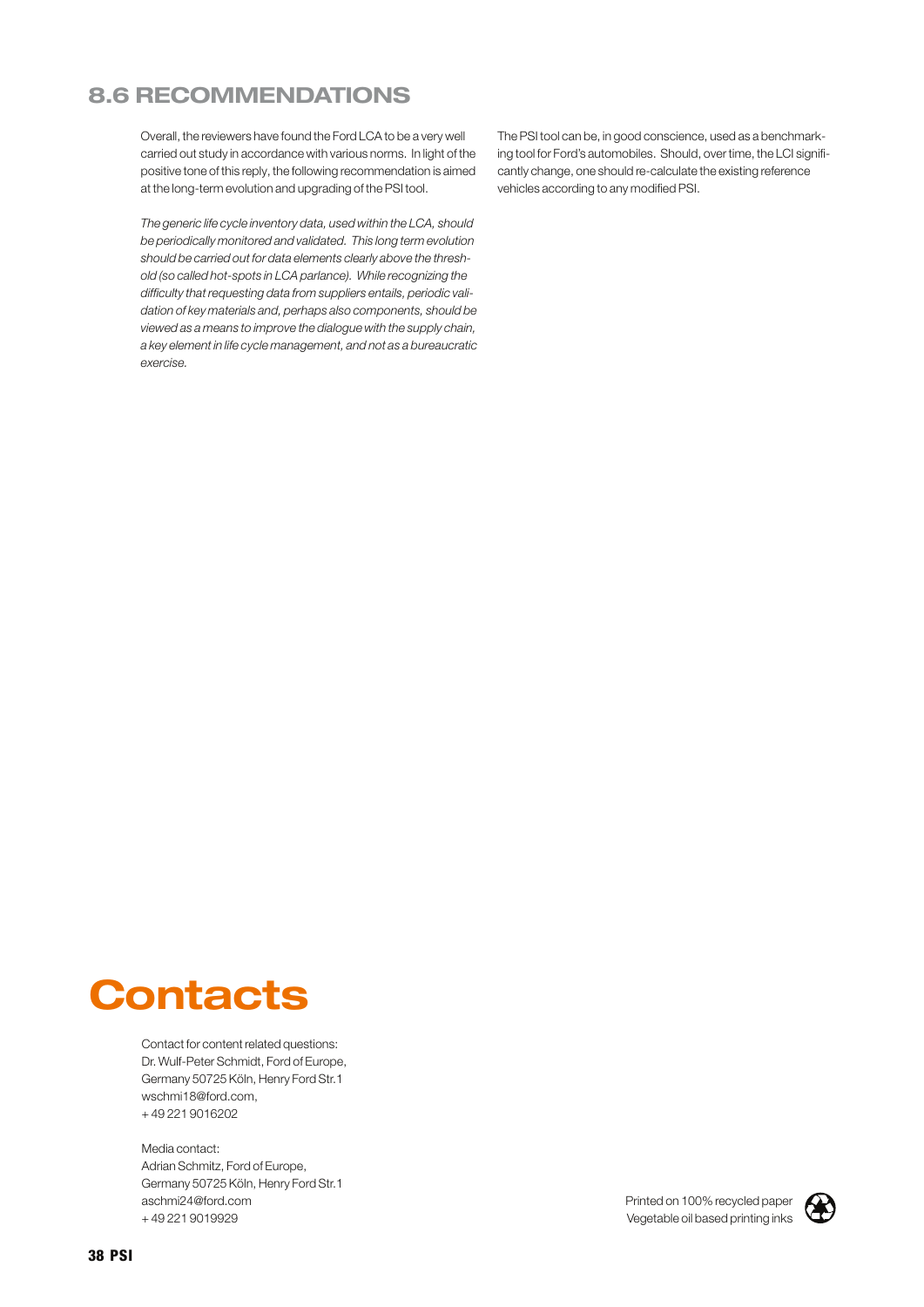**Ford**S-MAX<br>**Ford**Galaxy

Feel the difference

Feel the difference